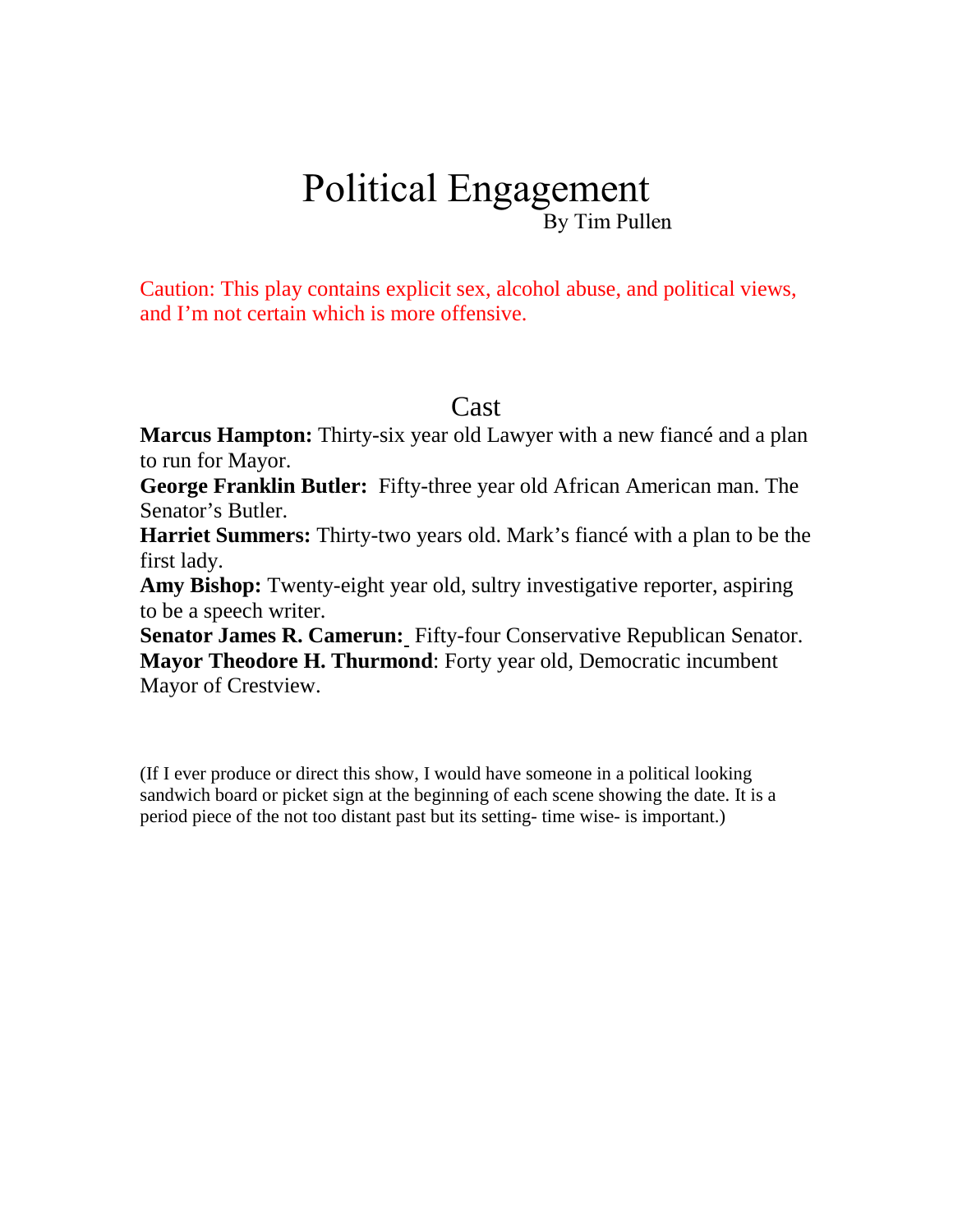#### **Act One Scene One**

Wednesday, July 3rd 1996

Somewhere in Washington D.C. the living room of a wealthy Senator. A door bell rings with the first bars of the Star Spangled Banner, from a window you can see that it's storming outside, which continues throughout the scene with random thunder and lightning. The room contains an exit towards the upstairs, an American flag that takes up most of a wall and a very formal executive desk, one black leather or leather-like couch. Placing of these items and chairs or couches are the directors business, not mine. I do envision using this set or parts there of for all scenes. A butler answers the door)

**Mark:** I'm sorry to interrupt, I must be lost, I was given this address.

**Butler:** Mr. Hampton?

**Mark:** Yes.

**Butler:** Please come in, we've been expecting you.

**Mark:** You have? I was supposed to meet someone, I assumed the address would be a hotel or bed and breakfast.

**Butler:** No, sir. The address is correct, it is a private home.

(The two men enter; the butler has grabbed two bags from Mark. The bags and Mark are dripping from the storm; Mark is wearing a wet rain coat and hat.)

**Mark:** You don't have to do that, I can carry those.

**Butler:** As a matter of fact I do have to, it is my job. May I take your coat sir?

**Mark:** Yes, please. Thank-you very much. I'm supposed to meet Harriet Summers, is she here? She's my girlfriend.

(Harriet enters from up stairs, she instantly begins to fidget with Mark's hair and neck tie)

**Harriet:** It's fiancée, dear. Marcus you've got to be more accurate. What on earth took you so long? You're dripping wet.

**Mark:** It's raining.

**Harriet:** I assumed. Did you really let a little rain slow you down this much?

**Mark:** I sat out in the cab for half an hour. I thought I had a wrong address, why are we meeting here?

**Harriet:** I told you I had a surprise for you.

**Mark:** When you said surprise, I was expecting it to be a romantic get away, or an engagement party, not a weekend at count Dracula's castle.

**Harriet:** He's only teasing, this house is beautiful.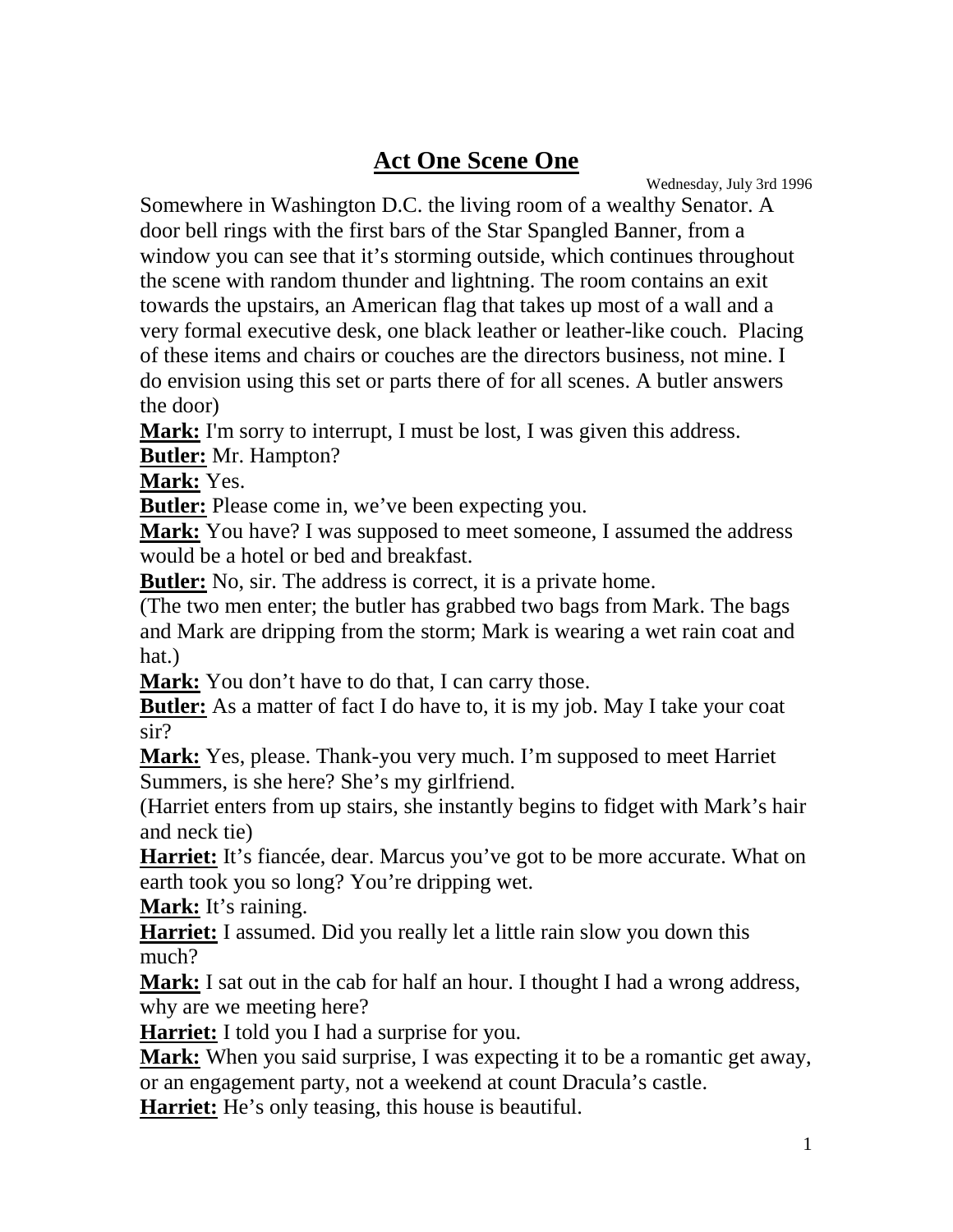**Mark:** For a mortuary maybe.

**Harriet:** Don't embarrass me Marcus.

**Butler:** I completely agree with you sir. Are you hungry Mr. Hampton? We saved you a plate; I was just off to get the evening drinks if you'd like me to bring your dinner.

**Mark:** If it's not too much trouble that sounds wonderful.

**Butler:** And something to drink?

**Mark:** Do you have an iced tea or water?

**Harriet:** Don't be such a wet blanket, have some wine, I am.

**Mark:** If you insist. Wine please.

**Butler:** White or red wine?

**Harriet:** Red **Mark:** White

**Harriet:** Red is more sophisticated.

**Mark:** I like the taste of white. I'm really not a big drinker.

**Butler:** I do have cranberry juice, I could put that in a wine glass. It would

look just as sophisticated, but taste much sweeter.

**Mark:** That sounds like a perfect solution. Thank-you.

**Harriet:** What are you three?

(Butler exits towards the kitchen)

Mark: I didn't bring a lot of cash, do you have enough to tip him?

**Harriet:** You don't tip a butler Marcus. Don't you have a butler?

**Mark:** No, my mother had three children, why would she have to hire a butler? Since when do you call me Marcus? Is this your parents' home? I thought they lived in Wis-

**Harriet:** We are guests at a United States senator's home.

**Mark:** This is a senator's home? (He looks around and a moment of realization and terror strikes his face) This is a republican's house, isn't it? **Harriet:** Actually yes it is, Senator James Camerun, how did-

**Mark:** Why did you bring me here? Now I'd rather be at Dracula's, let's go. **Harriet:** Marcus Theodore Hampton, don't be so foolish. The Senator

happens to be a very good friend of my family. He and my father went to law school together.

**Mark:** When did you become my mother? You told me politics don't matter to you. I thought you said you didn't take sides?

**Harriet:** I thought you said you weren't a liberal. How did you know it was a republican's house? (She looks around bemused)

**Mark:** That feeling of death and power. Democrats usually have bright colors, a light flaky feeling to the décor. I'm critical of both sides. Now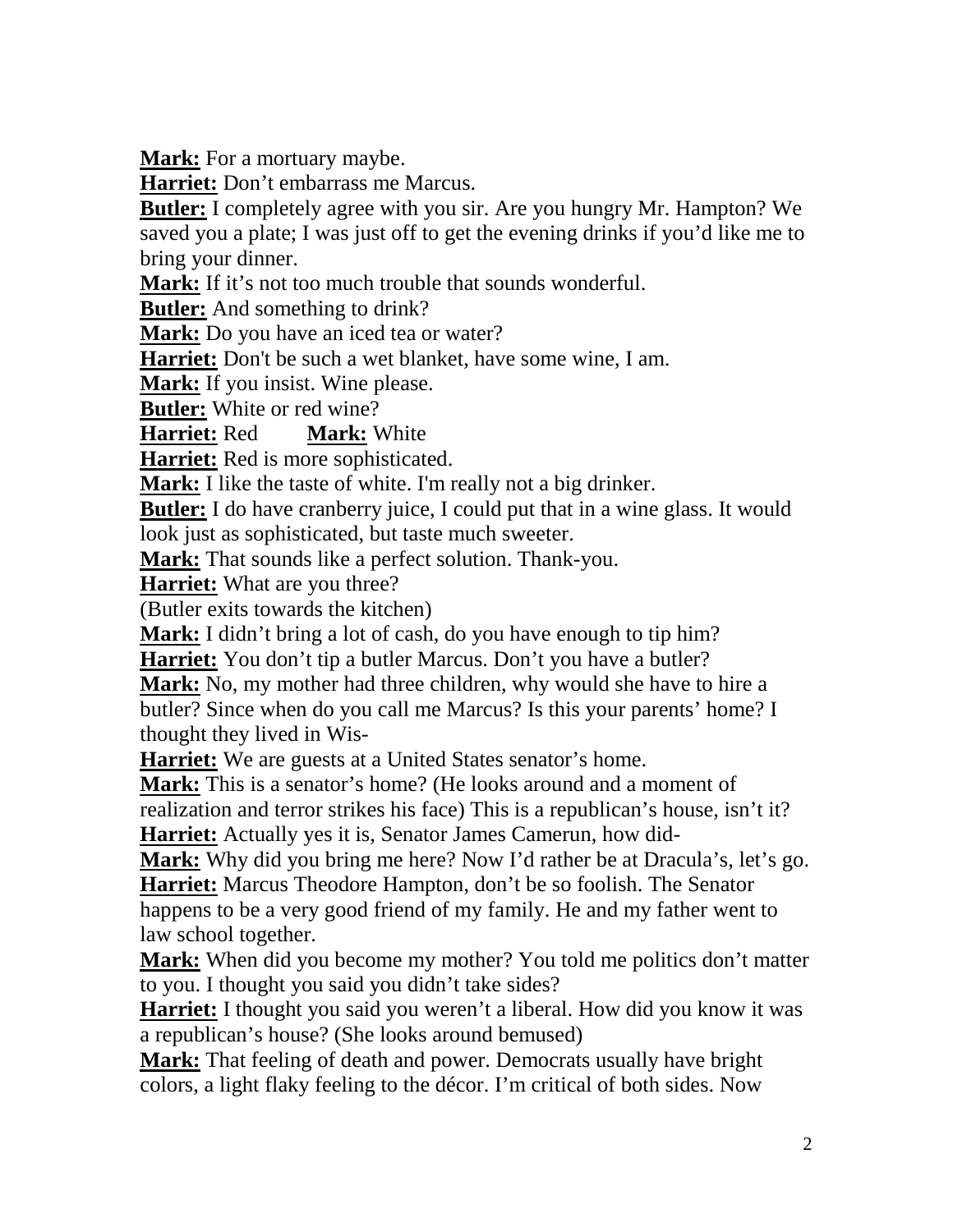come on, any minute George C. Scott is going to step out in front of that flag and start shooting.

**Harriet:** Marcus.

**Mark:** I give up, why am I here?

**Harriet:** This man is interested in helping your political career.

**Mark:** Harriet, honey. I'm an independent for a reason; I don't like being lumped in with democrats or republicans. You know that. I've told both you and my mother, if I'm running for mayor I want to be a third party candidate.

**Harriet:** You know damn well the only thing third party candidates do is take away votes from the democrats, so you might as well be a republican. **Mark:** I - Okay, you might have a point.

(Butler enters with food and four glasses of wine three red one cranberry) **Butler:** Your dinner sir.

**Mark:** Thank-you very much – ahh - I'm sorry I didn't catch your name. **Butler:** No one does Mr. Hampton (he exits upstairs)

**Harriet:** Go on and eat before the senator comes down.

**Mark:** That seems rude.

**Harriet:** We finished dinner hours ago. You want to make him watch you eat? That's worse.

**Mark:** Okay, okay. (He eats) this is delicious. I've never had steak like this. **Harriet:** I'll ask for the recipe, just eat.

**Harriet:** Senator Camerun is-

**Mark:** I know very well who Senator James Camerun is. I've yelled at him on TV several times. He's from my home town, and just for the record I had nothing to do with him being in Washington. My question is why and how is he interested in helping me? I'm running for Mayor in a dinky little town. What makes him care?

**Harriet:** He thinks you may have potential for bigger and better things.

**Mark:** What bigger and better things? I don't want to be a senator.

**Harriet:** How about a president?

**Mark:** Of this country?

**Harriet:** Of course.

**Mark:** God no.

**Harriet:** And why not?

**Mark:** No matter what you do half the country is going to hate you, people try to shoot presidents. Did you know that? I've never heard of an assassination of a mayor.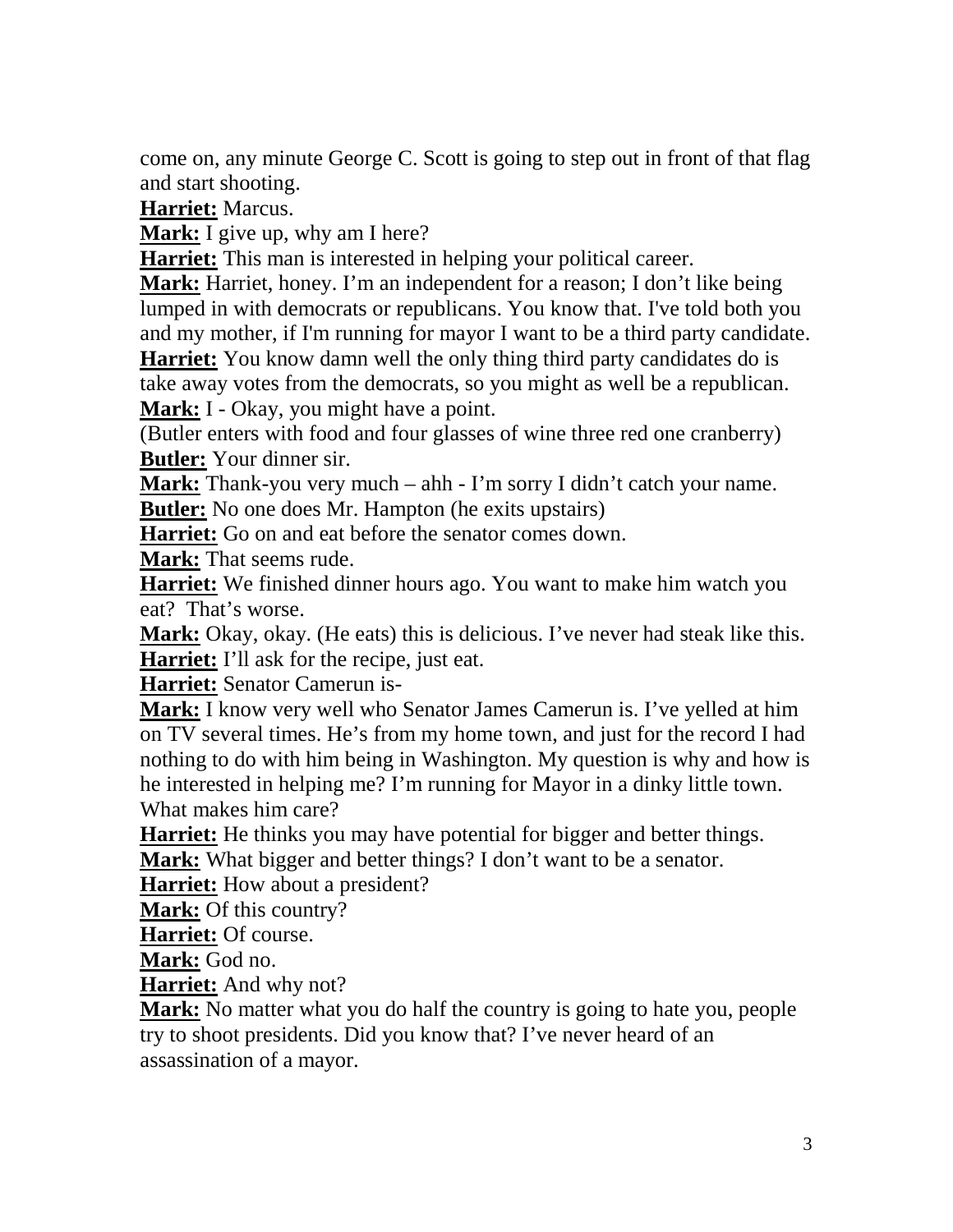**Harriet:** I'm sure it's happened, just no one noticed. Look at the big picture here. Their party is in trouble, they need a middle of the road character like you.

**Mark:** And?

**Harriet:** I could get the chance to be the first lady.

**Mark:** That's what this is about?

**Harriet:** You know I've always wanted to be a first lady. We could have those kids you wanted. Two daughters, well name them Liberty and Justice. **Mark:** With those names, they will need the secret service. I'm sorry; if you want the kids, I'm willing. If you need a president, I suggest you head over to the white house, you are better looking than Hillary.

**Harriet:** You think so? Thank-you. Come on Marcus you got his floors all wet, you're eating a gourmet meal, the least you can do is hear him out.

**Mark:** I'm going to listen to the man, I'm not rude. Just know that you've wasted our time, the answer is no.

**Harriet:** Oh, sweetheart. This would mean so much to me, if you just keep an open mind. You could change your mind.

**Mark:** For you, my mind is open, but I doubt I will.

(The senator and a cute little blonde chick enter, the blond is a high profile reporter for some news station some where)

**Senator:** Doubt you will what?

**Harriet:** Ever have a steak this good again. Say hello Marcus.

**Mark:** Good evening Senator Camerun.

**Harriet:** Marcus was just commenting on what fantastic steak you serve. **Senator:** Welcome Mr. Hampton. I'm glad you're enjoying the meal, the secret is a good cut of fillet then it's marinated twenty-four hours in a mixture of Coca-Cola and worshire sauce. I'm sorry for interrupting your conversation; I was told my evening wine was waiting. This is Ms. Amy Bishop; she's a reporter of sorts.

**Amy:** I don't know about that, they won't let me write a story, but they do keep me supplied with phones. I'm what you could call a mud slinger. A scoop sleuth. I've become close friends with the Senator here, because I'm retiring from my current line of work.

**Senator:** She is an aspiring speech writer. Very good at that as well. **Amy:** Because I know where to kick, and when to kick it. I play hard, and dirty when necessary.

Senator: Yes, yes she can be, but always fair. Mr. Hampton, always fair. Please don't let us interrupt you enjoying your meal. Your fiancé has been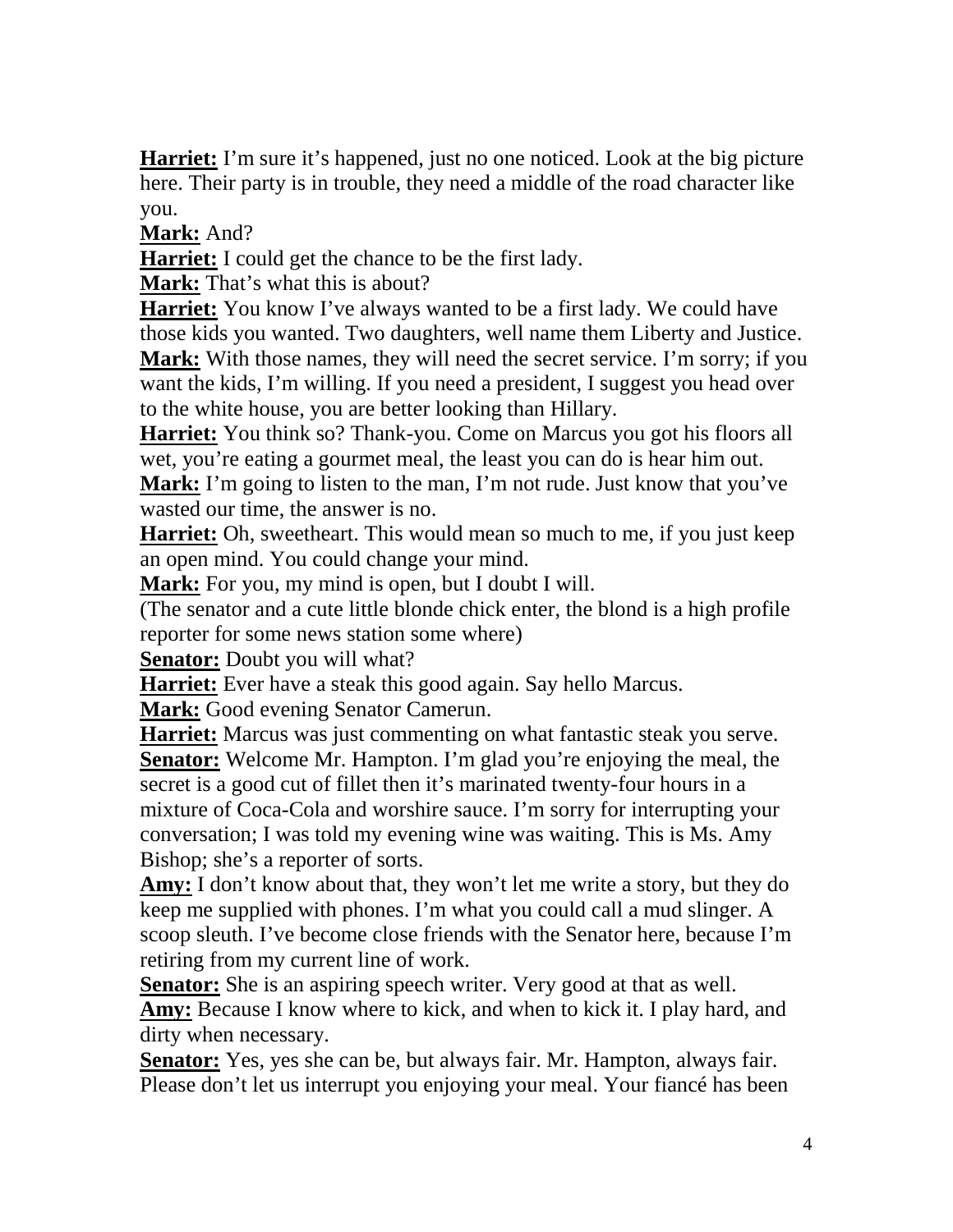quite charming, and she's informed me of Presidential plans on your horizon.

**Mark:** She's just informed me of those too.

Senator: So a run at office isn't in your game plan?

**Mark:** I can't say no, it's only crossed my mind for two minutes now. I have put my hat in the ring for the Mayor's office back home. I'm a cautious man Senator. I like to know what I'm getting into. I'm thirty-six and just now engaged last week, does that tell you how careful I am?

**Harriet:** But we've only been dating three months, so he is willing to take risks.

**Mark:** Okay.

**Amy:** Harriet why don't we take a look at the senator's rare coin collection. The senator likes quite while his sizing up the prey.

**Harriet:** Excuse me please, I'll be with Ms. Bishop if you need me. (They exit)

**Senator:** Running for Mayor of Crestview Virginia, I hear.

**Mark:** Yes sir. My family has a good deal of history there.

**Senator:** One of the founding families of the town, correct?

**Mark:** Yes sir, and your hometown if I'm not mistaken. I've met who I

believe to be your brother a few times. Officer Alexander Camerun?

**Senator:** Yes, yes indeed my younger brother is with the police department down there. Look, I realize, you and I don't agree on many things.

**Mark:** Politically no, I can't say we do, but I can agree with your taste in steak. If you don't mind my asking, why are you interested in my political career? I would think you would have your plate full with the Senate.

**Senator:** Launching political careers is a hobby of mine. I consider it

community service, like coaching a little league team, without all the snot.

Mark: I am sorry to waste your time, but I don't think I'm a republican candidate. I don't know why she thought-

**Senator:** Oh, it's not just Ms. Summers that thinks you'd be right for the job. We've done a little research, and you are a man that has the makings of a perfect politician. You seem fairly agreeable.

**Mark:** I've been disagreeing with your policies for some time now, no offense, but I have some very different ideas. I would hate to have you back a candidate you don't see eye to eye with.

**Senator:** You seem agreeable, that doesn't mean you have to agree with me. All republicans don't agree either. We just seem to agree. That's why we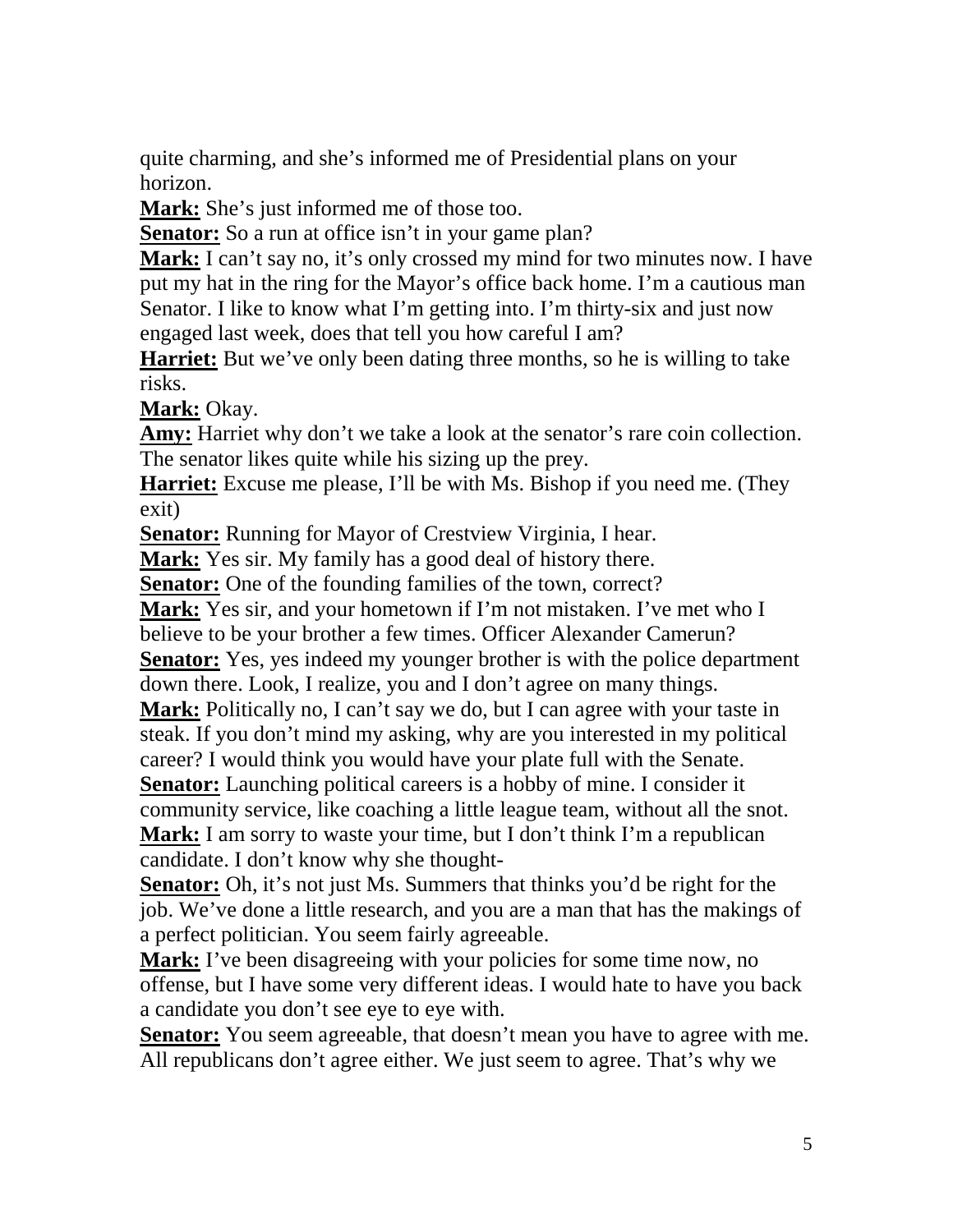have caucuses, whether it's republican or democrat, you're just there to give the appearance of agreeing with each other, strength in numbers you know.

**Mark:** You keep limiting yourself to two parties. What if you're at an independent gathering?

**Senator:** I wouldn't know, I've never been to one. What do the three of you talk about?

**Mark:** (laughs) Point taken, senator.

**Senator:** Can I be honest with you Mr. Hampton?

**Mark:** I don't know, you are a U.S. senator. Sorry, that was a pot shot.

**Senator:** All's fair. You know what they say, if it's not on tape no harm done.

**Mark:** Is that what they say?

**Senator:** Ms. Bishop has done a good deal of research on you the past few months.

**Mark:** Why would she do that?

**Senator:** You're fiancé contacted me.

**Mark:** I've only known her a short time. I just proposed last week. When did she call you?

**Senator:** This was perhaps two months ago. I sent Ms. Bishop to dig up the dirt on you, then she came back with a report. It was after I read this report, that I called Ms. Summers here and decided I needed to speak with you.

**Mark:** What was it your report said?

**Senator:** Nothing! Not one damn thing!

**Mark:** Is that good?

**Senator:** My boy that's incredible! Amy Bishop is the best investigative journalist in the free world. She's got dirt on the pope, but she's got nothing on you. You've paid your taxes, donated to charities, and worked for the common good of society for fifteen years straight.

**Mark:** People like me are a dime a dozen. America is filled with hard working honest people.

**Senator:** Maybe janitors, possibly nurses, other than that no. You graduated the top of your class, you attended all the best schools.

**Mark:** I attended those schools because of my family's money, not hard work.

**Senator:** And you're humble!

**Mark:** That's all? That's why I'm a perfect candidate? Because I haven't broken any laws?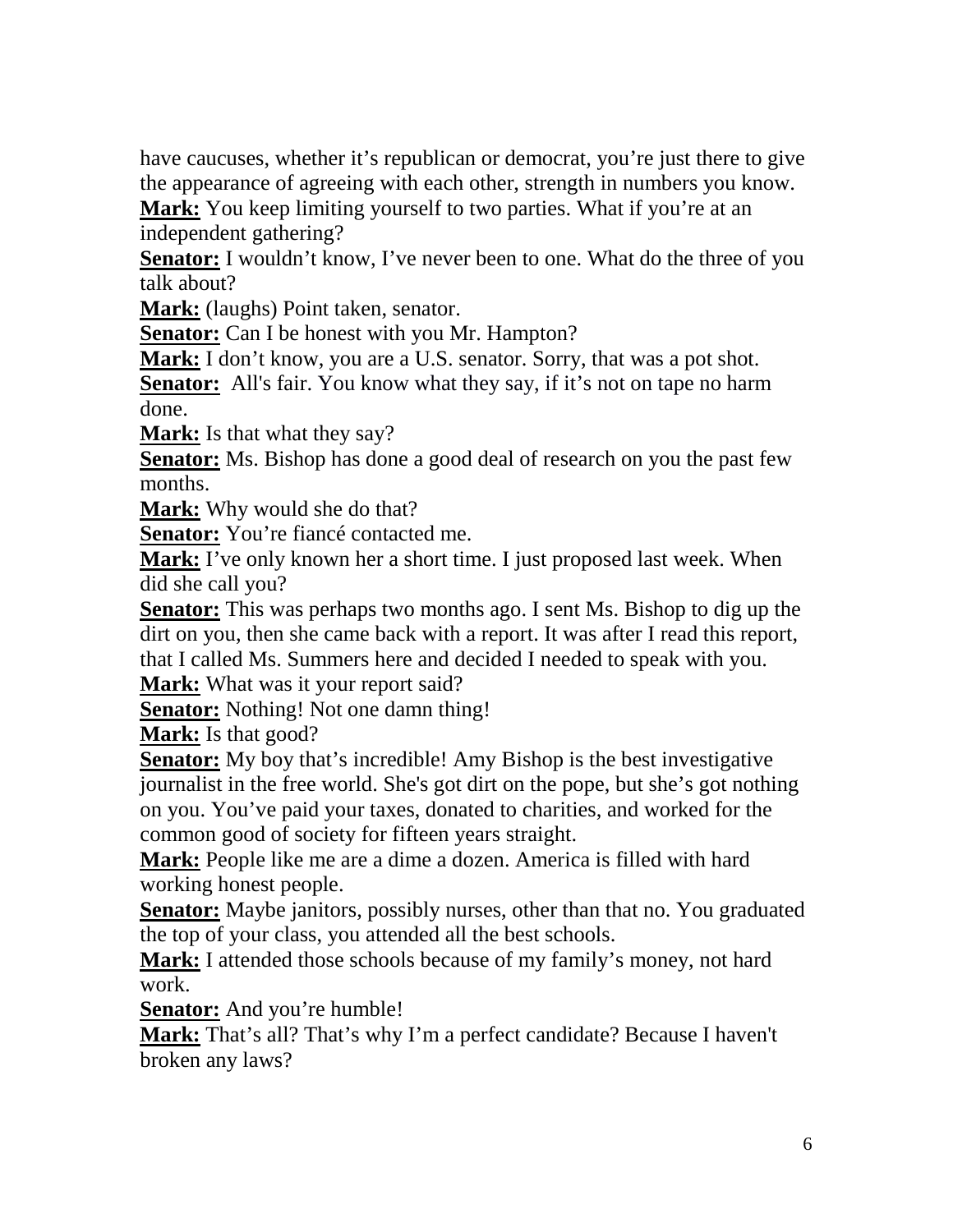**Senator:** You're a well educated prosecuting attorney. You've never had a speeding ticket. The last three possibilities I found, we had to disregard because of issues with taxes, pornography, and drug use. By the way if you ever decide to appear in a porno, never use your real name.

**Mark:** Thank-you for the advice, but if I could make a living as a porn star I doubt I'd go into politics.

**Senator:** This candidate obviously fell short in both fields.

**Mark:** I see.

**Senator:** You're actually a perfect candidate for both Democrats and us, you're very middle minded. Financially conservative socially liberal, that's why I wanted to speak with you first.

**Mark:** I do vote based on many issues, not just social or financial. I vote just as middle of the road as I am.

**Senator:** And how often do your votes count?

**Mark:** Every vote counts.

**Senator:** You know what I mean.

**Mark:** Hardly ever. I did however vote for Clinton.

**Senator:** He is currently our biggest monkey wrench, from where I stand at any rate. Even I like some of his policies.

**Mark:** Then we do agree on some things.

**Senator:** I'm looking for the republican answer to such a man. According to the polls, he is still too liberal for most of the bible belt.

**Mark:** I am a fan of Thomas Jefferson's separation of church and state idea. **Senator:** Jefferson was more of a philosopher than a politician. There really can never be a separation between church and state.

**Mark:** Why not?

**Senator:** Demographics, religious people vote. You are a religious man, correct?

**Mark:** Not as religious as you but I attend church if that's what you mean. **Senator:** I've heard it rumored that you're a virgin.

**Mark:** Why would that be anyone's business? It is true but-

**Senator:** Never say that out loud again. The virgin rumor will help you with the women's votes, but it will cost you the men. When asked about that you should say "I prefer to keep my private life private".

**Mark:** Okay, that's true.

**Senator:** And if you say it with the right, sly grin then the men will think you've got the cowboy cheerleaders in the backroom, and the women will think you're saving yourself for that special someone.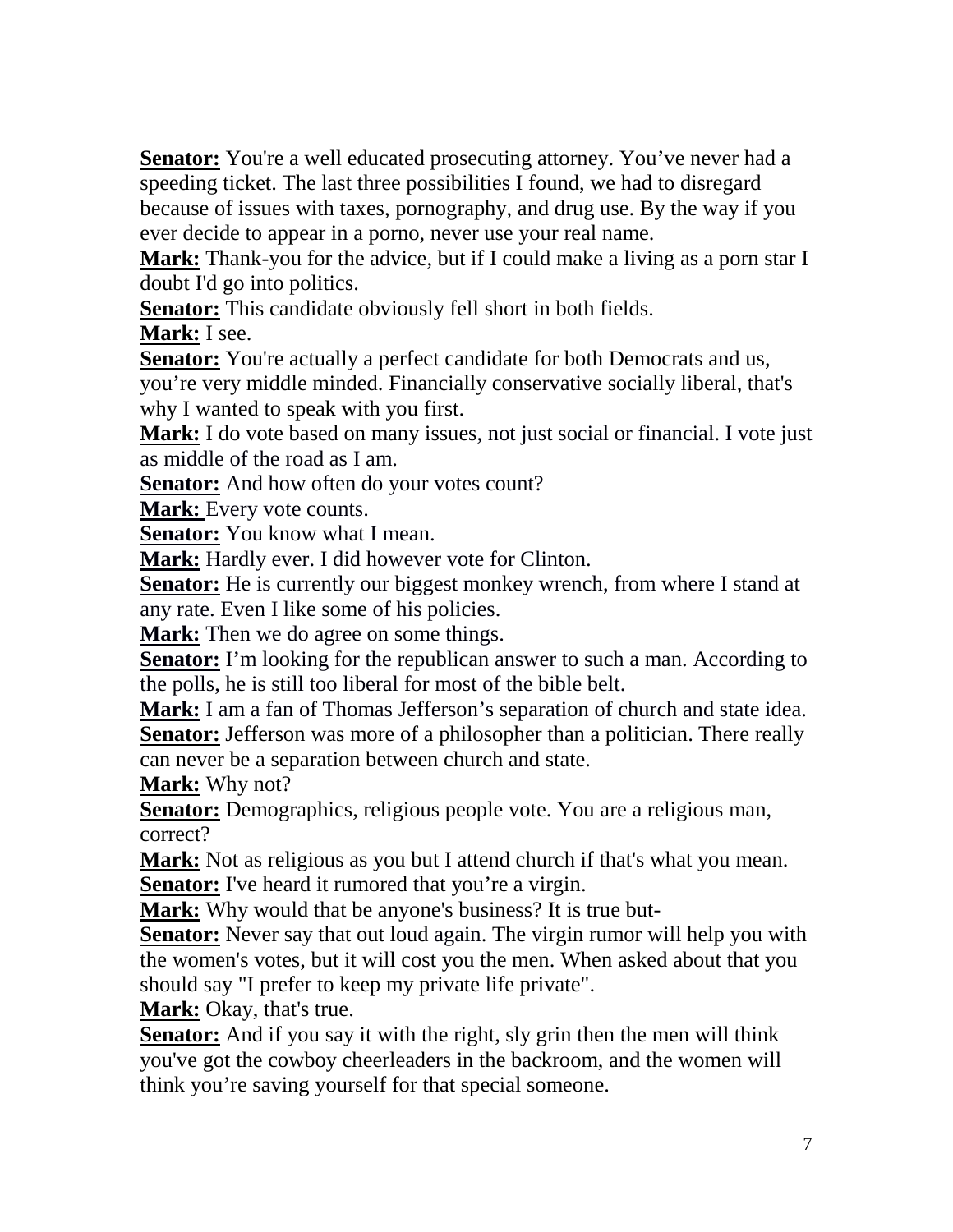**Mark:** Thank-you for the angle, but I don't think I'm your man.

**Senator:** Do you know how these things work? Normally, you assess a candidate on how hard it will be to cover up, how should I put itdiscrepancies. With you there really aren't any. Out of curiosity, have you

chosen virginity for religious reasons?

**Mark:** I didn't choose it, it chose me.

Senator: As you say, that's no body's business.

**Mark:** I just turned thirty-six, I'm a little young for the job.

**Senator:** Clinton is young, he got the job, but you really never inhaled. Right?

**Mark:** True, I've never tried.

**Senator:** Can I at least ask you, where it is we don't meet? What are your big problems with the party? Let's really talk some politics.

**Mark:** You should never discuss politics or religion with friends, now you've brought up both.

**Senator:** Lucky for us we aren't friends. You know what I've learned about politics and religion over the years?

**Mark:** What is that?

**Senator:** If you don't speak you're political views, you might as well not have them. If you must speak you're religious views, you're not really religious, you're selling something.

**Mark:** I like that.

**Senator:** So let's milk this bull and get down to business.

**Mark:** Like you said, I disagree with your social issues mainly, I don't side strongly with the Democrats because I am financially conservative.

**Senator:** Social issues? You're kidding- Is that all?

**Mark:** Social issues happen to be very important to me. I don't believe government should regulate free will.

**Senator:** It Can't.

**Mark:** What?

**<u>Senator:</u>** If there was a way to control free will, prohibition would've worked. Societies do what they want- whether it's illegal or not. Social issues are the merang on the pie, sure it looks like half the pie, but it has no substance. Pick your poison.

**Mark:** Excuse me?

**Senator:** Any topic you disagree with, let's debate it fairly.

**Mark:** Your stand on Roe vs. Wade. Please don't get me wrong, I do agree that abortion is murder, but I feel that way based on my religion. My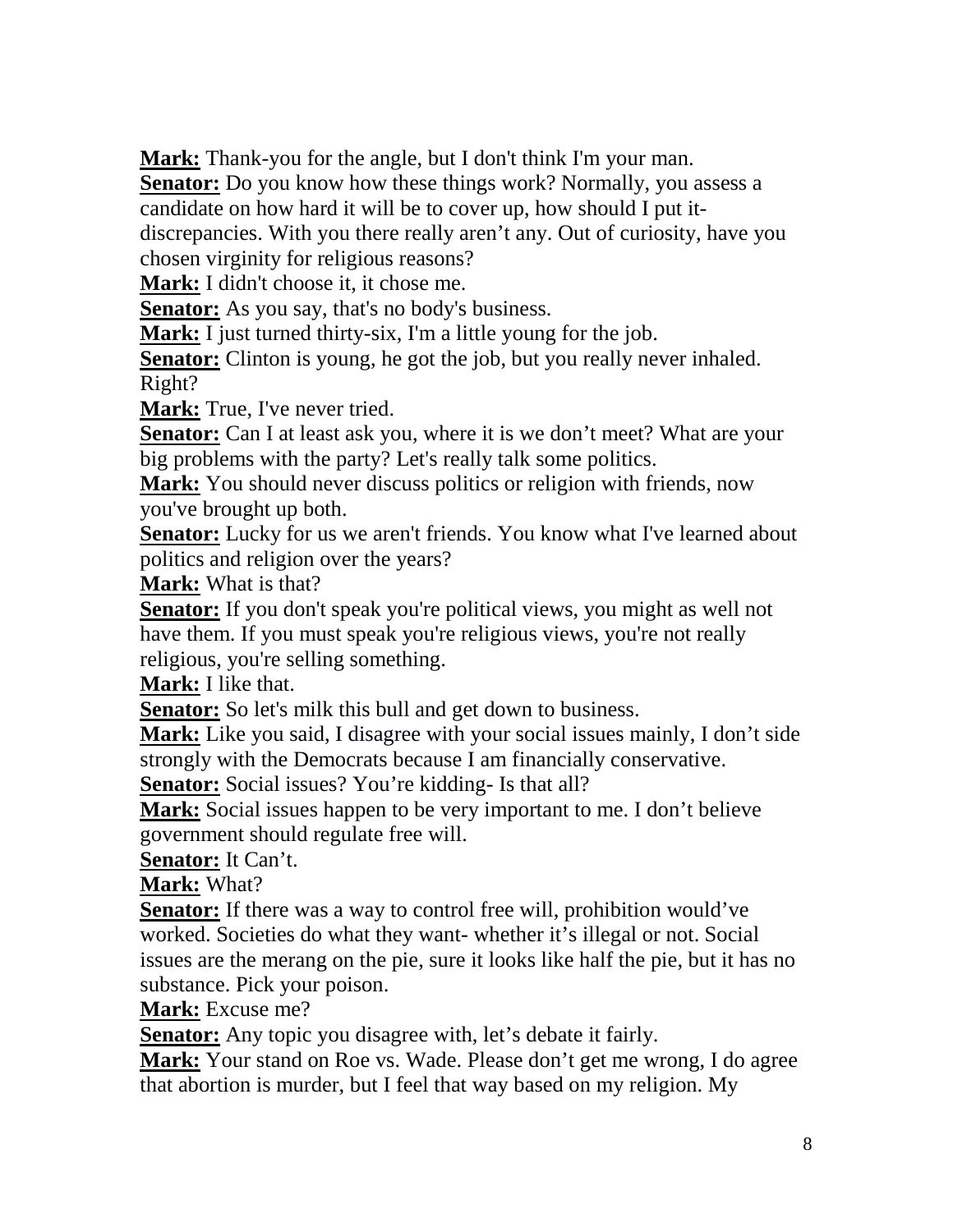religious feelings also tell me execution as a punishment is murder. Morally, however I object to anyone using their personal religion to make laws for such a diverse country. In the abortion case, the exceptions are the rules. I realize it can be abuse-

**Senator:** Quit babbling, I disagree with our stand on that too.

**Mark:** But you campaigned on overturning that decision.

**Senator:** That's what my supporters believe in, so that's how I roll.

**Mark:** You're not against abortion?

**Senator:** I'm not as much against it as you are. Do you realize how much we could save in tax dollars if we offered free abortions for everyone on welfare? And mandatory contraception! But that won't fly with the Catholics, and they are a large demographic, mainly because they're against contraception.

**Mark:** But, you said once, I think I'm quoting you; "women can misuse it as a method of birth control"

**Senator:** I believe I did say something to that effect. The part of the statement I omitted was, those are probably women I don't want reproducing anyway. I do have an understanding of genetics Mr. Hampton.

**Mark:** But you voted-

**Senator:** I vote knowing damn well we have too many liberals in the house to ever let an overturn occur. If you look closely enough at my record, there were a few times I didn't vote at all. If there was an overturn; I'll burn that bridge when I come to it, but I don't think it's going to happen. Is that your biggest beef?

**Mark:** But, your speeches? You seem so religious, and against-**Senator:** And you seem agreeable.

**Mark:** Are you an atheist?

Senator: I wouldn't say that. Really, never even ask that again. I will say if I believed there was a hell, I wouldn't be in politics.

**Mark:** Then why do you even bring up the subject of religion?

**Senator:** To let the people know I hear them, I know what they want.

**Mark:** But, what you just told me, you don't really listen to them.

**Senator:** Did I say listen? No, I said hear. You've got to watch that language. When you were a boy about to go outside on an autumn day, did you grab that jacket because you were cold? Or did you grab the jacket because your mom told you to?

**Mark:** So, you act religious to shut your supporters up?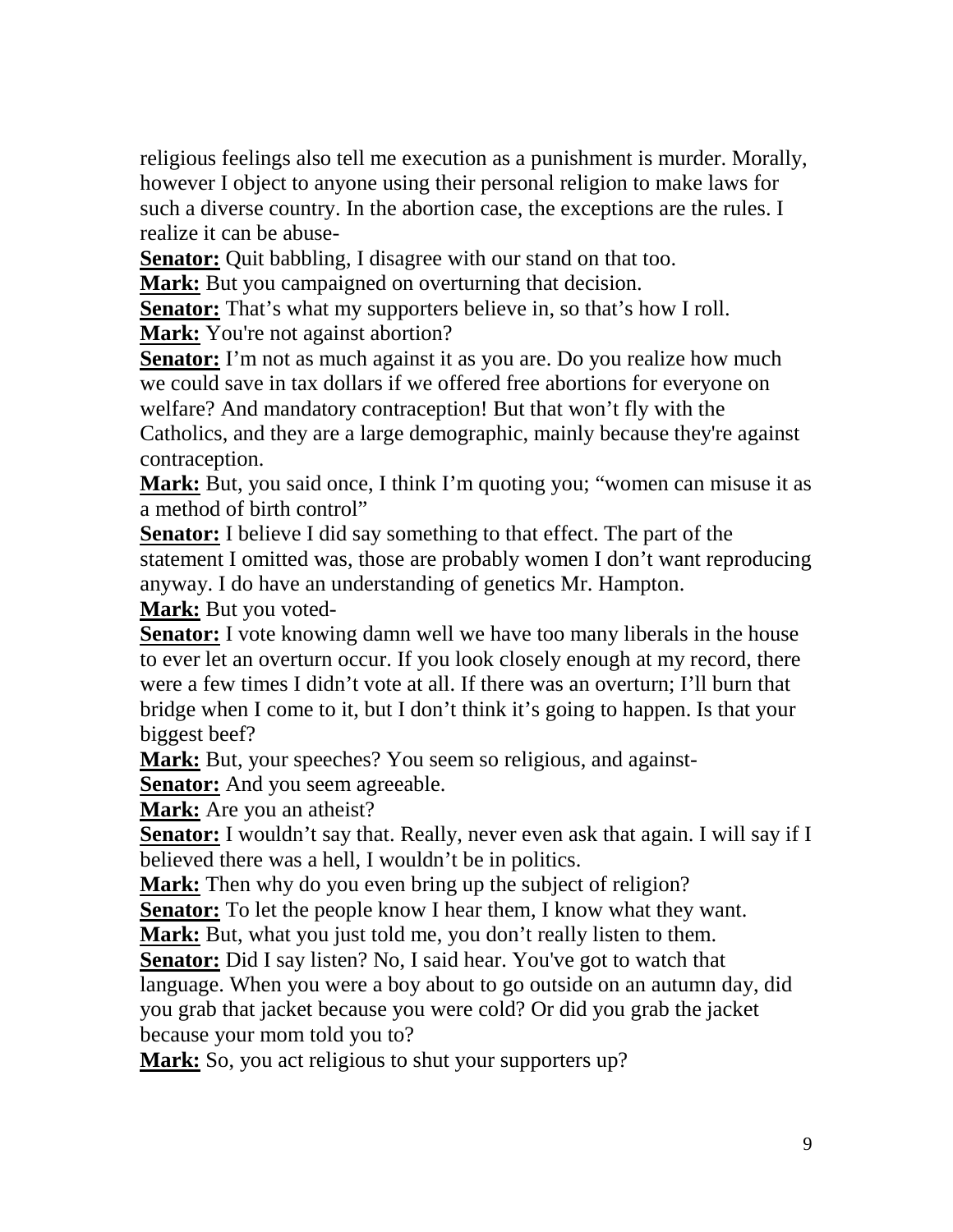**Senator:** Basically, people like to think your listening to them. It really makes no difference if you actually do. My wife for instance, she always asks me "which shoes should I wear" she knows I don't care, if she wanted me to care she'd wear her shoes on her tits, then I'd say oh, those high heels give you lift or how about those open toes tonight.

Mark: So you don't care about you wife's shoes or religion?

**Senator:** I don't give a crap about either one, and they don't care what I think.

**Mark:** The shoes?

**Senator:** All of the above! If I choose the wrong shoe, my wife will just say thank-you then go put on the shoe that she wants. I could explain my stand on abortion till I'm blue in the face, and those people are going to keep believing whatever they want. So in both cases you just agree publicly and you really don't have to care. I was hoping you were more intense in your religious views.

**Mark:** I believe in God, but since I have no proof I'm right, I can't disagree with any one else's God.

**Senator:** Still you go to church, that shows something.

**Mark:** What about people that agree with your actual opinion?

**Senator:** About what?

**Mark:** Abortion.

**Senator:** They vote for the Democrats, I don't want to take away their votes, I just want to keep my own.

**Mark:** You want democrats?

**Senator:** Someone has to stop our stupidity, just like the democrats need us to stop theirs. If one party had all the power, we'd all be screwed.

**Mark:** Gays?

**Senator:** Yes, them too, although from what I hear they get screwed more often than most.

**Mark:** I meant your views on the subject.

Senator: Don't ask, don't tell. That's our new national policy now.

**Mark:** What about marriage?

**Senator:** I think it was a horrible idea, but we're stuck with it.

**Mark:** I'm asking about marriage rights for gays.

**Senator:** I don't mind gays. Why would I want to do that to them? **Mark:** What?

**Senator:** Imagine if the government was completely Muslim or Jewish. **Mark:** Okay.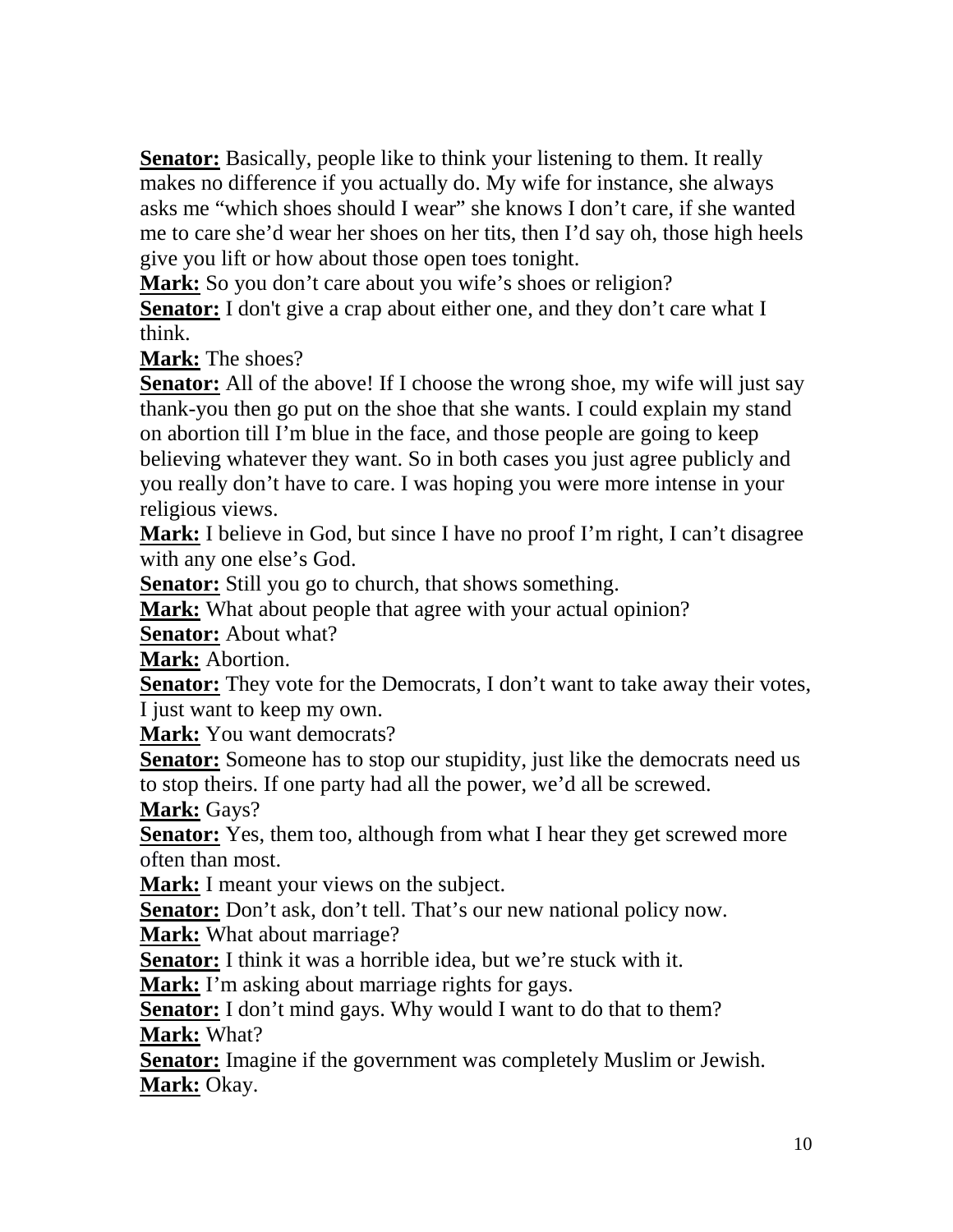**Senator:** Suppose Christian marriage wasn't recognized.

**Mark:** You don't want your own marriage recognized?

**Senator:** When there's no legal marriage, there's no legal divorce. Why would I want to condemn all the gays to a life like mine?

**Mark:** I. I never looked at it like that.

**Senator:** Because you're not married yet. So that's it? The social issues? Fluff, we beat that horse to a pulp every election knowing damn well it's dead. Do you disagree with any major issues?

**Mark:** What are the major issues?

**Senator:** Taxes. The two real issues behind all of the bickering between the parties are taxes. Who pays the money and where the money goes, if it weren't for that Teddy Kennedy and I would be out drinking together right now.

**Mark:** What about education?

**Senator:** What about it?

**Mark:** Don't you think funding public schools is vital, getting better paid teachers? Giving them the equipment and training they need to educate every child. Perhaps privatizing the education system, to encourage competition and higher goals.

**Senator:** It's a good platform, or are you talking about actually doing it? **Mark:** Doing it. Actions speak louder than words.

**Senator:** Not when you're a politician! Words are the game, actions can be suicide. Let me give you a bit of education of your own, right here. All of our government is made up of either right wing freaks or left wing nut jobs, if we start actually educating our population, who the hell will vote for either side? I know, I know what you're going to say the independents! Right? The Middle of the road where common sense hides out.

**Mark:** The thought came to mind.

**<u>Senator:</u>** Fine, let's say we get an independent middle of the road government, and we decide to truly educate our population.

**Mark:** I'm for that.

**Senator:** Are you really?

**Mark:** Most of the crime in the country is committed by individuals without proper education.

**Senator:** That's not at all true. It's just that the smart criminals don't get caught to be part of your statistics. Have you thought about the impact education would have on our economy?

**Mark:** I'd imagine a good impact.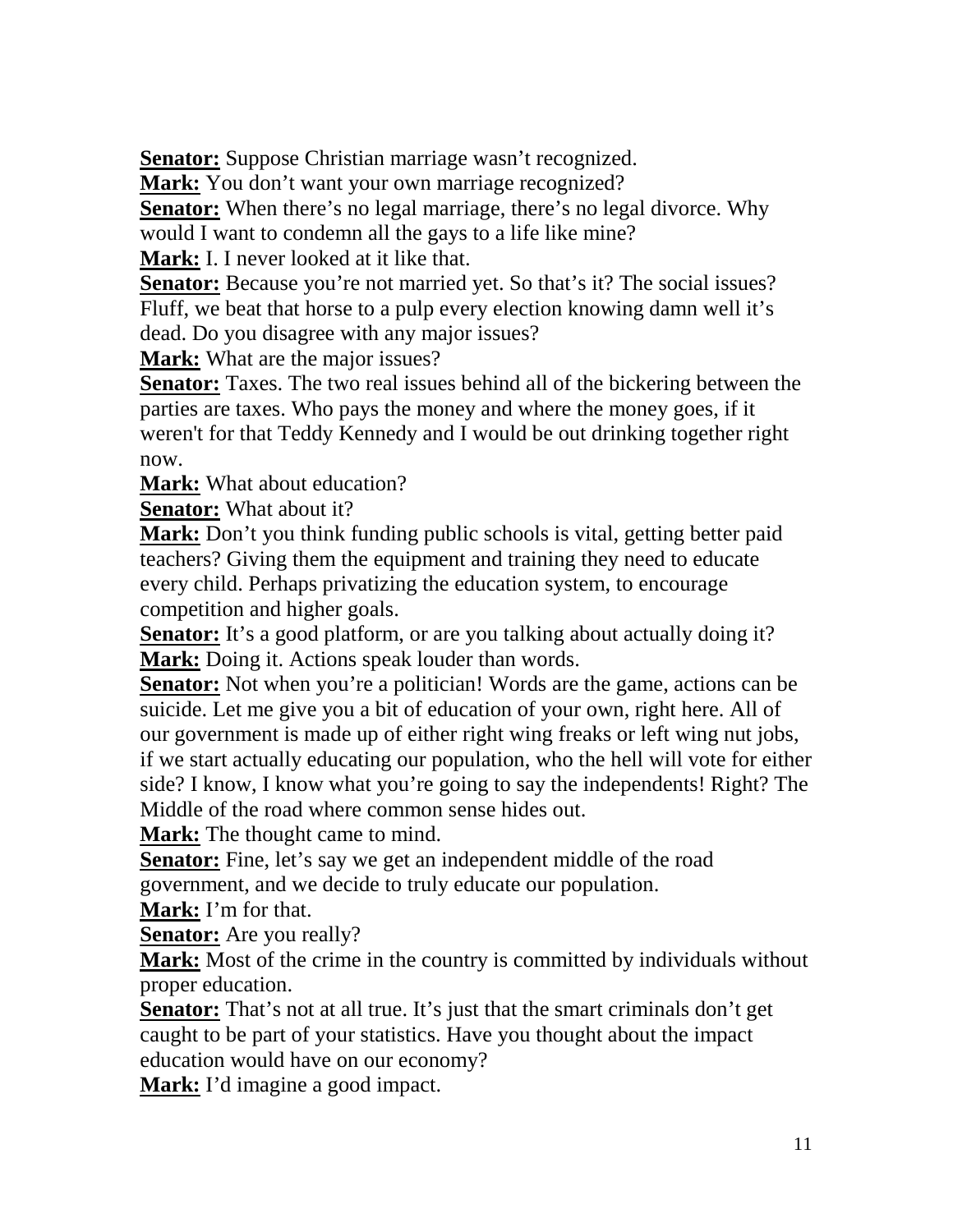**Senator:** The economy would crumble in an instant. Maybe not instantly, but it would take no more than a few years. Capitalism would fall to the ground like an iron curtain.

**Mark:** Why would you say that?

**Senator:** Because we freed the slaves.

**Mark:** Now you want to reinstate slavery?

**Senator:** No, Hell no. there's no need. Most of your solid white bigots drive tow trucks and hunt most of the time anyway, they don't bother voting. So taking that stand would be fruitless.

**Mark:** I'm really lost here.

**Senator:** Try to follow, the subject here is world history. The Greeks, the Romans, the Egyptians, they all had slaves; varying races, with varying times, each one a healthy viable nation. That's the way the world had worked for thousands upon thousands of years, and the way it works today. **Mark:** Today? Slavery works today?

**Senator:** Say I pulled up to a fast food joint and wanted a fry and cheeseburger.

**Mark:** Okay.

**Senator:** Now if that man or woman at that burger place actually had an education they could do the math, figure out they are only getting maybe two cents of the three dollar profit from each burger sold, follow me? **Mark:** Yes.

**Senator:** Now they wouldn't want to do that, they would ask for, I don't know, two dollars profit per burger, since they were the ones doing the actual work, right?

**Mark:** Right.

**<u>Senator:</u>** And the employees will be smart enough to figure out they out number the management and they are more vital. But that fat corporate executive that sits in his office watching his Newton's balls swing back and fourth doesn't want to make only five hundred thousand a year for all the hard work he puts in looking out his office window. So he'll decide to raise the prices. Now we've got ten dollar burgers and five dollar fries. I don't want to pay that kind of money so I simply stop eating out. Now the burger joint goes out of business, so on and so fourth until capitalism as we know it disappears.

**Mark:** So you're saying capitalism is based on keeping part of the population ignorant.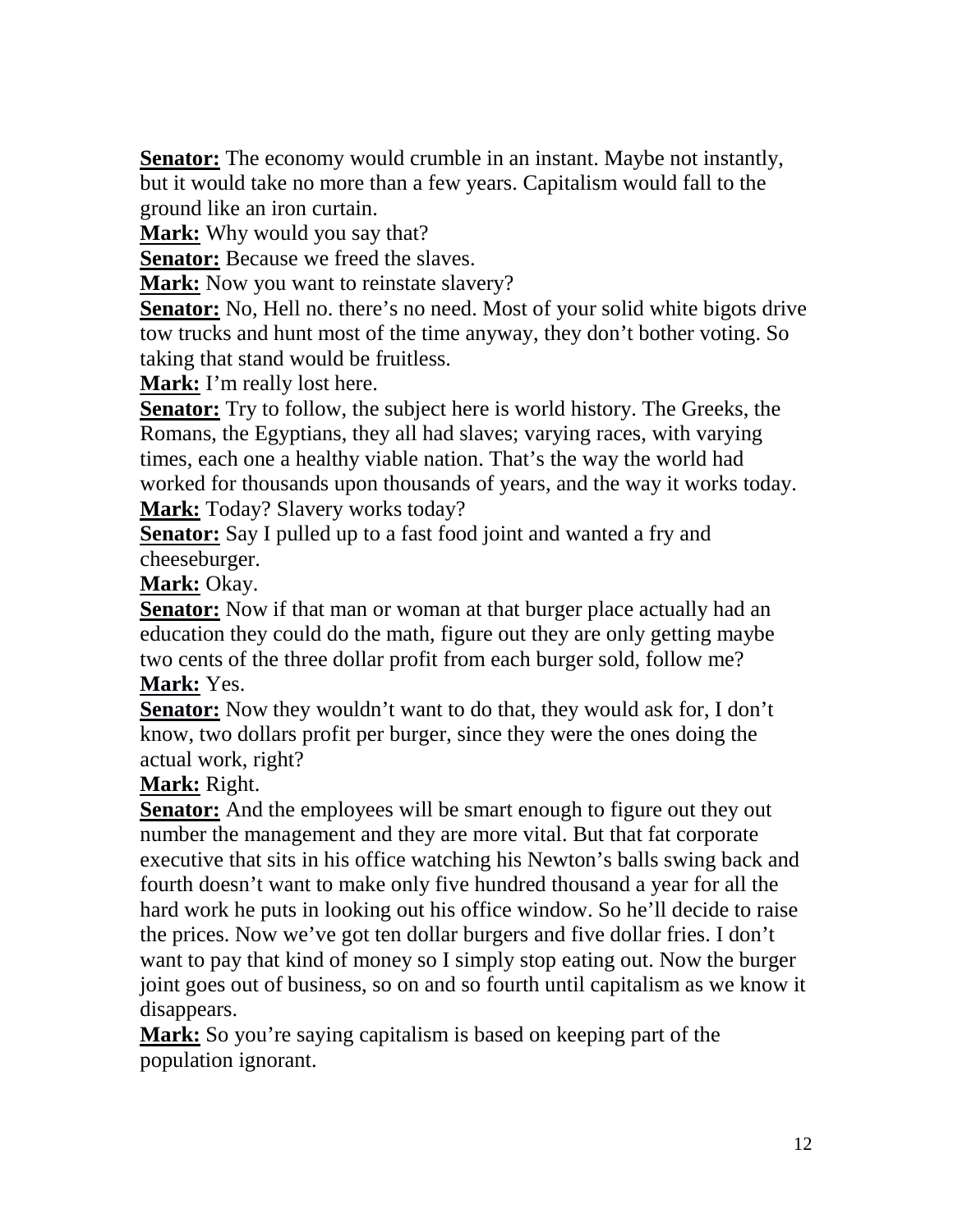**<u>Senator:</u>** Exactly! Imagine how the beef industry would flop, if we had smart cows.

**Mark:** Now you're leading people to slaughter?

**Senator:** Metaphorically, who else will clean my house? Cut my grass? For what I'm willing to pay? If everyone had a decent education, we would all be equals, so then who the hell is going to do any of the work?

**Mark:** It's scary that makes sense.

**<u>Senator:</u>** That's why college prices must continue to raise faster than inflation. We've got to keep the real power just out of the reach of the masses.

**Mark:** That sounds horrible.

**Senator:** That's why it isn't brought up. The whole process of life is really nothing more than being born and waiting to die, but you can't think of it that way.

**Mark:** Politics are depressing, aren't they?

**Senator:** If you go around spouting truth and facts, yes. Life itself is depressing without jazzing it up a bit. I plan to write a tell all book at the end of my career. I'll rat myself out on all my own lies and make a fortune. **Mark:** Money isn't everything.

**Senator:** Would you shut up! I know that, you know that. We've had money our whole lives, we both know sadness still existed.

**Mark:** But everyone else thinking money can buy happiness is what keeps the workers working, the wheels turning , blah blah blah. As long as everyone thinks money will solve all their problems, everyone will keep working for it. Keep flipping your burgers for minim wage.

**Senator:** Now you've got it.

**Mark:** I got it, but I don't want it. Now I don't want to be in politics at all. I can't stand in front of people and lie to them. Your teasing them, it's like provoking hamsters on wheels.

**Senator:** Those wheels keep the world spinning, would you prefer anarchy? Lying is like any other art, you're bending facts to create a desired change. This chair, is in reality a tree of some sort, plastic bags from china and the skin of a dead cow. Thanks to the chair maker, I can now perceive it as a beautiful and comfortable place to put my ass. Good can be accomplished through manipulation. It's a tool we use even on ourselves.

**Mark:** Lying to yourself is different than manipulating masses.

**Senator:** Do you really think the colonists had it that bad?

**Mark:** Are you saying our forefathers lied to us?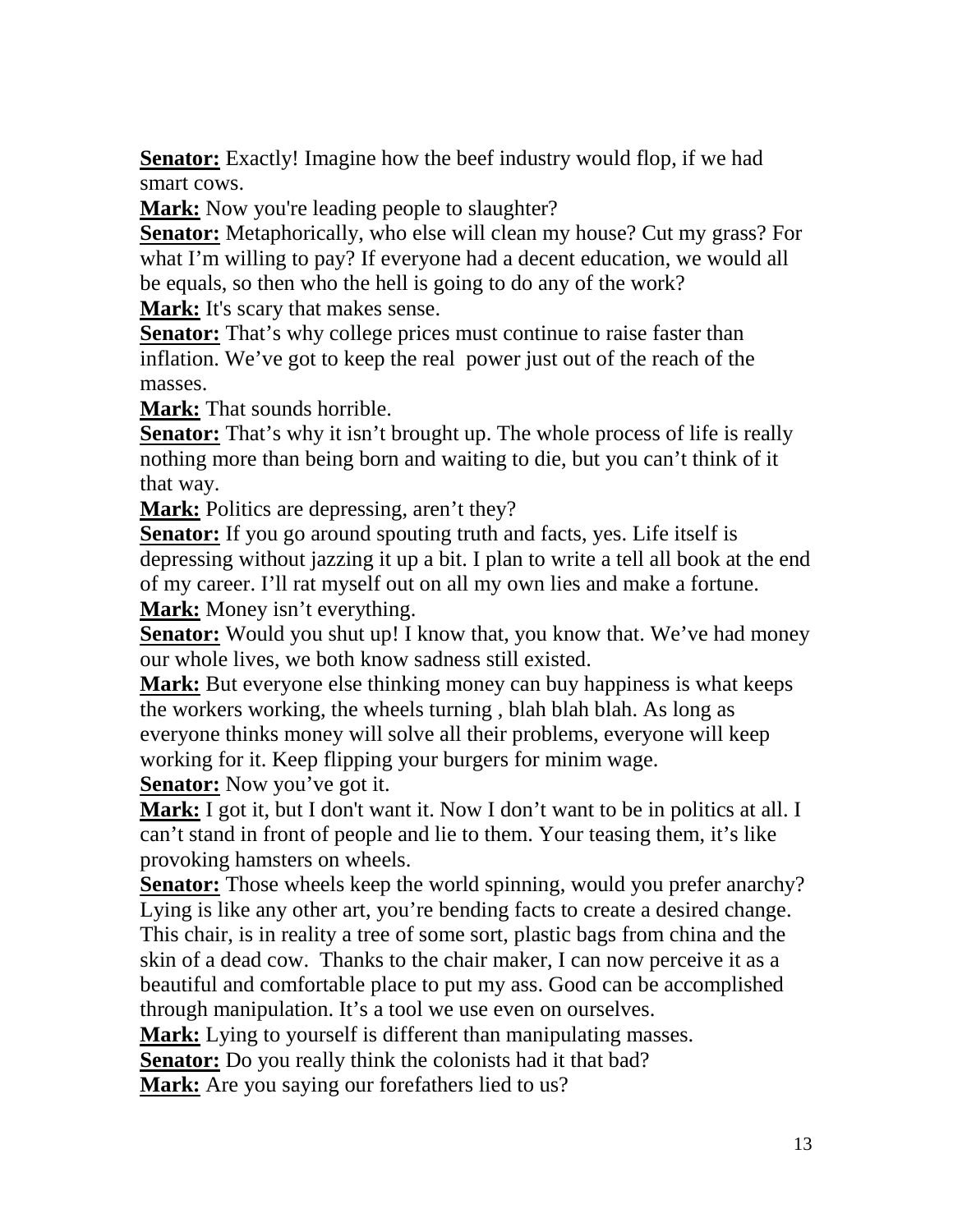**Senator:** The Stamp Tax was really only pennies for most colonists. The one's hardest hit were lawyers, and every dime of the money raised was to support the British troops that were protecting us from the Indians. **Mark:** Without representation in parliament.

**Senator:** We fought a war because of unfair taxes, now two hundred and twenty years later, we still pay unfair taxes, just to someone else. Has it ever occurred to you that manipulation and politics were the same thing?

**Mark:** Things might not be that different, but we get a vote. I can't picture George Washington telling a lie.

**Senator:** There was no cherry tree! Look it up. Look at the history man, truth was bent. Did it have a bad outcome?

**Mark:** For the good of one or the good of many?

**Senator:** What is the good of many? If not the good of a shit load of ones?...Mark? Are you still listening?

**Mark:** Yes, I'm just processing everything you said.

**Senator:** You didn't know I was so full of wisdom and insight did you?

Mark: You're full of something, that's certain. I'm too late to enter the race at this point, so you are thinking of the 2000 elections right?

**Senator:** Exactly! The beauty part is you'd be up against Gore. Any idiot could beat that cardboard cutout.

**Mark:** What if Clinton isn't re-elected this year?

Senator: I've met our options, he will be.

**Mark:** Who's the candidate?

**Senator:** I'm not allowed to release that information yet, but every time I hear his name I think of pineapples.

**Mark:** Still the lies. This is very unnerving, that you're willing to see things this way.

**Senator:** All lies are not evil Mark, as a matter of fact, some of them are reasons to get out of bed in the morning. Should we tell every school child the tooth fairy is a fraud? What about Santa Clause?

**Mark:** Leave Santa out of this!

**Senator:** I hit a sore spot? You're willing to question God, but not St. Nick? **Mark:** Santa always gave me what I asked for.

**Senator:** Look, when I was a small boy I had a dog. A cute little beagle, his name was Stapleton.

**Mark:** Stapleton?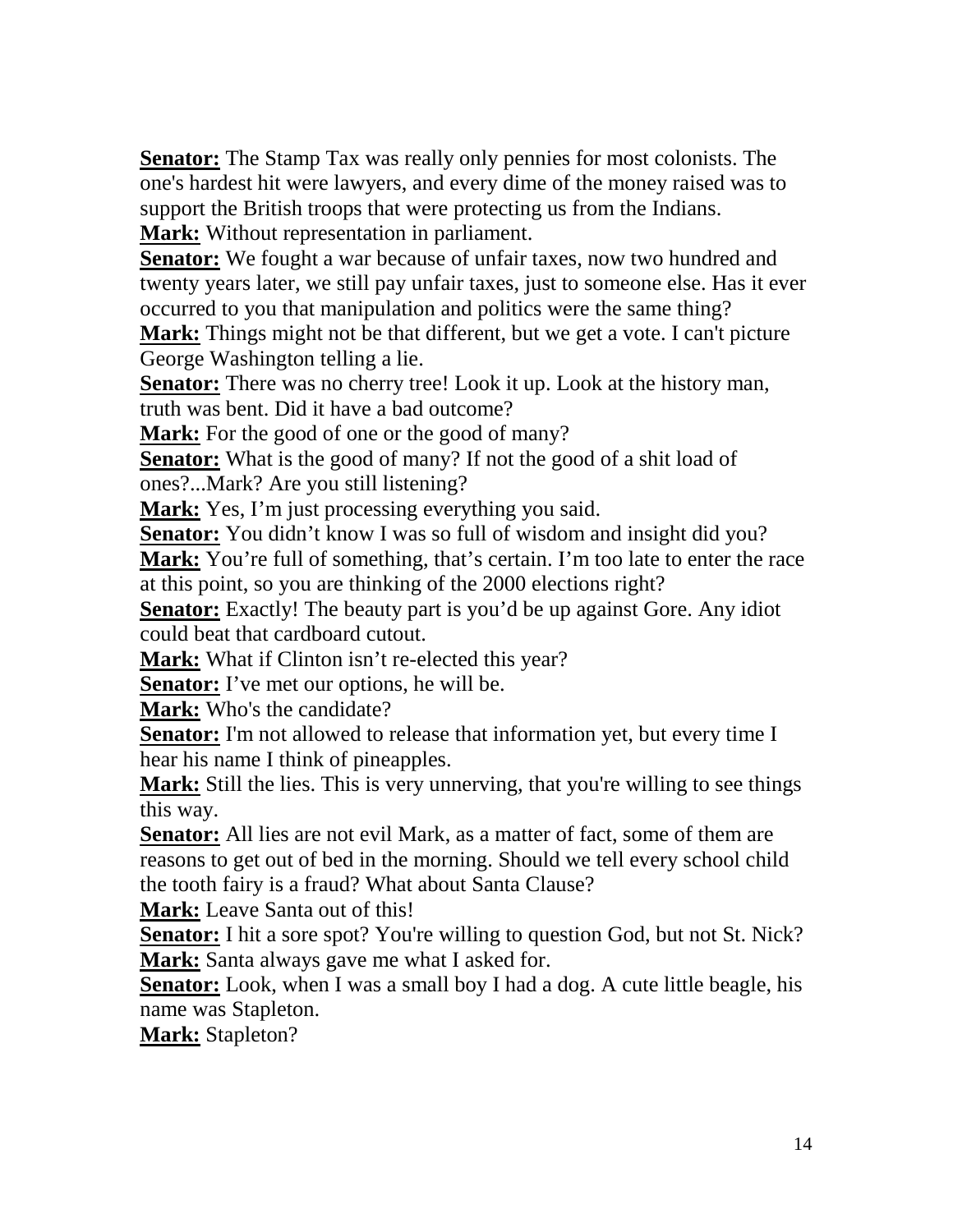**Senator:** From the hounds of the Baskervilles, an old Sherlock Holmes novel. I loved this dog. We would play everyday after school, he slept at the foot of my bed every night. And one day he was hit by a car. **Mark:** I'm sorry to hear that.

**Senator:** You would be, so anyway. I came home from school and he was lying in the road in front of my house. I scooped him up and ran the half mile to the vet; there was nothing they could do. Walking back home, I noticed I was covered in blood, I hadn't noticed anything but my limp lifeless dog, I didn't see any blood. Years later, my mother told me, the vet had called her that night to see how I was. That dog that I brought in to them was a horrible mangled mess, bones were protruding, skin was gone, some of his trained staff vomited at the sight of it.

**Mark:** You didn't notice?

**Senator:** My mind tricked me. It hid the image that I obviously couldn't handle and replaced it with one I could. I've learned in therapy that's a common mental defense to trauma. I was still sad, yes, but I was spared years of nightmares. And why, because my mind lied to me, for my own good.

**Mark:** So you lie, for the good of the public. At least, your mind lets you think that.

**Senator:** Everyone's mind protects them. Why do you think all men are born with a horrible sense of size?

**Mark:** Are we?

**Senator:** I've got a fourteen year old daughter; do I really want to know what she's getting away with?

**Mark:** Yes?

**Senator:** No! How could I sleep at night? Don't you know what fourteen year old girls get away with?

**Mark:** No, girls weren't interested in me.

**Senator:** Yes, I forgot. How about aliens? If aliens were in touch with our government, does the public need to know? If area fifty one opened up and pulled a spaceship out of a hanger, and I am not confirming or denying anything with this hypothetical statement. What would happen? Chaos, anarchy, a whole new type of racism and rage. We would destroy ourselves out of fear before we ever knew what happened.

**Mark:** I think you're right on that one.

**Senator:** You haven't mentioned gun control, don't you want to debate me one that?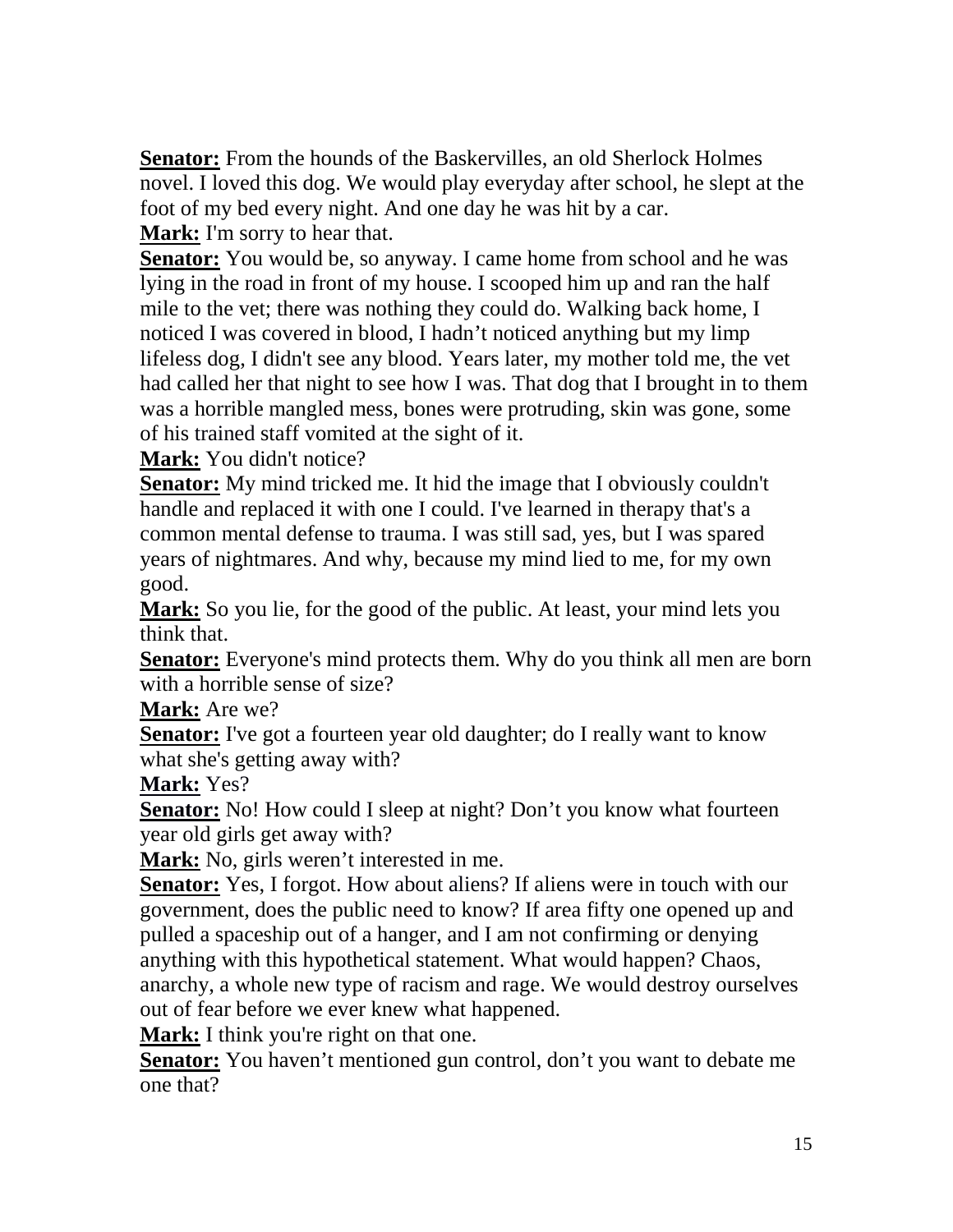**Mark:** No, I'm not touching that one.

**Senator:** Why not?

**Mark:** For one thing, I support the second amendment. For another, I'm sure you have a gun in easy access right now.

**Senator:** You are a smart young man. Would you at least consider being a candidate?

**Mark:** I would still get four years as Mayor. Assuming I'm elected. Four years to think this all through.

**Senator:** Logistically, only two, then you have to start campaigning. Well maybe one, then we have fundraising. We couldn't find the company doing your fundraising for the Mayoral race.

**Mark:** I'm not fundraising. I'm paying for that myself.

**<u>Senator:</u>** Using your own money?

**Mark:** Yes.

**Senator:** You have so much to learn.

**Mark:** Why don't you join me for my Mayoral campaigning at home? Then you can assess my performance, give advice and we'll all see whether or not this is worth it? Harriet does seem to want this; I'm willing to go for a test run.

**Senator:** Capital Idea! We'll start tomorrow, you and Miss Summers will be my guests at the congressional picnic. (lighting strikes outside)

(Lights out)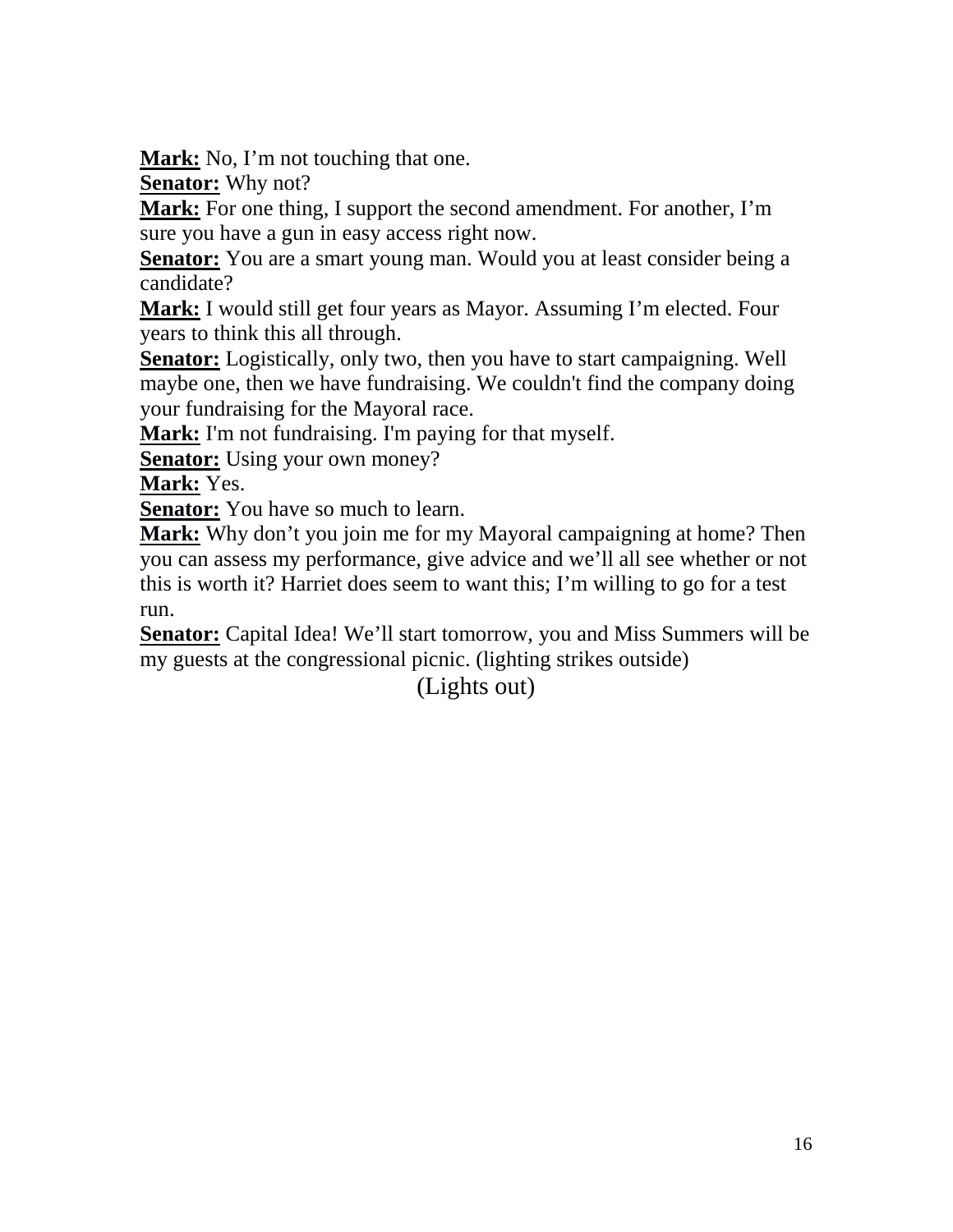#### **Act One Scene Two**

(July  $4<sup>th</sup>$  1996, The same living room at Senator Camerun's home. Mark Hampton paces back and forth in front of a window, the rain has stopped, the sun is out, but setting. Mark is going through note cards and reading to Butler. Butler is helping him memorize the note cards.)

**Mark:** Mr. Kelpings, how is the rainforest?

**Butler:** No! Kelpings doesn't care about the rainforest. Mr. Riggs is the rainforest guy! Kelpings is an oil lobbyist, he'll be the one with a white cowboy hat.

**Mark:** I'm going to get those two mixed up.

**Butler:** You won't when you see them, Riggs looks like a tree hugging hippie and Kelpings always reminds me of boss hog on the Duke's of Hazard. Just remember Kelp as in seaweed, natural, rainforest. Riggs as in oil Riggs, then reverse them. Pretend they stole each other's names. They are lobbyists, if they could steal each others names they would.

**Mark:** Maybe you should be a politician, you know this crap.

**Butler:** Sorry, serving is where I belong.

**Mark:** Why? Because you're black?

**Butler:** No, because my name is Butler, George Franklin Butler the fourth. My Great-great grandfather was a Butler, legend has it that's how we got the name.

**Mark:** All the men in your family were Butlers?

**Butler:** No, my grandfather was a cop, got shot at a bank hold up at the age of forty-two. My father was a stock broker, hung himself at forty-five.

That's when my momma said boy your great grandfather was the only man in this family to live past fifty, you better be a Butler!

**Mark:** What is a guy like you doing working for a guy like Camerun? **Butler:** Conservatives pay better than liberals, at least if you're a black man. **Mark:** Really?

**Butler:** He's afraid if he doesn't treat me well, I'll slice his throat while he sleeps. Now focus on these names again, and remember no matter who it is, if you're introduced you say I've heard so much about you.

**Mark:** Can I admit to some of these people I've never heard of them? Is that allowed?

**Butler:** If they have a tray in their hands or wear an apron.

**Mark:** So I'm expected to know all seventy-some big wigs?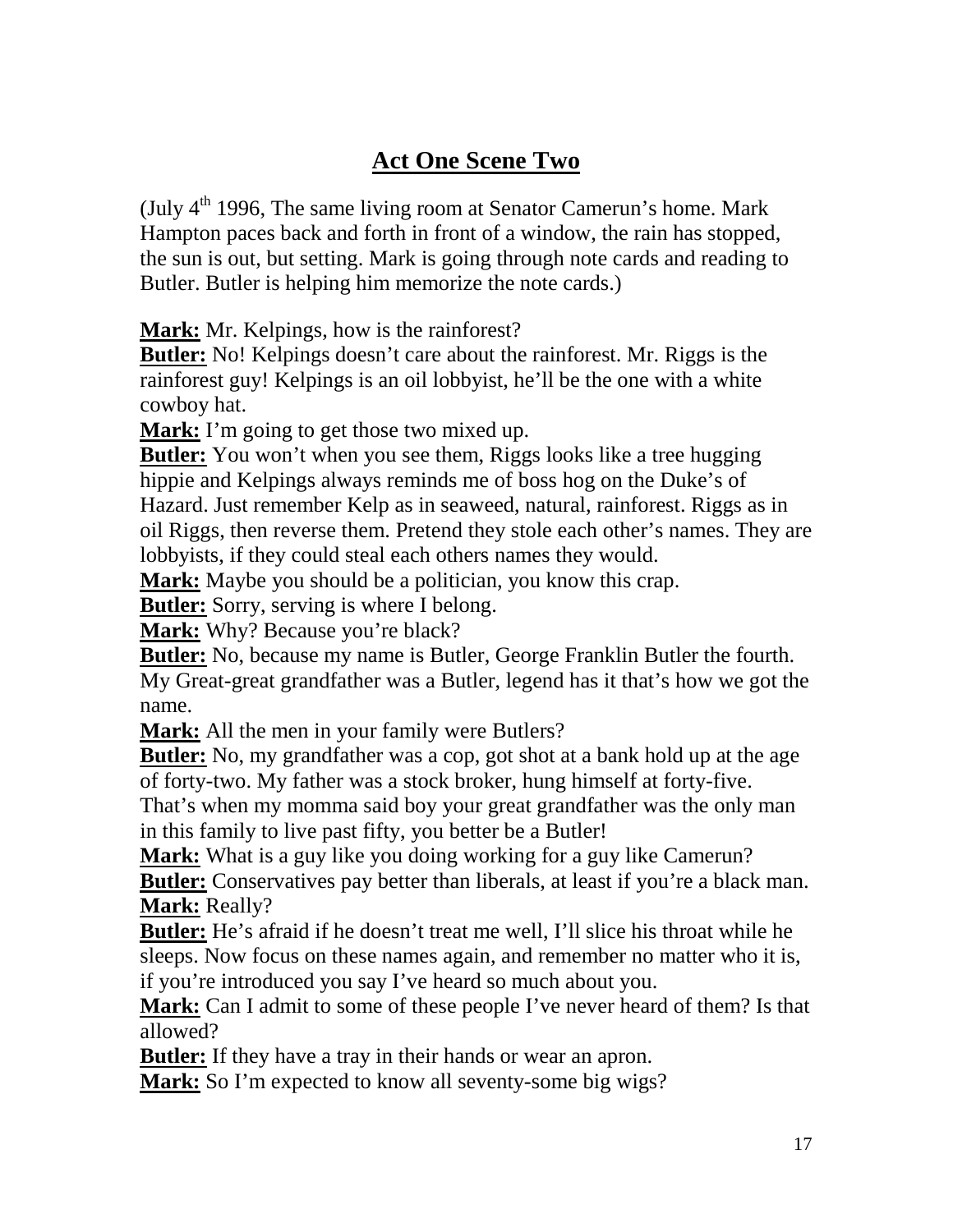**Butler:** You can glaze past details, just know their industry. Riggs is a conservationist, Kelpings is oil, Andrews is health care. The important thing is that they think you've heard of them. If you don't make them feel important they won't like you.

**Mark:** So the purpose is just to stroke the egos.

**Butler:** It will save you a great deal of work.

**Mark:** George. May I call you George?

**Butler:** Sure thing, Marcus.

**Mark:** Please, call me Mark. Only my mother calls me Marcus, well Harriet has been calling me that since we got here, but she's not supposed to. Can I ask you a personal question?

**Butler:** Might not answer, but you can ask.

**Mark:** You've probably met a lot of senators and congressmen in your time here, is senator Camerun, how do I put this? Are they all like him?

**Butler:** Oh, no. each one is different. Like snowflakes, and most are white too.

**Mark:** So there are decent people here in Washington?

**Butler:** I didn't say that, just different. I worked for senator Rollins from Vermont for a while. He was a democrat, he did at least remember my name, but he was cheap son of bitch.

**Mark:** Was he honest? With the voters I mean.

**Butler:** (laughs) Just as honest as Camerun is, he just made different promises he never intended to keep. It don't matter if you're a donkey or an elephant, they both smell just as bad in August.

**Mark:** Great.

**Butler:** Now, I'm not saying they don't make honest men here, you really can't ever know that. I've only worked for six of them in my career, and I've only ever seen the nasty underbelly of two of them. So it could be the majority of them are honest, or it could be most of them are smart enough to keep up the act till the help leaves the room.

**Mark:** I'm in way over my head.

(Harriet enters from upstairs carrying two pair of shoes. Along with Amy who is putting on lipstick and checking herself in a mirror)

**Harriet:** You don't look ready.

**Mark:** That's because I'm not.

**Harriet:** Go change your pants and put on a jacket.

**Mark:** I'm wearing my jeans. My jackets right there, I'm dressed, I'm just not ready. I'm trying to get familiar with these names.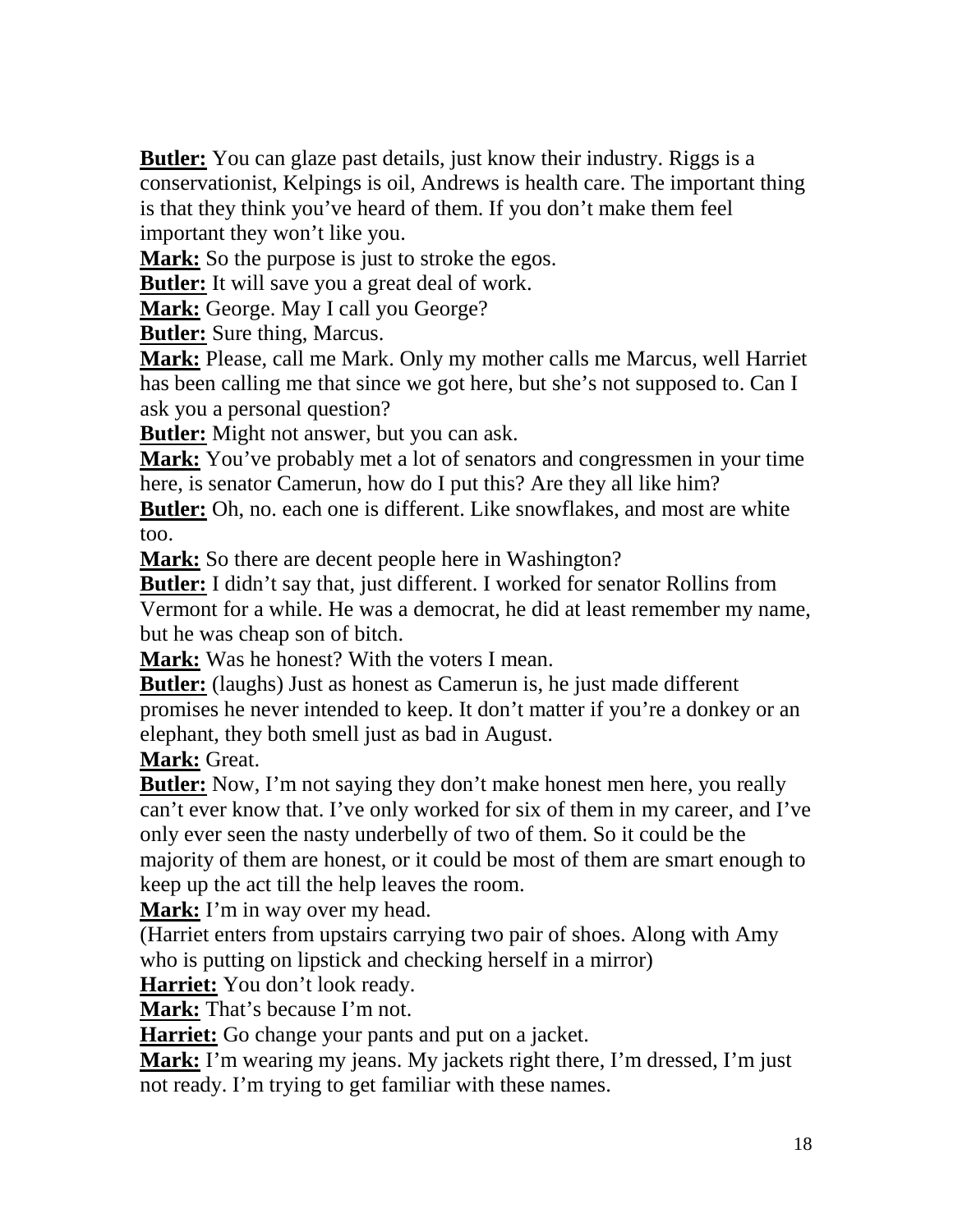**Harriet:** You can't go dressed like that.

**Mark:** It's a picnic.

**Harriet:** A congressional picnic, my father never attended these things in jeans.

**Mark:** In your fathers time jeans were cheap, these are eighty dollar jeans-I'm fine.

**Harriet:** I still think-

**Mark:** If you wanted to dress me you should've been here earlier, I would've let you.

**Amy:** You don't want him too formal, he has to relate to the common man. I'll meet you in the car Harriet. (She Exits)

**Harriet:** I'll be right behind you. You don't look like you slept well.

**Mark:** I have never been comfortable in someone else's house. I prefer a hotel.

**Harriet:** That's no reason to be upset.

**Mark:** The part that I'm upset about is that you weren't willing to join me. Harriet: We're not married yet, do you know how that looks?

**Mark:** I offered to get you your own room. You know I can afford two hotel rooms.

**Harriet:** Marcus that's such a pointless waste of money, the rooms at this place are just as nice as a hotel. Remember, our promise to each other.

**Mark:** Do we need separate rooms on the honeymoon?

**Harriet:** Of course, not, we'll be married then. Kiss, kiss. (He goes to kiss her and she turns to give him her cheek.)

**Mark:** I don't see what's wrong with a real kiss. I don't remember anything in the bible against lip touching.

**Harriet:** One thing always leads to another; please don't test my will power.

Mark: I respect you, and your religion. I'm sorry, I'm just very nervous about running for Mayor anyway, now I'm going to have these people watching my every move- It's just a lot to process.

**Harriet:** Get your mind off of your worries, tell me how I look.

**Mark:** Terrific, a little elegant for a picnic, but you always put the other women to shame.

**Harriet:** Which pair of shoes do you think go best with this dress? **Mark:** I think they both look nice.

**Harriet:** Yes, but which pair do I wear? Could I get your opinion? **Butler:** I like the blue ones.

**Harriet:** They're both blue! Men! You two don't even know the difference!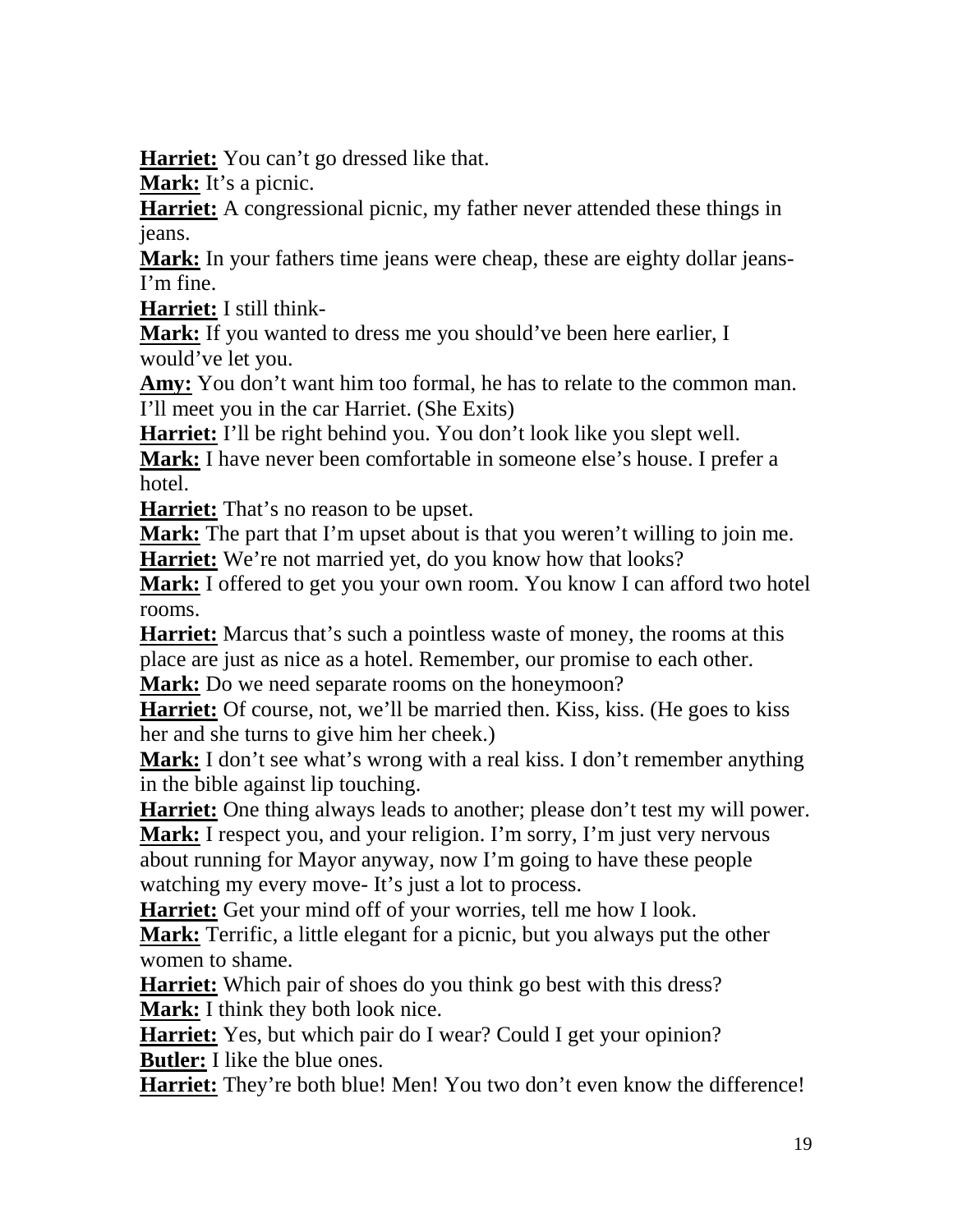**Mark:** One is open toed with a flat end the other has a pointed tip, I know the difference, but not being a woman I am at a disadvantage to choose which one most suits the picnic situation.

**Harriet:** That's a fine answer for reporters Mr. President, but I want the truth.

**Mark:** Really? The truth is I don't care. I could give you my opinion on your bra if you like.

**Harriet:** Marcus! You're being horrible. And in front of the help!

**Mark:** It's in front of George, Harriet, this man's name is George. I'm sorry; I was trying to be funny. I'm under a lot of stress here.

**Harriet:** You thought that was funny?

**Mark:** Yes, at the time I made myself chuckle. The senator warned me about this shoe debate coming up. Look, I'm trying to remember a million names to a million faces of famous people I've never heard of. The whole idea of running for president was sort of thrown on me. It's not the shoes that are important to me, it's the woman in the shoes.

**Butler:** Camerun did teach you something.

**Mark:** Can't we just skip this picnic? Maybe we could go see Independence day, or That new Mel Gibson movie?

**Harriet:** Mark?

**Mark:** Finally, now you decide to use my name. Look, this isn't right. This isn't me. When did you contact the senator about me?

**Harriet:** Are you breaking up with me? Are you calling off our engagement?

**Mark:** No, that's not what I'm saying, but do I have to be president to be your husband?

**Harriet:** Are you saying you don't want to run?

**Mark:** Yes, I want to run, far away. Maybe this isn't this difference I need to be making.

**Harriet:** You're just jittery because you didn't know your potential until last night.

**Mark:** I think I'm uneasy because I'm not sure if this is what I really want. **Harriet:** Mark; some men are born great, others achieve greatness, then others have greatness thrust upon them.

**Mark:** More like shoved down their throats. It's not greatness I'm afraid of, it's politics.

**Harriet:** I know the hard working, dedicated man you are. I can see the potential in you, just like the senator sees. He sees the man that you can be,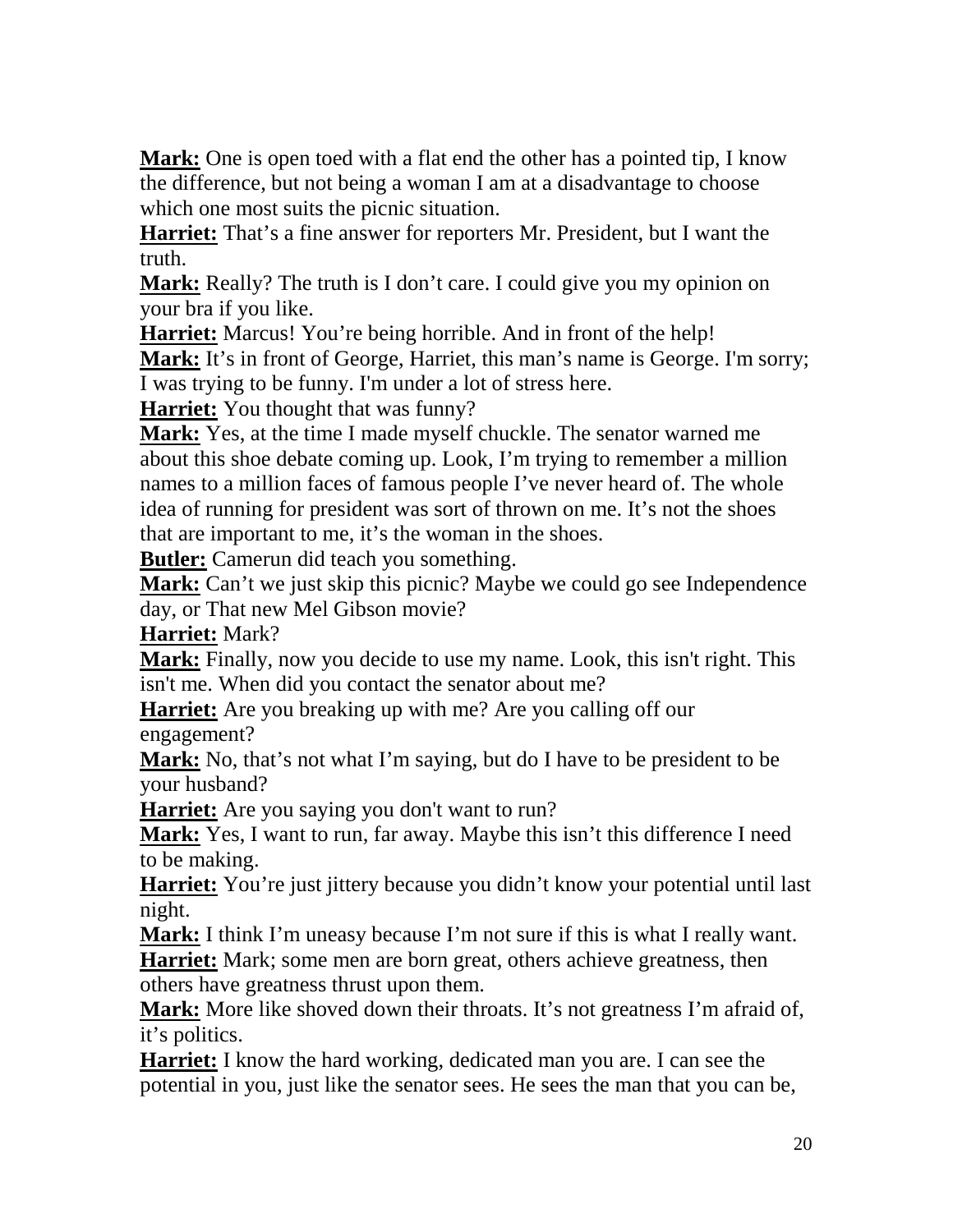just like I do. I'm in love with that man Marcus Hampton. Whatever you deicide, I'll be right there with you. (She kisses his forehead and goes to the door) Oh, I almost forgot. I got you a little trinket of my affection. (She pulls a box out of her pocket or purse and hands it to him) Open it.

**Mark:** But I didn't get you anything.

**Harriet:** I'm not running for office silly. Open it. (It's a watch)

**Mark:** It's very nice, I think it's the nicest watch I've ever owned and very patriotic, the capitol and is that an eagle flying around it?

**Harriet:** The Eagle is on the second hand, the arrows are the hours and the olive branches are the minutes, and listen to the alarm (she pushes the button and you hear the presidential anthem play in small chimes)

**Mark:** How perfect for the fourth of July. Thank-you.

**Harriet:** You're welcome, I knew you'd like it.

**Mark:** I love you.

Harriet: Me too. Now if you check your new watch you'll see it's time to go. I'll be waiting with Miss Bishop in the car, I'll meet you out there. Try to relax. (She exits)

**Mark:** (Who is still pondering her words) She's in love with me? Or the man she thinks I can be?

**Butler:** Didn't quite catch that part. She was talking an awful lot like the senator. You don't like that watch at all do you?

**Mark:** If I'm that easy to read why didn't she catch it?

**Butler:** I was looking at you.

**Mark:** Are you married?

**Butler:** Twenty-seven years.

**Mark:** Do you care what shoes she wears?

**Butler:** Never really look at her feet, those ain't the parts I married her for.

(Lights Out)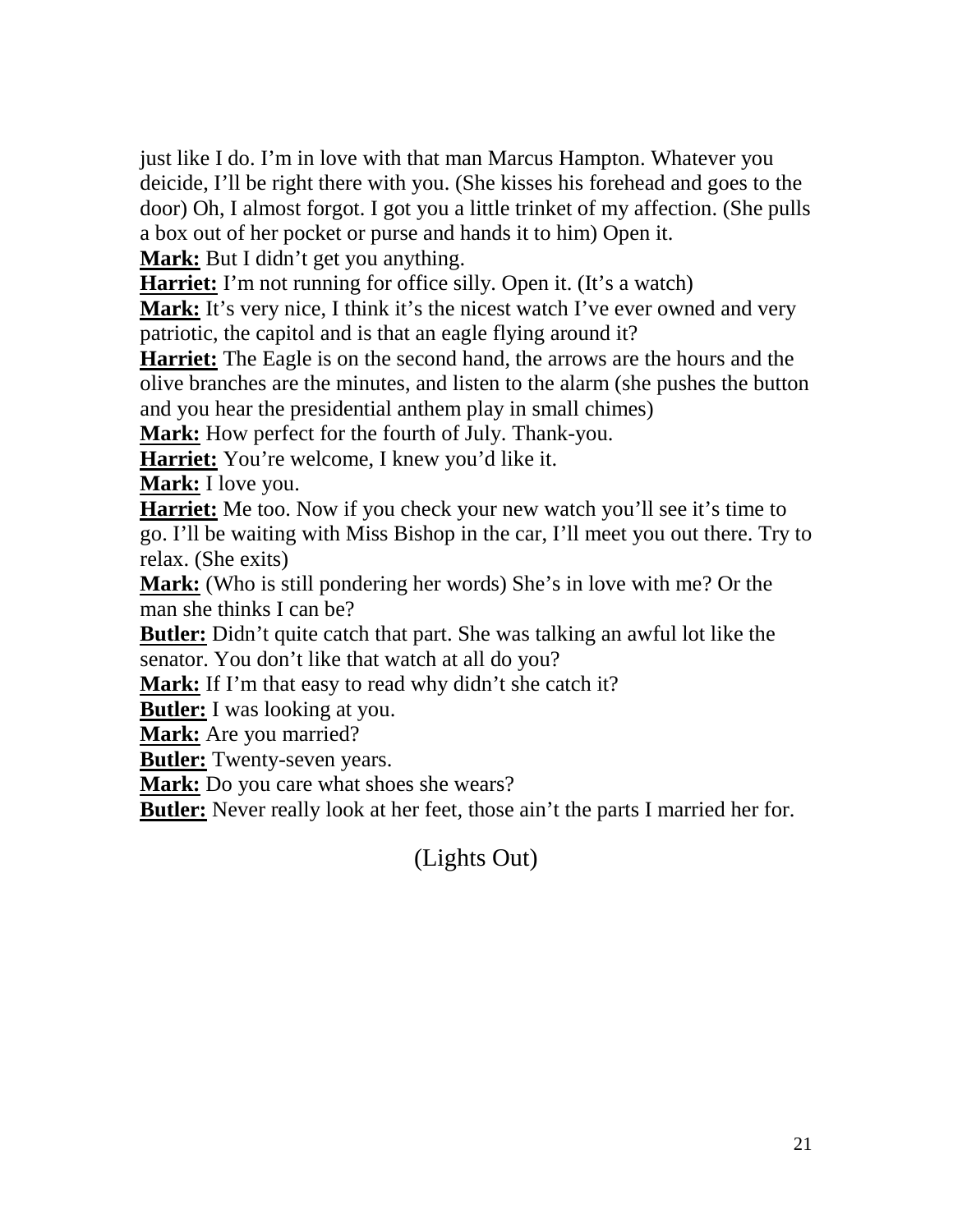#### **Act One Scene Three**

(The interior of a broom closet. Mark and Amy are dogging the flashes of reporters as the go inside.)

**Mark:** How did you do that?

**Amy:** Disposable camera, with flash. You just aim it at the wall across from you and start flashing. Next thing you know one idiot is trying to find the photo op they missed, then the pack follows suit.

**Mark:** You're genius.

**Amy:** I'm just experienced, unlike you.

**Mark:** So how long do we hide in a broom closet?

**Amy:** I'm guessing about fifteen minutes; I thought this was an exit. I was off a few doors.

**Mark:** Could've been worse, it could've been a bathroom.

**Amy:** Do you even realize how stupid that was?

**Mark:** I was answering a question, and telling the truth.

**Amy:** My god, you're proud of your honesty aren't you?

**Mark:** What do you mean?

Amy: You seem to glow when you get to say some thing no one else wants to speak.

**Mark:** A luxury tax imposed by the city is the best way to-

**Amy:** You don't have any other ideas?

**Mark:** Well, yeah, I do but I haven't done the math or consulted with-

Amy: You know, you can be honest without being stupid.

**Mark:** Please explain, enlighten me with your experience master of the broom closet.

**Amy:** It's mistress, thank-you very much. When that reporter asked you how would you balance the city's budget. What you say is: I'm exploring many different ideas at the moment, and until I have the opportunity to meet with the other financial leaders of the city, I'm unwilling to commit to one. See, vague, but honest.

**Mark:** But you didn't answer the question.

Amy: You're not supposed to, not if you want people to vote for you.

**Mark:** Of all the other options, a luxury tax really looks like the best. You could impose a tax hike on property tax, but that would affect every one. A luxury tax will only affect those people that have disposable income. They probably won't notice, and they are a minority group.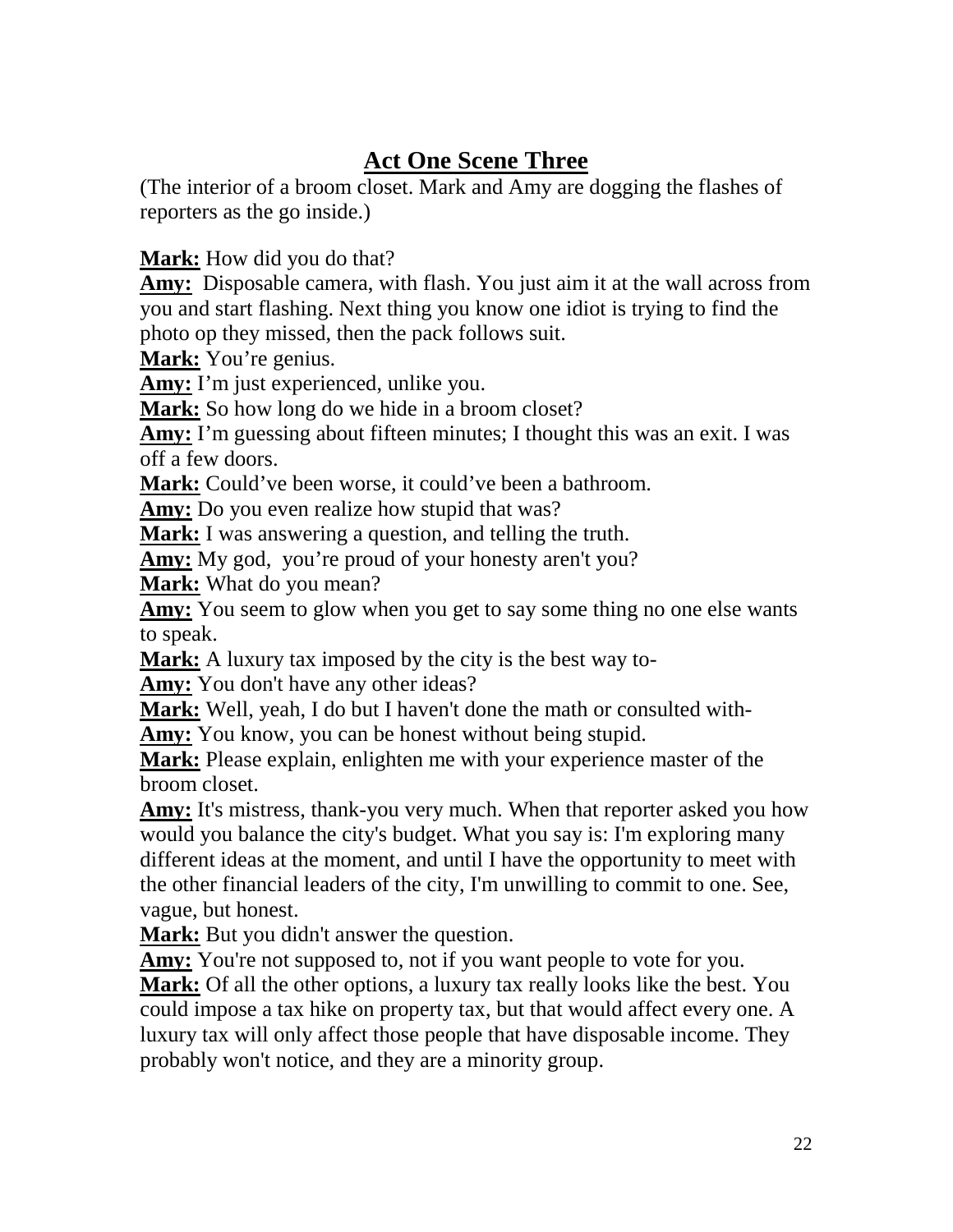**Amy:** That minority group of people with disposable income are the only ones that vote. You find me one waitress at Denny's that gets up early on November fifth to get to the poles before her twelve hour shift and I'll show you big foot.

**Mark:** You know where Bigfoot is?

**Amy:** You know that was sarcastic.

**Mark:** Maybe I am sheltered. Maybe I need more experience. I mean I grew up in a small town, in a big house. I just don't know.

**Amy:** So you had a big house?

**Mark:** I lived there 18 years and there are rooms I've never seen.

**Amy:** So you have no idea what welfare is, do you?

**Mark:** I do, I have a very good understanding of it. I've never experienced it personally-

**Amy:** Then why do you want to do away with it?

**Mark:** If you were listening, I never said that. I said limit and reform. That reporter mis-quoted me.

**Amy:** Okay, okay so you're willing to bring up putting limits on welfare when you've never been on it?

**Mark:** The whole system is set up for people to take advantage of us.

**Amy:** You can't say things like that in public.

**Mark:** You just told me poor people don't vote.

**Amy:** They will if you threaten to take their welfare.

**Mark:** I don't want to take anything away! I want limits on it. Helping people is one thing, letting them steal from you and your country is something else. If you teach a man to fish-

**Amy:** I'll bet you ten bucks he won't like fish! Or he'll be a vegetarian. I don't disagree with you, but the real problem lies in the fact that parents don't teach their kids values or scruples anymore, with the exception of you. And our government can't play parent to the people.

**Mark:** Then we should stop loaning our deadbeat kids money they're not going to pay back.

**Amy:** All I'm saying is don't bring it up, we worked hard and compromised on a decent speech, and you blow it at Q and A, that's not fair to me. **Mark:** I'll work on it.

Amy: And hang up that idea of health care reform.

**Mark:** Why? Every president since-

**Amy:** And every one of them failed. Did you notice all those nice expensive things in Camerun's house?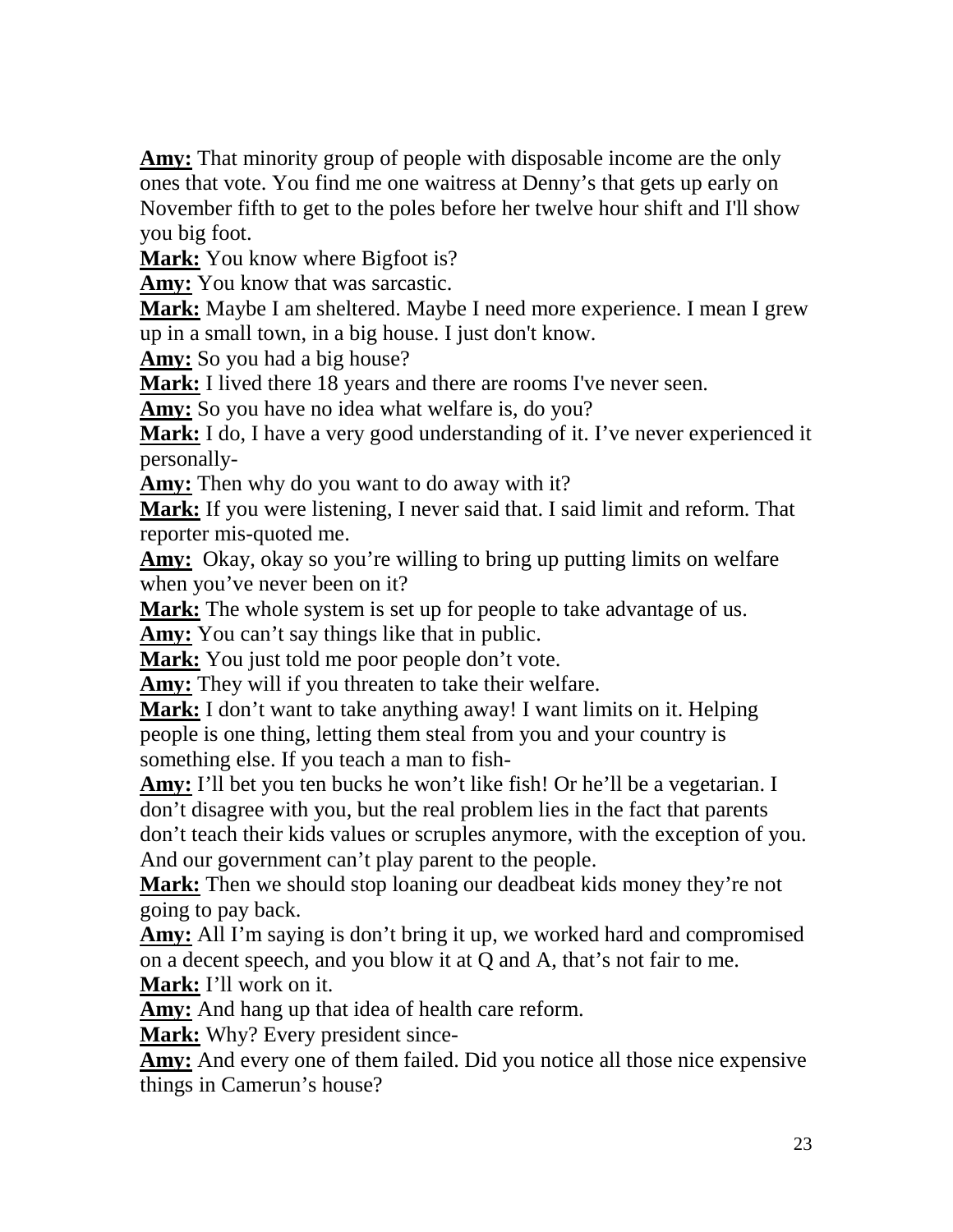**Mark:** Yes.

**Amy:** Most of those are gifts from Blue Cross and Atnea. Besides that you can't mess with people that know all those doctors.

**Mark:** So what if they know doctors?

**Amy:** They're familiar with anatomy, if you regulate them, they'll just figure out new ways to fuck people. Speaking of which, that's something else I wanted to ask you. This is an awkward question, but luckily I have no tact. Are you really a virgin?

**Mark:** What does that have to do with anything?

**Amy:** Just answer the question.

**Mark:** How did you even hear that?

**Amy:** Now you evade the question, come on Mr. Honesty, inquiring minds and all.

**Mark:** I prefer to keep my private life, private.

**Amy:** Ah, come on.

**Mark:** Yes. Technically. Senator Camerun told me not to admit that.

**Amy:** Technically? What does technically mean?

**Mark:** I thought I was having sex once.

**Amy:** Thought? Elaborate.

**Mark:** The way we were positioned on the couch, well the cushions met up right where-

**Amy:** Stop. Please- (She stifles a laugh)

**Mark:** She was kind of offended- she left mad.

**Amy:** I think I'd be offended too. If I were mistaken for a sofa (She laughs then pulls herself together) I'm sorry, give me a minute please.

**Mark:** That's something else I shouldn't have said.

Amy: I would never admit it. What were you sixteen?

**Mark:** Twenty-seven.

**Amy:** That, you shouldn't admit. So you and Harriet haven't-

**Mark:** No, no. We're waiting for the wedding day. Harriet's family is very religious. She's a catholic girl, went to catholic school-

**Amy:** Mark, come on. I went to a catholic school too. Trust me she's been with more than furniture.

**Mark:** Are you implying that she's lying to me?

**Amy:** I'm- No- she wouldn't do that. Would she?

**Mark:** I must admit, a few of her stories don't line up.

**Amy:** Would you buy a car without test driving it first?

**Mark:** She's not a car.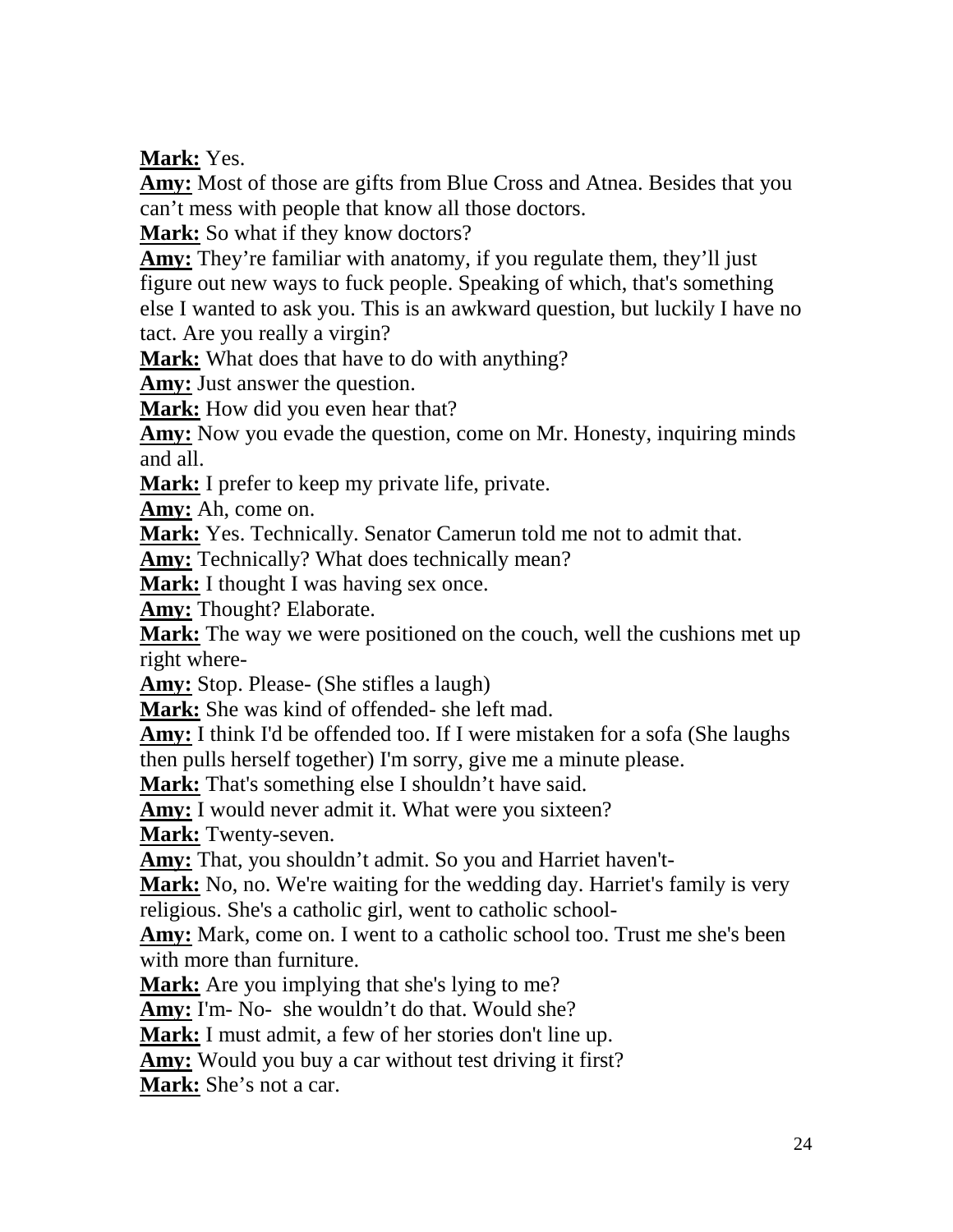**Amy:** How would you know if you've never looked under the hood? I don't mean to offend you or anything.

**Mark:** I'm not offended, I don't want to wait. Believe me; I don't need a wedding ring for that. I'm just respecting her wishes.

**Amy:** Mark. If she's the first, and since you're George Washington and honest Abe's love child, she'll then be the only... Do you see what I'm saying?

**Mark:** You're saying I could spend my life completely unsatisfied and not even know it because I could only compare it to the cushions of a couch, and my own hand. Is that what you're saying? Because that thought has crossed my mind, believe it or not.

**Amy:** Some things can be left un-said, you need people to shake that hand for election time, (laughs again) I'm sorry, I can't help it.

**Mark:** Do I have a good hand shake?

**Amy:** What?

**Mark:** Shake my hand, is it a good handshake? My father always said you can tell a lot about a man by his handshake. (He holds his hand to be shaken) **Amy:** They only thing I can tell by a man's handshake is how frequently he masturbates. (Mark takes his hand away)

**Mark:** My job doesn't leave me a lot of time to meet anyone. My mother set me up with Harriet. We seem very compatible though. Except I'm not catholic, or republican, or very hyped up about decorating the blue room. I think we like the same music, but she doesn't dance.

**Amy:** Do you like to dance?

**Mark:** Don't know, I haven't really done much dancing.

**Amy:** Have you thought about a prostitute?

**Mark:** No, who knows what you could catch from a prostitute. I always wanted a real relationship. A gentle and loving- Oh hell yes I've thought about it. Do you know what would happen to a prosecutor at the DA's office that got caught with a prostitute? I've thought about a lot of things in my life, and I'd rather not get caught doing some of them, for that matter I don't even want to know I thought about them.

**Amy:** Maybe I could arrange something. (She places her hands on his knee) **Mark:** Like a bachelor party?

**Amy:** Something like that. (Amy's phone rings, she answers) Hello? Yes, what is it? Look, Monica, I don't care if you think you have scoop of the century, I'm busy right now. Can I call you back later? **Mark:** Friend of yours?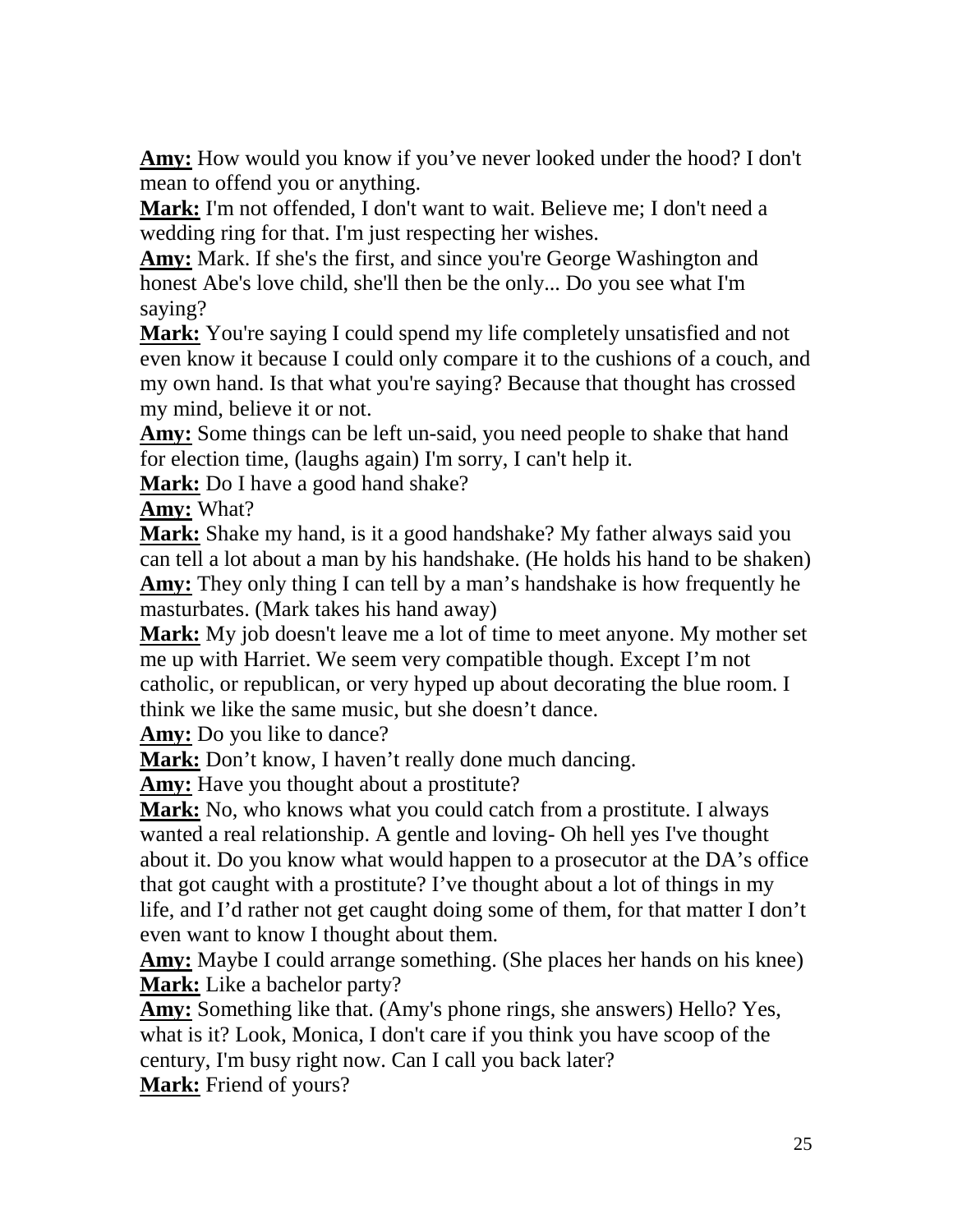**Amy:** Some white house intern trying to make a name for herself, I'm sure it's nothing. (She works her hand down his thigh)

**Mark:** Are you a republican?

**Amy:** Not at the moment. I'm better than an independent, I go with the flow. I see which way the crowd is going and I get just a little bit a head of them. I like to keep my fingers on the pulse of the nation.

**Mark:** That isn't where they are right now.

**Amy:** Thirty six years of pent up male frustration, when that gets released it's going to be something powerful.

**Mark:** It also means I have one heck of a right hook.

**Amy:** Funny.

**Mark:** Miss Bishop, are you attempting to seduce me?

**Amy:** Why are you too good to be seduced?

**Mark:** I'm no better than anyone else.

Amy: So you're not too good for it then?

**Mark:** I've never been seduced before. I'm not sure how I'd feel.

**Amy:** You feel fine to me.

**Mark:** I- well- this is pleasant.

**Amy:** You haven't seen pleasant yet.

**Mark:** No?

Amy: I don't see any couches in this room, do you?

**Mark:** No, no furniture what so ever.

Amy: So now where's a girl gotta go to get a seat?

**Mark:** Are- um. I- (she backs him up to a wall where she can reach the light switch)

**Amy:** Thirty six years.

**Mark:** Are you sure we should?

**Amy:** Why not? We've got five minutes to kill.

(She hits the lights end of that scene)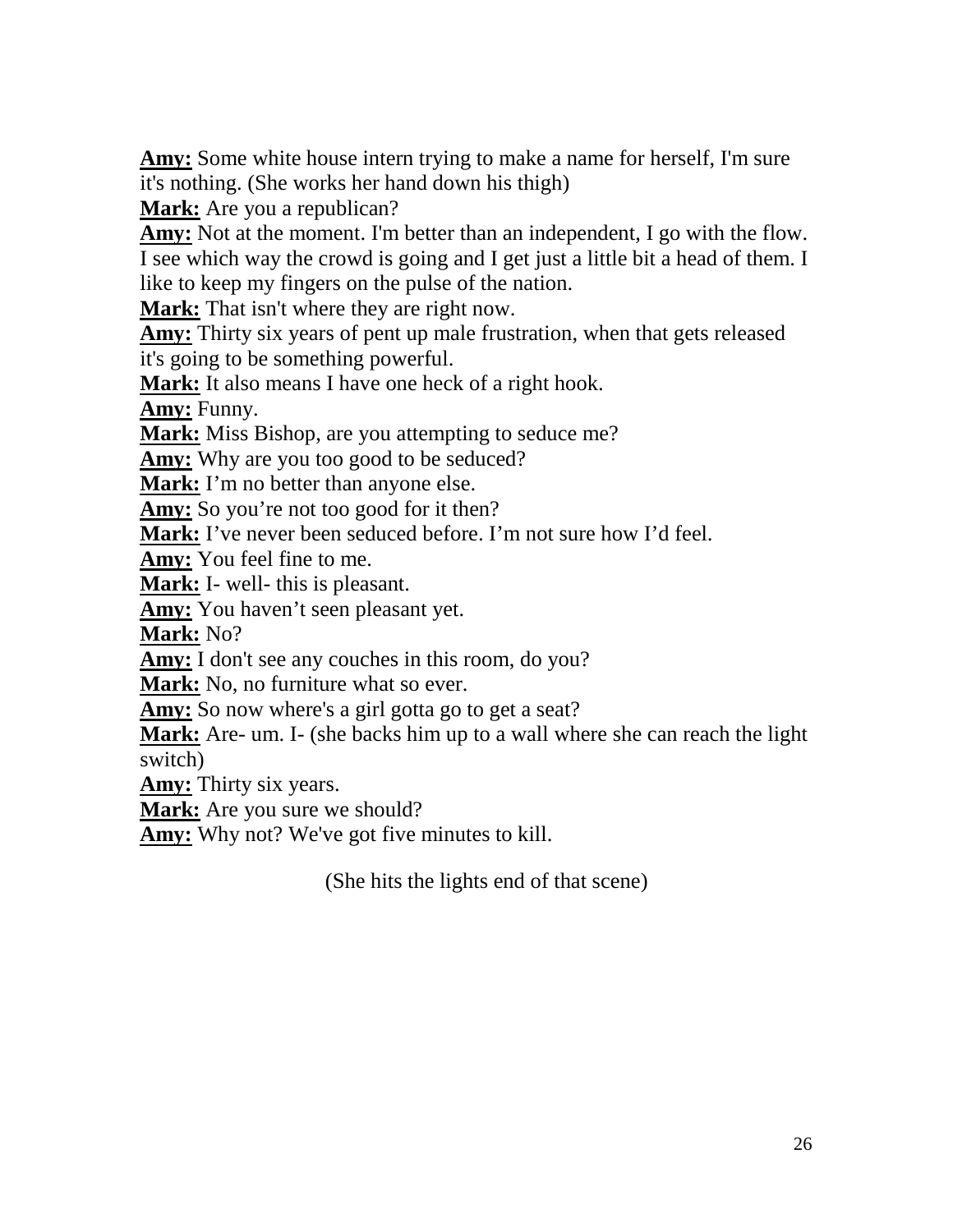# **Act One Scene Four**

(George is driving a limo, the darkened glass is up behind him, then a tap is heard on the glass, next a muffled voice)

Mark: George! George! Is that you driving this thing?

**Butler:** (Rolling down the partition, revealing Mark in the back seat) We have an intercom, that glass is supposed to be sound proof.

**Mark:** I could tell, I had to scream. Which button is the intercom button? **Butler:** I'm not sure, it's on the door. I never ride back there.

**Mark:** I found the sunroof button, I was going to climb into the cab like Indian Jones, but I decided someone would yell at me for that. Why do I ride alone to these things? Why can't the senator or someone ride with me? **Butler:** Are you drunk?

**Mark:** I don't know, I never drank this much before. What does drunk feel like?

**Butler:** How much have you been drinking?

**Mark:** Just a little. Very little. The fridge was filled with all these little bottles.

**Butler:** How many of those little bottles have you had?

**Mark:** Six or seventeen. But they were so tiny, they were just a sip. Where's the senator? Where's Harriet?

**Butler:** The senator is meeting us in Richmond, he had business to attend to. As for your girl, I don't know where she is, why don't you know?

**Mark:** She doesn't talk to me much, I'm not really sure she likes me. I'm not sure about this.

**Butler:** Your engagement or the race?

**Mark:** Yes.

**Butler:** What made you decide you wanted to be Mayor?

**Mark:** My mother.

**Butler:** Your mommy made you?

**Mark:** No, I- well… first of all, I always wanted to make a difference in the world, you know; leave the planet a little founder than the way I niced it. Did that make sense to you?

**Butler:** Yeah, I speak drunk. Why not plant a tree and call it a day?

**Mark:** Maybe I should. I spend my whole life trying to work honest, and be hard with people. That's backwards. Did you know I never dated past my high school prom, junior year?

**Butler:** No, I didn't know that.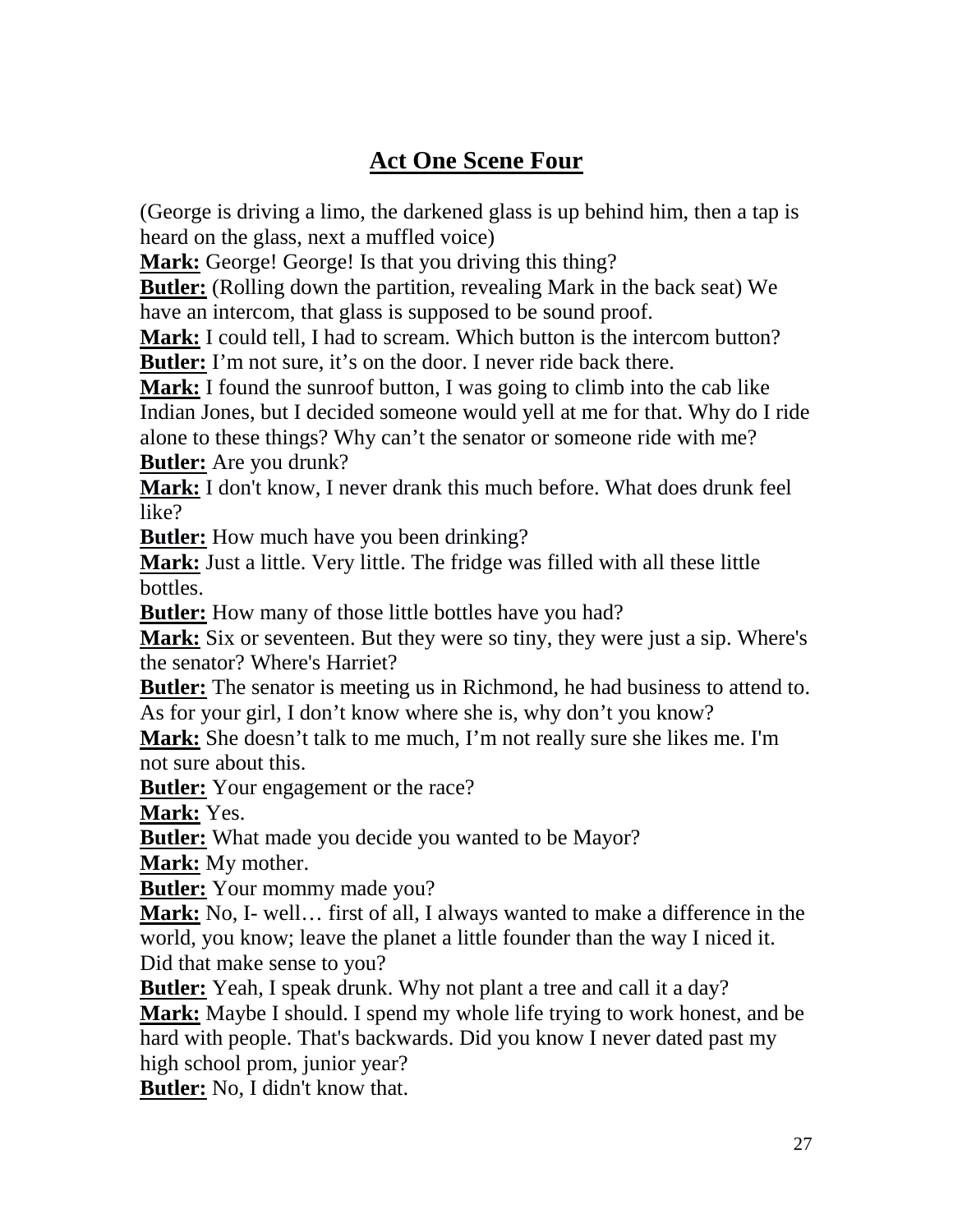**Mark:** Now I'm going to be married. Then forced to run for president of the United States in just four years, and it doesn't feel right. None of it feels right. Harriet doesn't feel right, and I haven't even felt her. I'm like a guppy tossed in to the shark cage, do you know what I mean?

**Butler:** Sharks have tanks, not cages. But, yes I see where you're coming from. Can I ask you how you met Harriet?

**Mark:** My Mother.

**Butler:** Again with your mom? Buddy, you have to take a page from history on this one. In 1776 the colonists finally said shut-up to mother England we are our own nation! Quit bossing us around. Man, everybody has to do that sometimes, on a personal level, with whatever it is holding you down.

**Mark:** So I have to shoot my Mother? Or just toss her tea in a lake? I don't think she drinks tea.

**Butler:** You know what I'm saying. A personal revolution could be in order. **Mark:** I know, I know. You want a drink? I've got a few little bottles left back here.

**Butler:** I'm a little busy driving at the moment.

**Mark:** Oh yeah, This thing is so big I keep forgetting I'm in a car. Can I come up there?

**Butler:** You want to ride up here?

**Mark:** If you don't mind.

**Butler:** Sure thing. (Butler pulls over to stop, but Mark has already climbed over the seat and into the passenger's seat) I thought you were supposed to be working on a speech or- You do realize I was pulling over to let you in the normal way.

**Mark:** I'm good. I'm good. Wait- I might have to pee. No, no I don't.

**Butler:** Buckle up. Now why aren't you working on a speech. You have to talk with some union in Richmond tomorrow morning.

**Mark:** I can't focus on anything, my conscious is driving me nuts. Maybe my nuts are driving my conscious.

**Butler:** Maybe you shouldn't be in politics.

**Mark:** I did the worst thing ever yesterday. I've ever done in my life, well, really it was one of the best things I've ever done, but I feel so horrible about doing it.

**Butler:** Those are usually the best. Hold on (he rolls up the window partition) I keep that part bugged.

**Mark:** Really?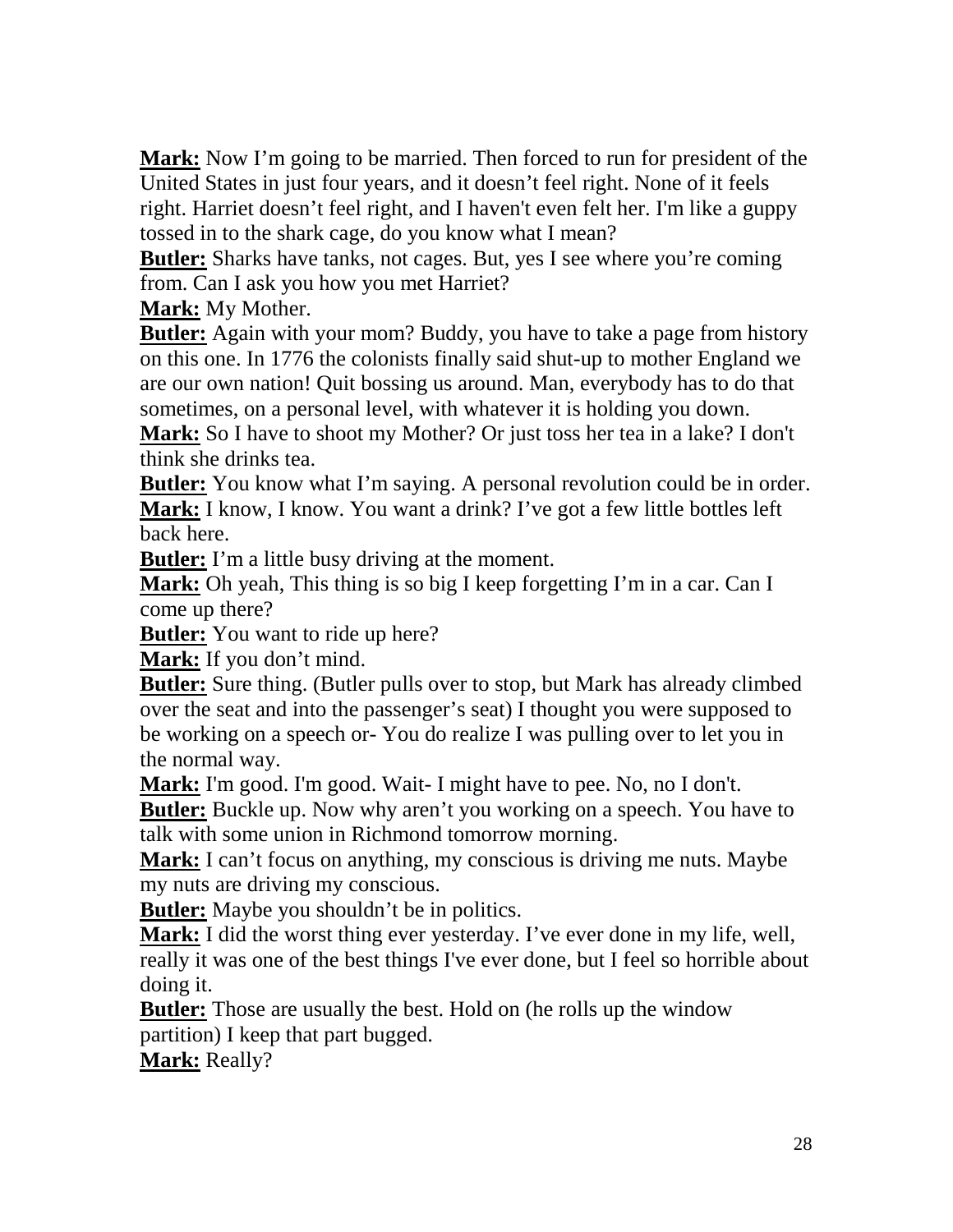**Butler:** Retirement plan, good for every driver on Capital Hill. Go on,

what'd you do?

**Mark:** Not what, who.

**Butler:** Okay, who then?

**Mark:** You may have heard, I was a virgin-

**Butler:** Really? At thirty five?

**Mark:** Six.

**Butler:** Thirty six year old virgin? What's the matter? No ugly fat girls went to your school?

**Mark:** I went to an all boys academy.

**Butler:** Damn, running for mayor and still doing the hand jive.

**Mark:** Now what makes you think I'd do that?

**Butler:** You're a man, and your breathing.

**Mark:** Okay. But I'm not anymore.

**Butler:** A man or breathing?

**Mark:** Not like a virgin...for the very first time...

**Butler:** Harriet defrosted?

**Mark:** No, that's what made me feel so awful. It was Miss Bishop.

**Butler:** Well, congratulations?

**Mark:** It's horrible! I don't have any feelings for her other than the fact that she's hot. And I've betrayed my betrothed.

**Butler:** Betrayed your betrothed? You and Harriet aren't married, she wasn't doing a thing for you, sounds to me like you don't even know if you love her or not.

**Mark:** No, I don't know, but now I've gone and drugged Amy's feelings into this, and I don't know her at all.

**Butler:** Don't sweat that part, any feelings that woman had, she's done feeling them.

**Mark:** You don't think she loves me?

**Butler:** That woman loves the nation, literally. The Smithsonian isn't the only thing in DC that's open to the public.

**Mark:** That's a mean thing to say about the woman I bonked. (Giggles) She was a real woman, do you know how long I've waited for that? Not a couch in the room.

**Butler:** There is a reason she's at the top of her game, she knows who to be on top of. I wonder why she came after a rookie like you.

**Mark:** She didn't come after me, it was before. There seems to be so much about relationships and politics I just don't know.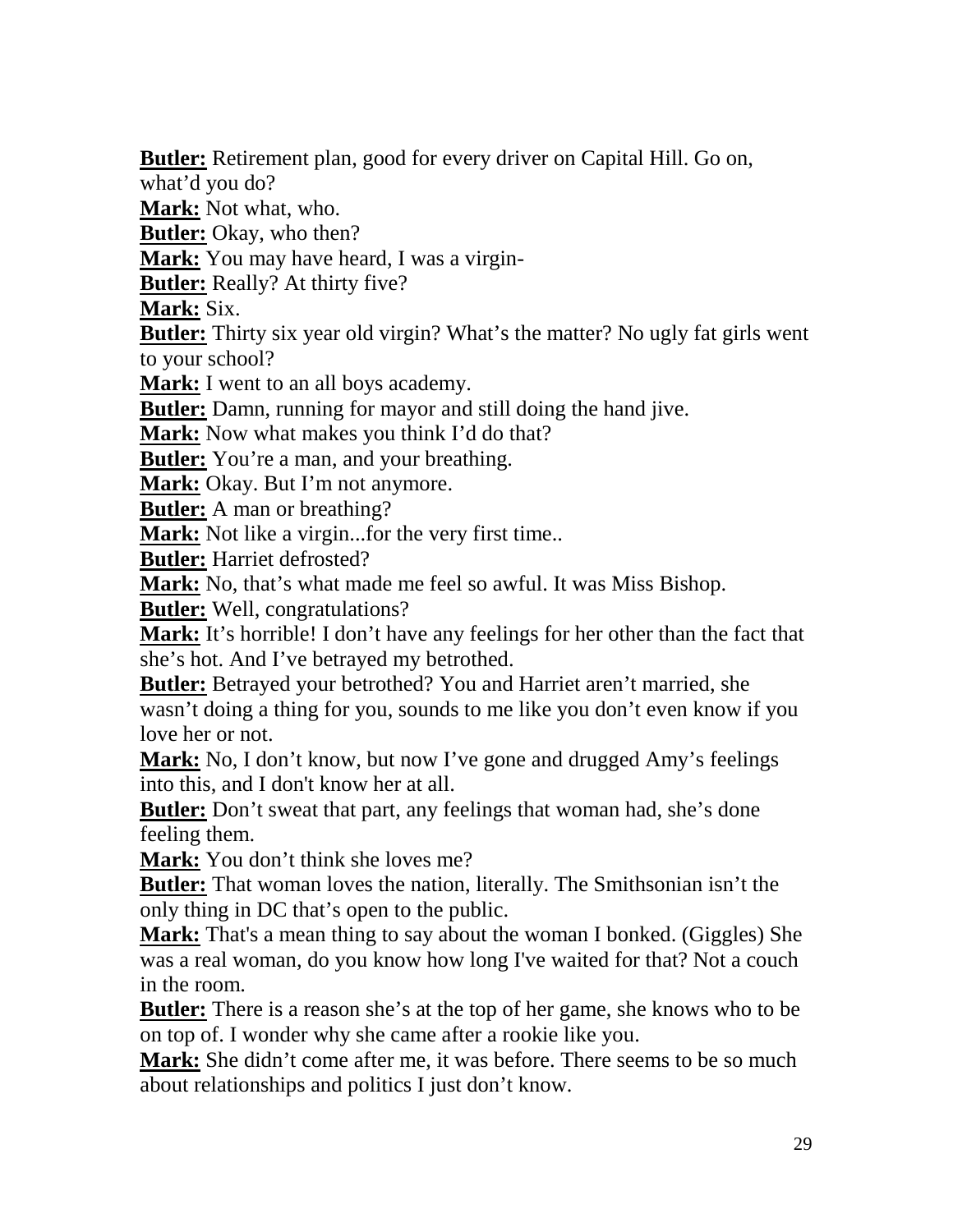**Butler:** It's not all that complicated, in fact Marriage and politics are a lot a like. All of those campaign promises go out the window a few months into it. Honesty is only used if there's fear of being caught, and you're bound to lose interest in the one you put in office.

**Mark:** That's a very cynical view of marriage.

**Butler:** Don't get me wrong Mark, I love my wife, I would never do a thing to hurt her, but sometimes I react out of the fear that she's gonna kick my ass. Sometimes you think things, not speak 'em.

**Mark:** So it's me. I'm just not cut out for this, marriage or politics. But this is my chance to have it all. Money, power, a beautiful wife.

**Butler:** That's a far cry from the guy that wanted to make an honest difference.

**Mark:** Yeah, yes it is. You know being a public defender was stupid, cause I wanted to prosecute more than half the jerks I was defending, then I became a prosecutor and I keep prosecuting the same people over and over again for different things, our justice system doesn't work, our school system doesn't work, this radio doesn't work.

**Butler:** That's the vent for the AC.

**Mark:** In that case it's fine.

**Butler:** You just have to keep your eye on what you want. You can take your time figuring out what that is, but don't let anyone else tell you.

Listen to you, not your momma, not your girlfriend and not the guy making twenty-five bucks an hour driving you from town to town, you listen to you. **Mark:** That's good advice George. You make twenty -five bucks an hour?

Maybe I should be a butler.

**George:** Nah, it ain't worth it. I gotta clean that leather seat you just peed on.

(End of scene)

(End of Act One, Intermission)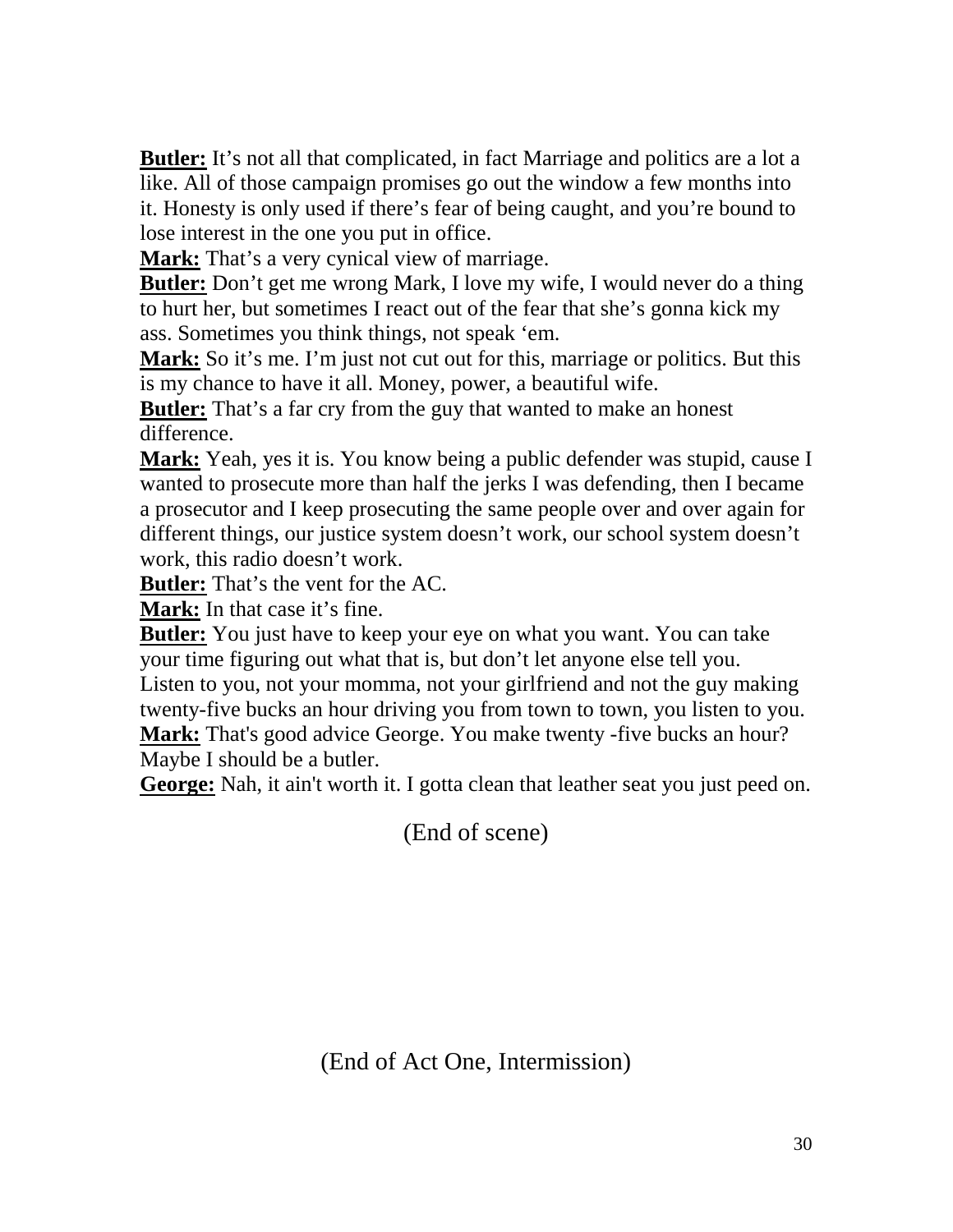#### **Act Two Scene One**

August  $10^{th}$  1996The backseat of the limo. It's day and Mark is sleeping under a jacket along the bench, just below the partition. The partition rolls down and we see George from the passengers point of view)

**Butler:** Mark? Hey Mark! Wake up!

**Mark:** Is it day again?

**Butler:** Day of the Governor's Ball, you better get your things, we're here. **Mark:** At the Governor's mansion?

**Butler:** No, at a Marriott, two miles down the road from the governor's mansion.

**Mark:** Why?

**Butler:** You can't spend two days sleeping in the back of a limo and expect to hop out and go to the ball Cinderella.

**Mark:** Does that make you my fairy god mother?

**Butler:** Boy, I ain't your fairy nothin'. Now get your ass up and grab your stuff. You need to shower, shave and whatever else you need to do to make yourself look human again.

**Mark:** Maybe I shouldn't have told her.

**Butler:** Telling your fiancée you had sex with another woman? No I can't say I thought that was one of your better ideas.

**Mark:** But the truth had to be told.

**Butler:** Mark, sometimes the truth is just an excuse for lack of an imagination.

**Mark:** I just. I don't know what to do any more. I'm letting Amy write most of my speeches now, which seems to be working really well, but it's not what I'm saying, it's not even what I'm thinking. Then Harriet.

**Butler:** She took it that bad?

**Mark:** No, that's not it at all. She didn't seem hurt, or upset, she seemed annoyed that I told her. You know, I'm beginning to doubt she cares for me at all.

**Butler:** That rock on her hand, is that the engagement ring you gave her? **Mark:** Yeah, why?

**Butler:** Maybe she doesn't love you.

**Mark:** Why would you say that?

**Butler:** That's a ten thousand dollar diamond, hell I'd agree to marry you if you gave me that. But no sex,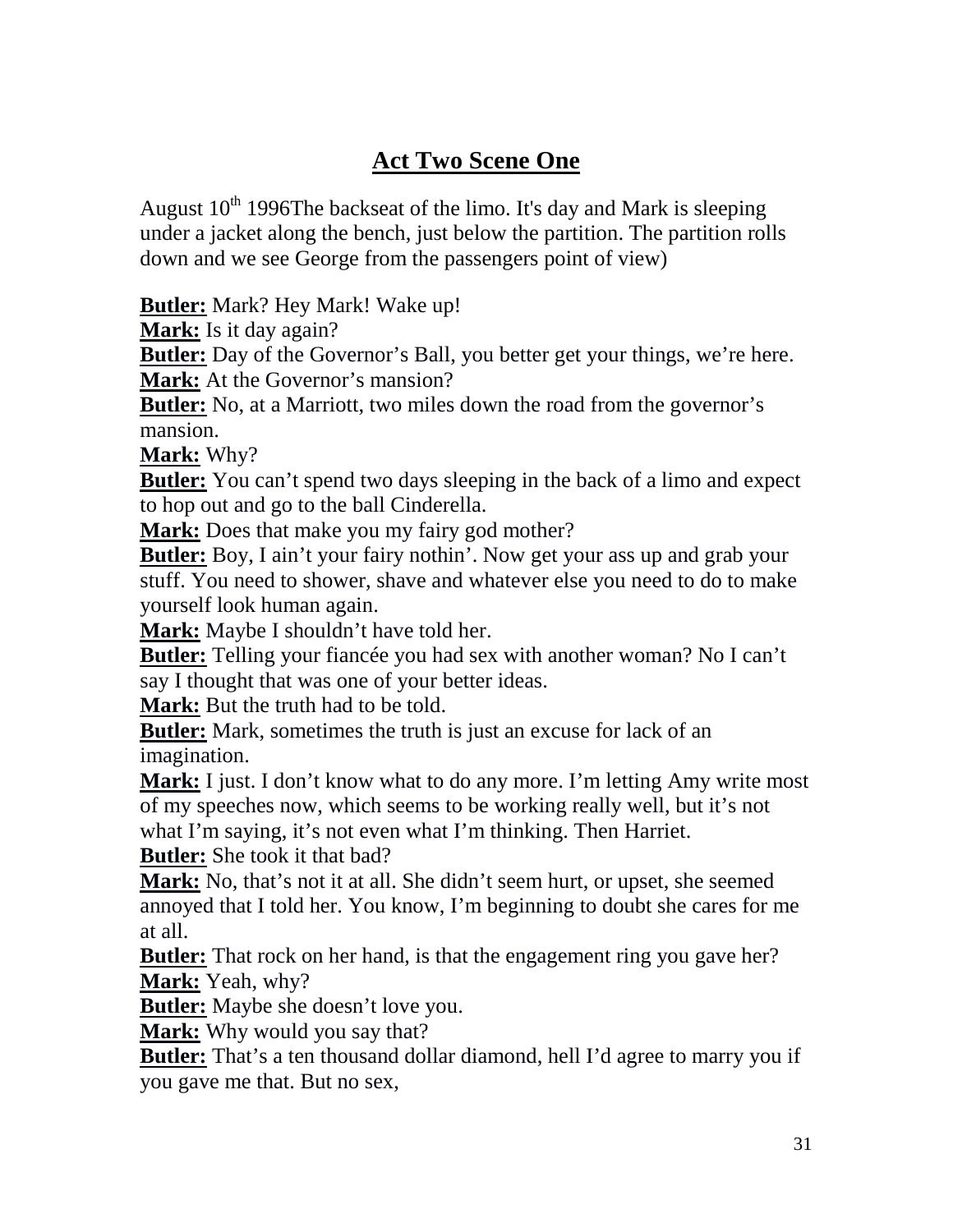**Mark:** Those are her terms too. Really I only paid eight thousand twosomething.

**Butler:** The big question I have is do you love her?

**Mark:** Yes. I think, well I was sure of it before she got me involved with Camerun. How do you know? I mean, she's beautiful, she's smart, she laughed at all of my jokes.

**Butler:** She laughed at all of your jokes?

**Mark:** Is that bad?

**Butler:** I've known you a while now, you're not that funny, she's faking something.

**Mark:** When we first started dating she was so sweet to me, smiled all the time, very agreeable.

**Butler:** Yeah, she comes off as a very sweet woman, but you gotta watch that. My momma always said "when they're sellin' shit pie, they gotta use a lot of frosting"

**Mark:** You think she's shit pie?

**Butler:** I don't know much about her, you've told her my name five times and she's never called me by it. I think she's hiding something. I think, and don't go taking this the wrong way, I think she's more interested in you as a candidate then she is interested in you as a man.

**Mark:** You know I had the same thought.

**Butler:** She just may not be what you think she is, that's all I'm sayin'.

**Mark:** You're right, my mother seems normal too.

**Butler:** She nuts?

**Mark:** There's a rumor she had my father killed for his money.

**Butler:** Do you believe it?

**Mark:** Her and my older brother are eating though the family fortune like piranha. She lectured me about making my difference and said I needed to get a higher paying position to make a real difference.

**Butler:** Is that when she told you, you had to run for Mayor?

**Mark:** That was one of her options. I picked the one she likes the least. **Butler:** Then she introduced you to Harriet?

**Mark:** That was later, she has a Christmas party at the family house every year for her rich friends. Harriet's parent's are somehow friends with my mother.

**Butler:** You could drop out of this race, just go back to the DA's office, then if Harriet follows you know she loves you, not the politics.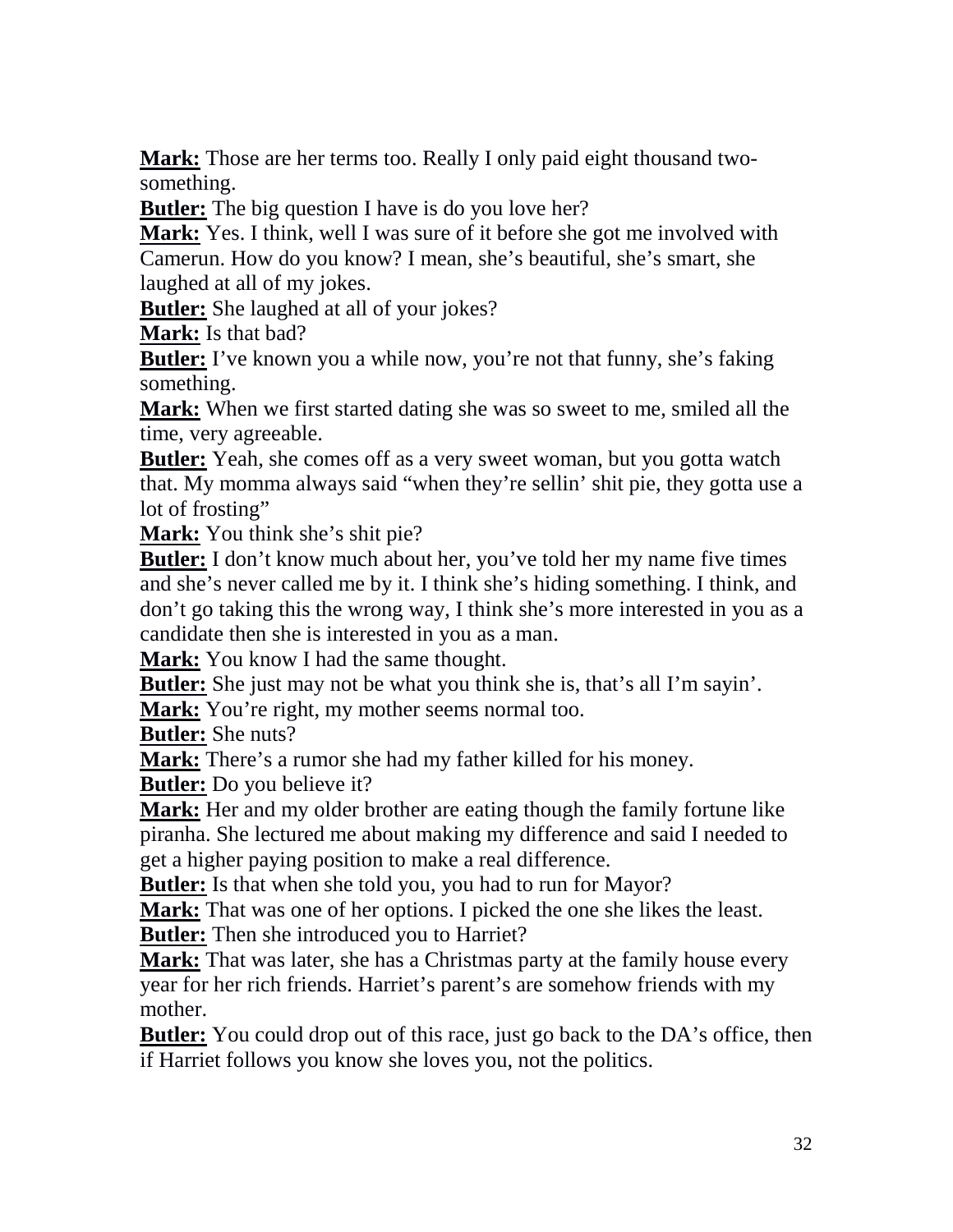**Mark:** If I drop out of the Mayoral race I'm not allowed back at the family mansion, my mother said she wouldn't want to see me again if I was a quitter. You know the other day she actually hugged me? She's never done that before.

**Butler:** Maybe she did kill your dad. Have you ever looked at the case from the DA's place?

**Mark:** Five times, they never found his body.

**Butler:** Maybe he just ran away from the bitch.

**Mark:** There are times I think I would've, you know, if I was him. Maybe that's what I should be doing now.

**Butler:** It's you're life buddy, I can't tell you what to do, but I can tell you, you need a shower. This limo has all leather interior and all I can smell is you.

**Mark:** Maybe you should be the campaign manager, you seem smarter than the Senator or Miss Bishop.

**Butler:** Too smart for politics. I'm not telling you what you should do. I'm not your Mother, and I don't think you should listen to what she wants either. I will loan you a bit of wisdom my mommma gave me. A wise man once said, If a man gains everything, but loses himself, what has he really gained? You just think about that.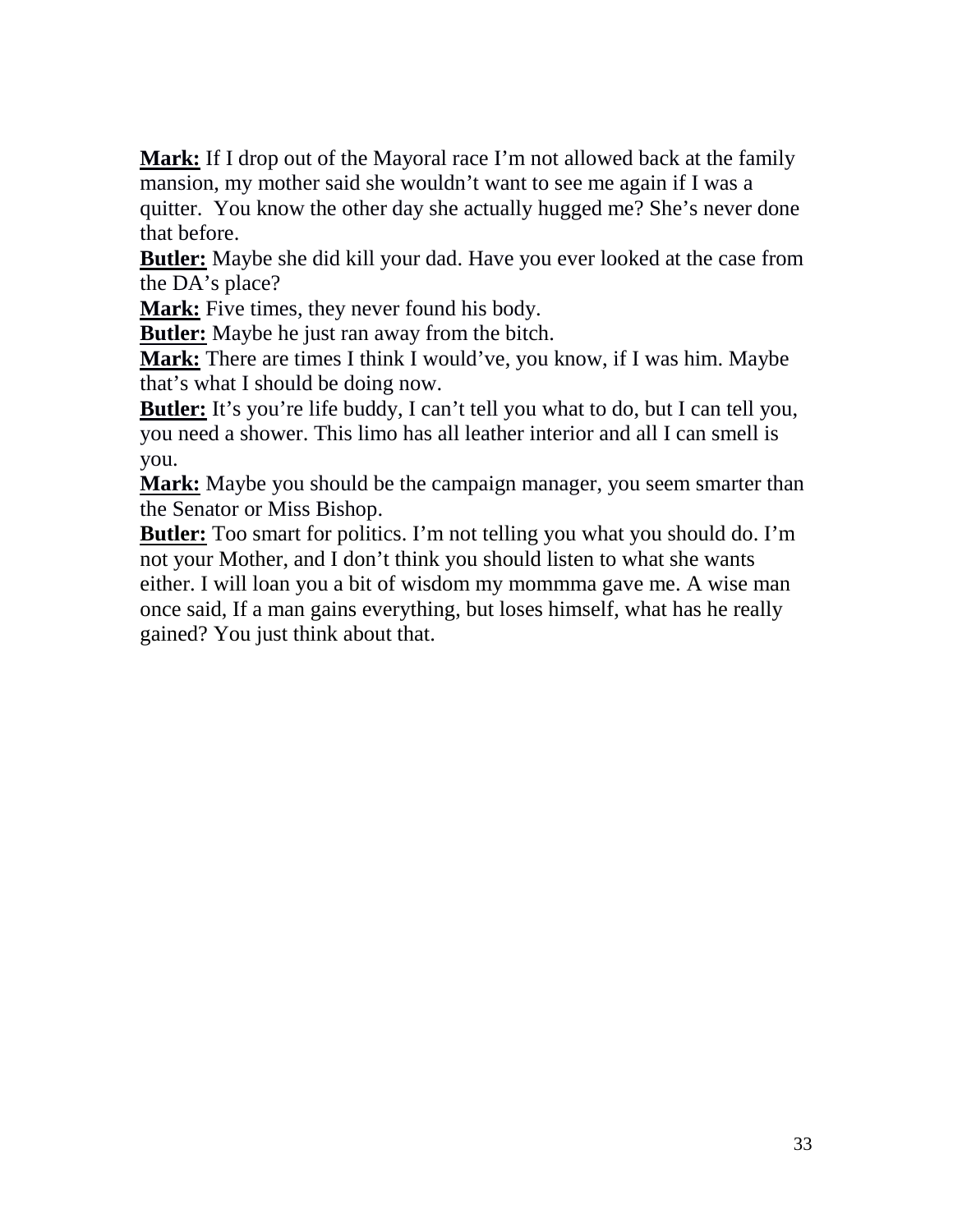## **Act Two Scene Two**

(Governor's Mansion: August  $10^{th}$  1996. Lights go up on an elegant punch bowl perhaps with a fountain is in front of the entrance to the balcony set up on a balcony in the night and French doors opening into a party that is going on inside we can hear murmuring and laughter with violin music from the party, Amy walks onto the balcony pulls out a cigarette and begins to light it. Senator Camerun comes onto the balcony briefly behind her)

**Senator:** Those things will kill you, you know that don't you?

**Amy:** No kidding? The surgeon general forgot to put the warning label on living. It should be posted at every maternity ward. Caution: Life, prolonged exposure results in death. (She lights up)

**Senator:** If this were twenty years ago I'd be out here with you.

**Amy:** If it were twenty years ago, I wouldn't have to come out here, I could just inhale the second hand smoke from all the blowhards in there.

**Senator:** I suppose you're right, I think I had my first cigars at one of these things. So what do you think?

**Amy:** About cigars? I don't care for them much, and I don't put a lot of stock in what Freud says about them. They usually just make me want a cigarette.

**Senator:** I mean Hampton. What do you think of him? It's been over a month of campaigning and speeches. Am I wasting my time with him? It seems like such a fight.

**Amy:** He's good. There isn't a question about that, he's smart, and he's got charisma. But someone has to keep his mouth shut. I've done the best I can at trimming him back, but the last two interviews he mentioned that damn flat tax idea of his. If he doesn't start keeping his ideas to himself he'll never be a politician.

**Senator:** I thought Harriet was going to be in charge of that, but she doesn't seem to have much control over him. Maybe he is too strong of a man.

**Amy:** He's as easy to train as a Doberman, she's just afraid to touch the leash.

**Senator:** Miss Bishop, have you by chance been playing with another woman's leash?

Amy: If I didn't give the reigns a tug this hoarse would've been out to pasture three weeks ago.

**Senator:** What are men to you Miss Bishop? Dogs or Horses?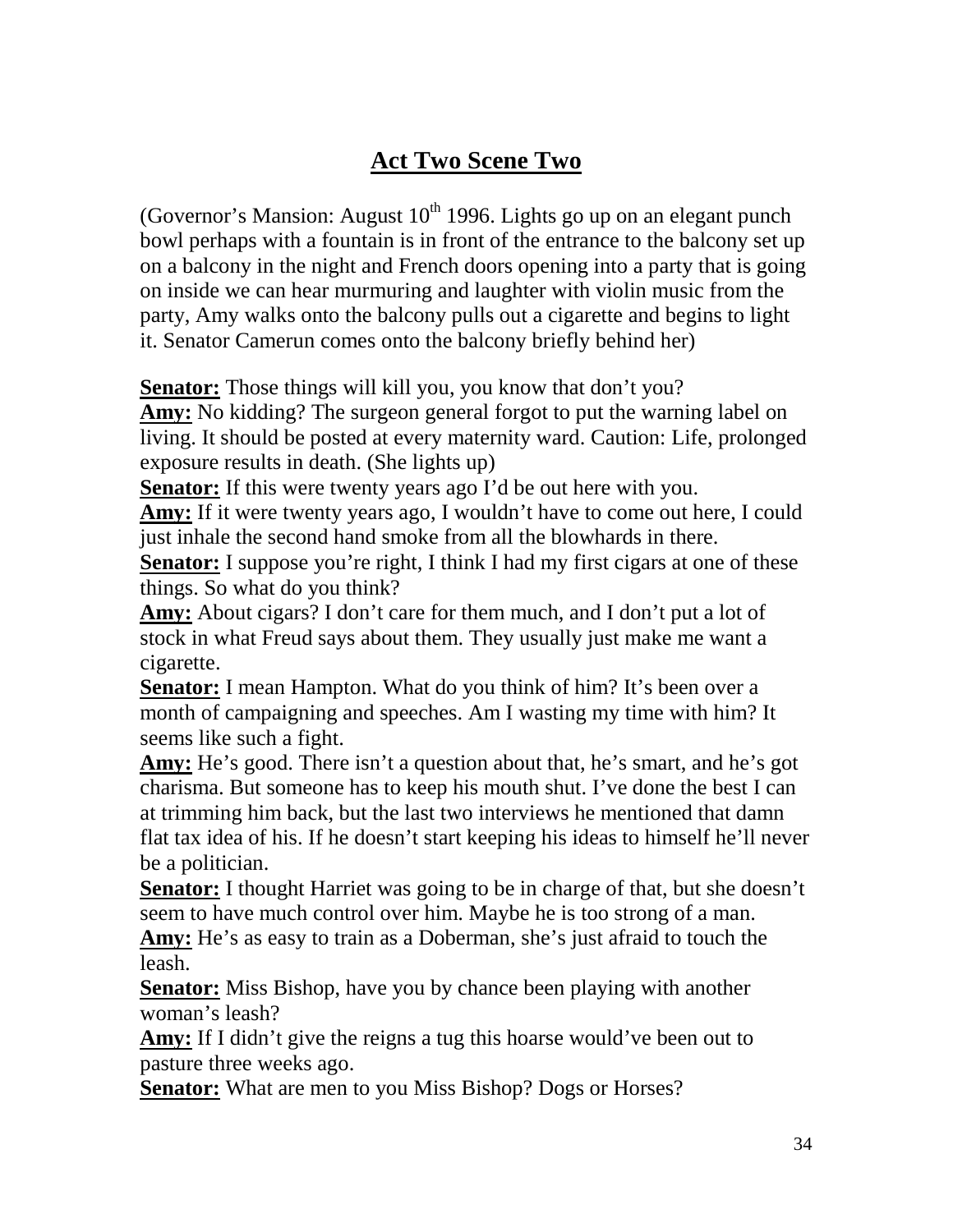**Amy:** The human male is a fascinating creature Senator. Both, and more. On a good day you can sculpt them like clay. On a bad day they can be putty in your hands.

**Senator:** I doubt in your hands. Are you willing to take over? **Amy:** No.

**Senator:** He's not bad looking, is there something wrong with him?

**Amy:** He's honest. He's noble, he already confessed everything to Harriet, and she took it like a trouper. He however is still beside himself with guilt. He's a lover, maybe he's not in love with Harriet, or me. But he's in love with love. If I had to sleep with him more than twice I just might fall for the sap myself.

**Senator:** You've done it twice?

Amy: Just once, but I was hoping to try again tonight during the governor's speech.

**Senator:** You're kidding.

**Amy:** Something has to keep me awake.

**Senator:** Was he really? You know, new to it?

**Amy:** Oh, yeah.

**Senator:** With a man, how can you tell?

**Amy:** He had no idea what I was doing, and he didn't blink at my latex underwear. Any man that had ever seen a woman with her pants off would stop in their tracks when they saw these.

**Senator:** You're still wearing the same panties?

Amy: Of course not, these are disposable. I've got a box.

**Senator:** I've got to convince Harriet to take control of this situation.

**Amy:** Or get a new guy, it's not like you don't have time. What about that guy in Texas?

**Senator:** He's an idiot, and a raging alcoholic.

Amy: AA works wonders, and you've got the family connection-

**Senator:** I don't want to give up on Hampton yet. What does Harriet have to do?

**Amy:** Him. It's that simple.

**Senator:** She hasn't yet? Their engaged she has a diamond.

**Amy:** That's what I said.

**Senator:** Would he buy a car without test driving it?

**Amy:** Also what I said. If she can wrangle that mouth of his I'm still on this band wagon, but if she can't do her… well-duty-, you will have to move on. You could try money, but I don't think that will work he's too rich. Power,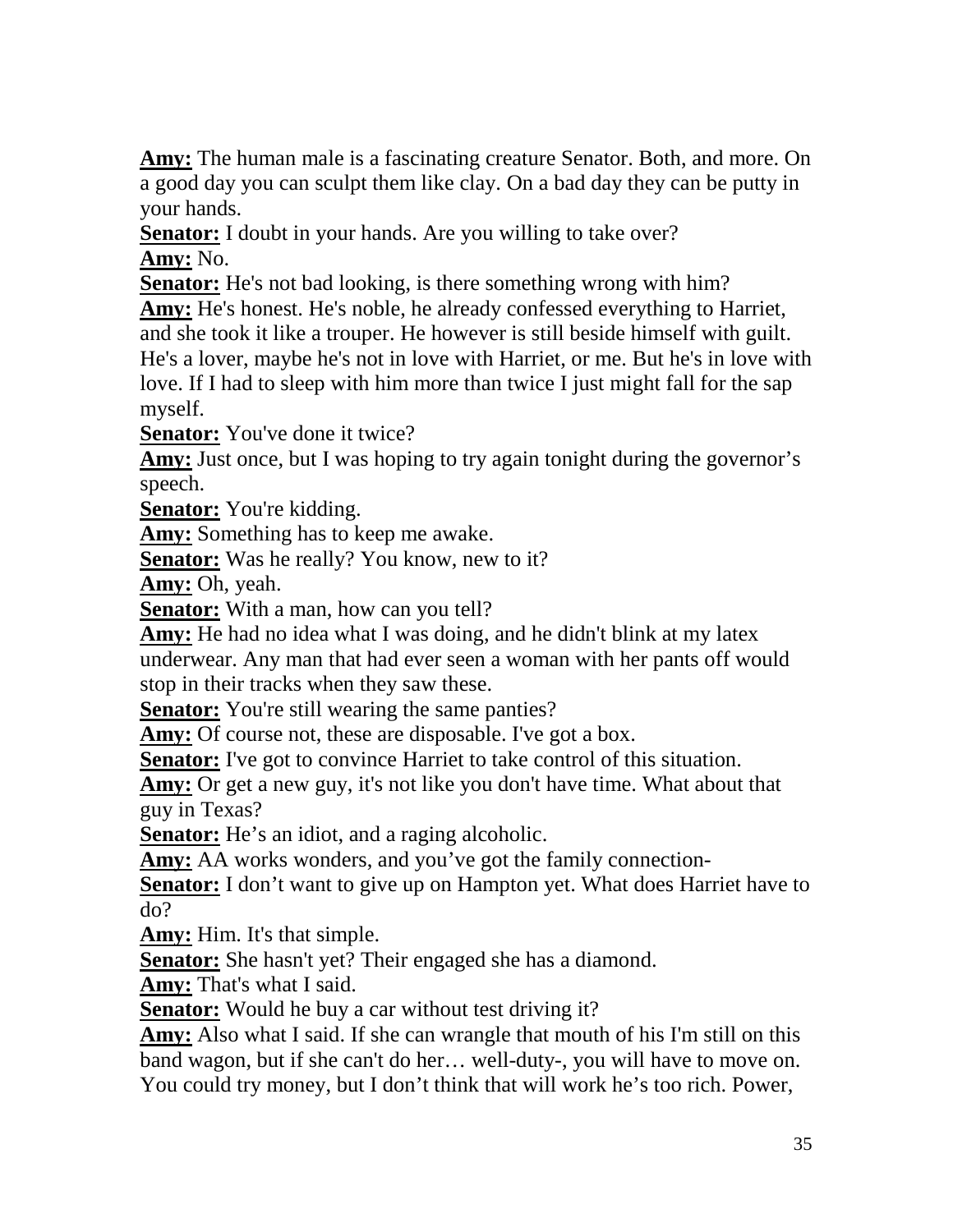he's too self righteous. It's going to have to be love that brings him to your side, or at least some reasonable facsimile.

**Senator:** I'll see what I can do.

**Amy:** Speak of the devil. (Harriet goes to the punch bowl and gets a glass) I don't want the melodramatic slap or anything, but the Senator needs to speak with you.

**Harriet:** Why would I slap you?

**Amy:** You know, out of anger.

**Senator:** Aren't you angry with her?

**Harriet:** Why would I? Oh, sleeping with Marcus? I don't mind, we aren't married yet, no papers got wind of it. That's the good thing about sleeping with media people; it usually stays off the front page.

**Amy:** You really are taking it like a trouper.

**Senator:** What my dear, are your intensions with our Marcus?

**Harriet:** I was hoping to marry him, make him a president, fall in love with him, then have two daughters. I'll name them Liberty and Justice.

**Senator:** The fall in love with him part, that clearly hasn't happened yet, has it?

**Harriet:** No, I can't honestly say it has, but he's got potential.

**Senator:** Good lord Harriet. Do you know what you're doing? You can't pick out a man to marry just because he might be president one day.

**Harriet:** Not many bachelors run. And no divorce happens in mid-term.

Granted Jefferson's wife died fairly early on but you can't rely on-

**Senator:** Harriet, stop. This is absurd. Do you believe this?

**Amy:** She's got a point, a bachelor really doesn't have a fair chance at it. **Senator:** If your father knew what you were doing-

**Harriet:** He didn't have a problem with my mother doing it. Two marriages later, they both found love.

**Senator:** We can't make him a candidate without breaking the bronco first. His Ideas are a little too liberal for us and too conservative for the democrats if we were French I'd have a shot, but he needs to be controlled. We don't have to change his mind, just keep his mouth shut on a few subjects.

**Harriet:** How do you want me to break the bronco, as you put it?

**Senator:** Just like a cowboy, you have to ride 'em. Then you can start bringing up more conservative views with him. A man his more open to ideas when those ideas are coming from someone that's open to him, if you see what I'm saying.

**Harriet:** So you're saying if I have sex with him, he'll do what I ask?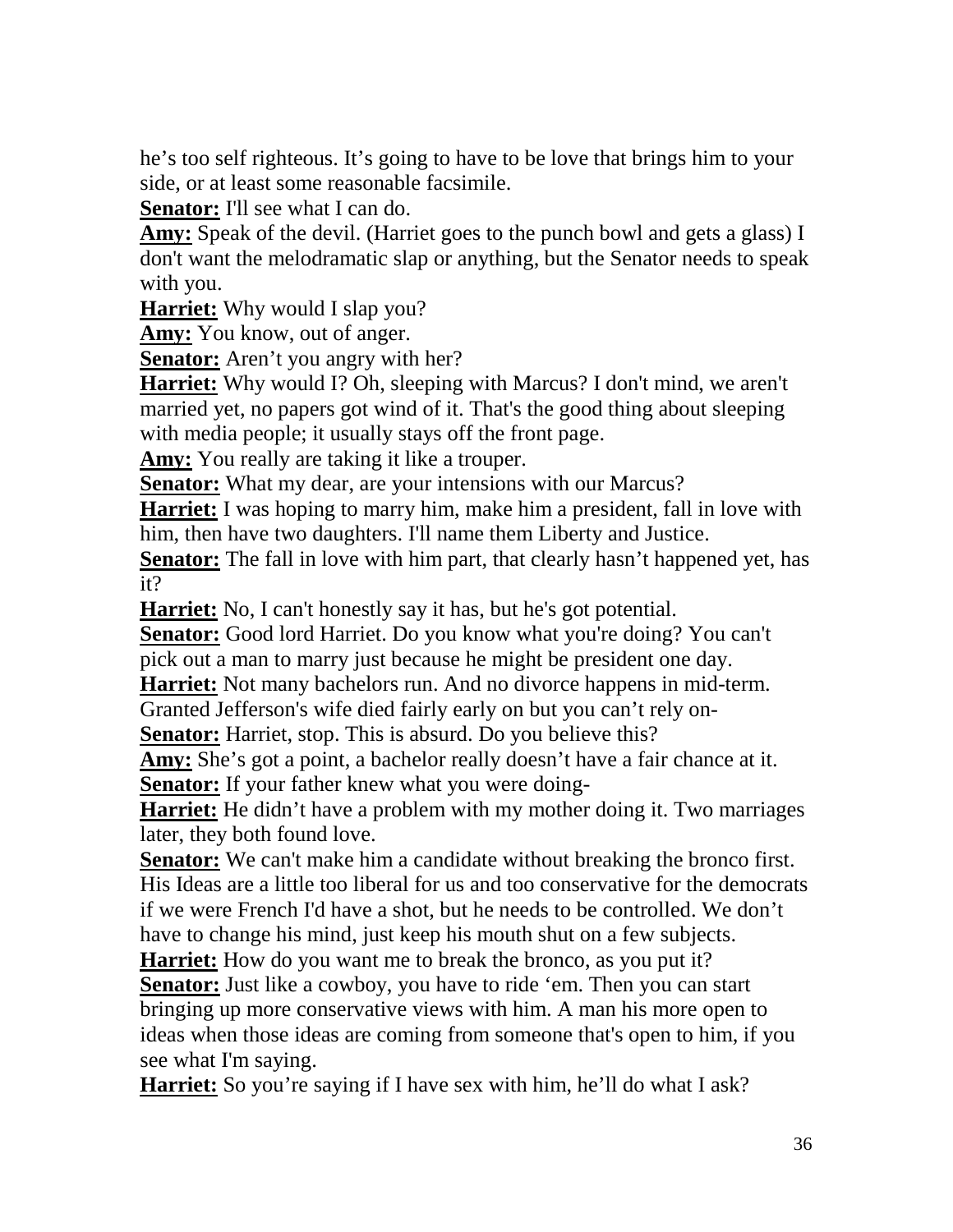**Amy:** That's how men work, it's like programming a VCR. You have to hold down the right buttons if you want the clock to stop blinking.

**Harriet:** If that's true, then the first lady is really in charge of the country. **Senator:** Look at Hillary, isn't it obvious? It's been that way since the good old days of Henry the eight came to an end. The only way the woman doesn't rule is if you have her beheaded and replaced every few years.

**Harriet:** I just don't feel that way about him… yet.

**Senator:** You're not remotely attracted to the man are you?

**Harriet:** Well, yes. Remotely.

**Senator:** Then, I'm sorry, this ends here. If I were you I'd call off the wedding too.

**Harriet:** What does his political career have anything to do with my sex life? Can't you brainwash him yourself?

**Senator:** He's got money, and he doesn't seem interested in power. He can only be manipulated by love.

**Harriet:** Love and lust are two different things.

**Amy:** Men can't tell the difference, it's like colorblindness. Jim, I think it's time to end this charade.

**Harriet:** End it? No, come on now. I can do my part, Amy seemed to enjoy it, maybe I will too.

**Amy:** Are you a virgin too?

**Harriet:** No, I just cooked up that story so I didn't have to jump in bed with him. Just give me one more chance, if I don't get him cooperating by the town hall debate next week, we can all give it up. Deal?

**Senator:** I think you need psychiatric help, but I need a candidate, it's a deal. He's not a bad looking guy, why aren't you interested?

**Harriet:** His mother pointed him out at a party of hers, when his mommy points him out- That sends signals.

**Senator:** Then why did you agree to meet him?

**Harriet:** It was a party at Mommy's sixty-two room mansion

**Amy:** That sends signals too.

**Senator:** So you're going after a family fortune and a run at the white house?

Harriet: Isn't that why your wife married you?

**Senator:** No, that was a black-mail situation.

**Harriet:** Black-mail for what?

**Senator:** I don't have the energy or the money to let anyone else know. You worry about frying your own fish.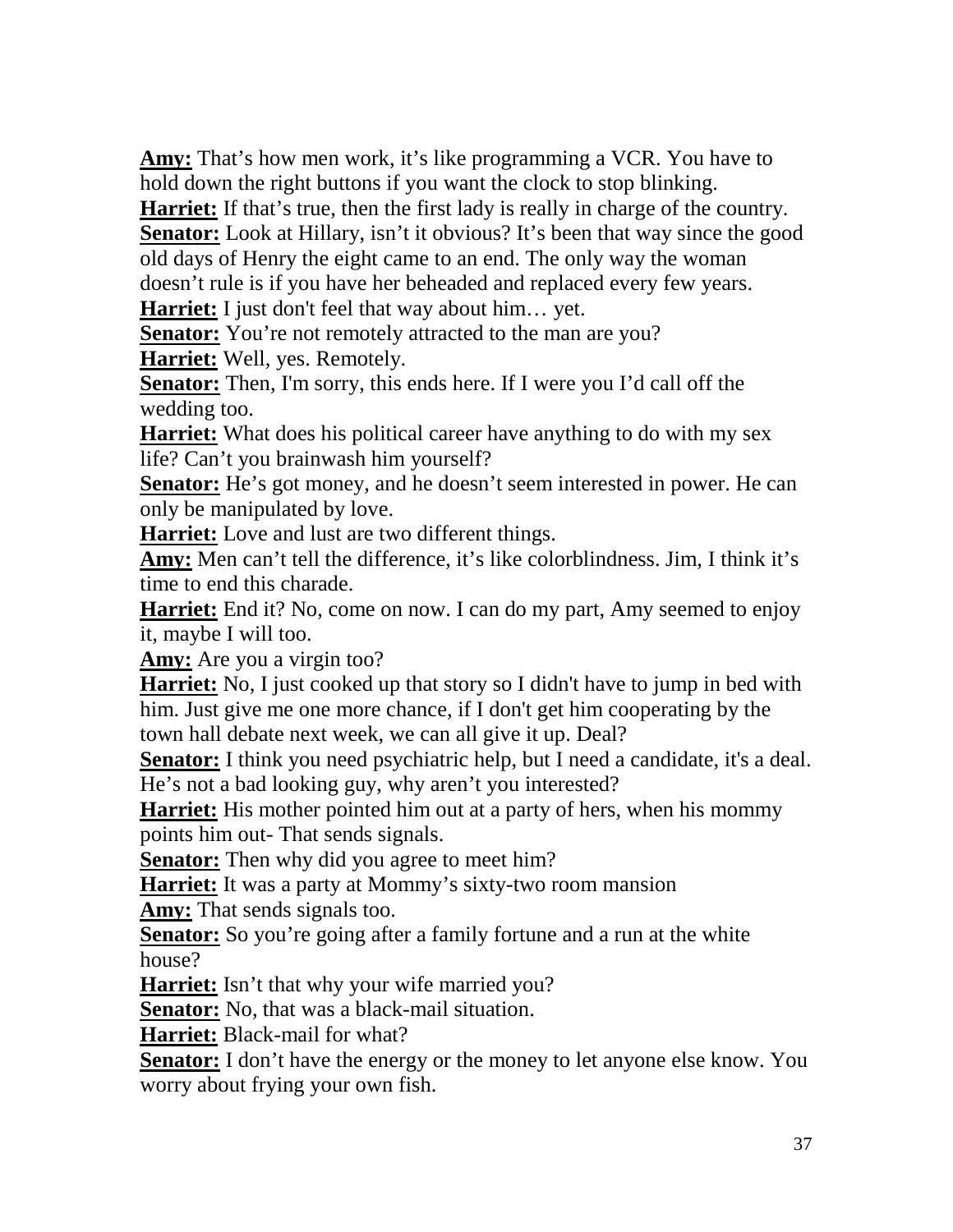Amy: If you're going to do it, you should try here.

**Harriet:** At the governor's ball? There's a room full of reporters.

**Amy:** What better to get Mark some front page attention?

**Harriet:** A scandal? You want me to drag Marcus through a scandal?

**Amy:** If the worst thing he does is have sex with his fiancée, it won't be all that scandalous. Without any other problems those people that mind will forgive once you're married, and the media will eat it up.

**Senator:** She knows what she's saying. We have to have some negative story on him, or no one will pay any attention to him.

**Amy:** Damn, here he comes. I can't let him see us together, that would be awkward, I'll catch up to you later. (she exits)

**Harriet:** He's probably wondering what happened to me, I should get his punch too.

**Senator:** All this time? And you told him you went for drinks?

**Harriet:** He was talking with some union president anyway.

(Mark comes onto the balcony)

**Mark:** Good evening Senator. Is everything alright Harriet?

**Harriet:** Oh, fine. I'm sorry I took so long. It's just such a beautiful night. The fireflies are twinkling in the warm night air. I was enjoying them and talking with the senator.

**Mark:** Talking about me I presume.

**Senator:** Careful, your ego is showing.

**Mark:** I'm sorry, was I wrong?

**Senator:** No, you are correct; I just thought it was out of character for you to acknowledge all eyes were on you.

**Mark:** I've spent a month feeling nothing but those eyes. Boring into me.

**Senator:** If you know it, why won't you start acting like it?

Mark: This is one of those things you don't like about me isn't it?

**Senator:** No, it's nothing about you. Just a few of your subjects you toss out.

**Mark:** Miss Bishop has done most of my speech writing, I swear I change very little. I've been gaining ground, I know it's slow but-

**Senator:** The speeches aren't the problem. It's the interviews, and your topics of conversation. Some topics just should be kept quiet.

**Mark:** Wait, let me guess. The flat tax.

**Senator:** Good, so you know you're wrong in mentioning it.

**Mark:** I know you think I'm wrong in mentioning it. I know it cost me the meatpackers union.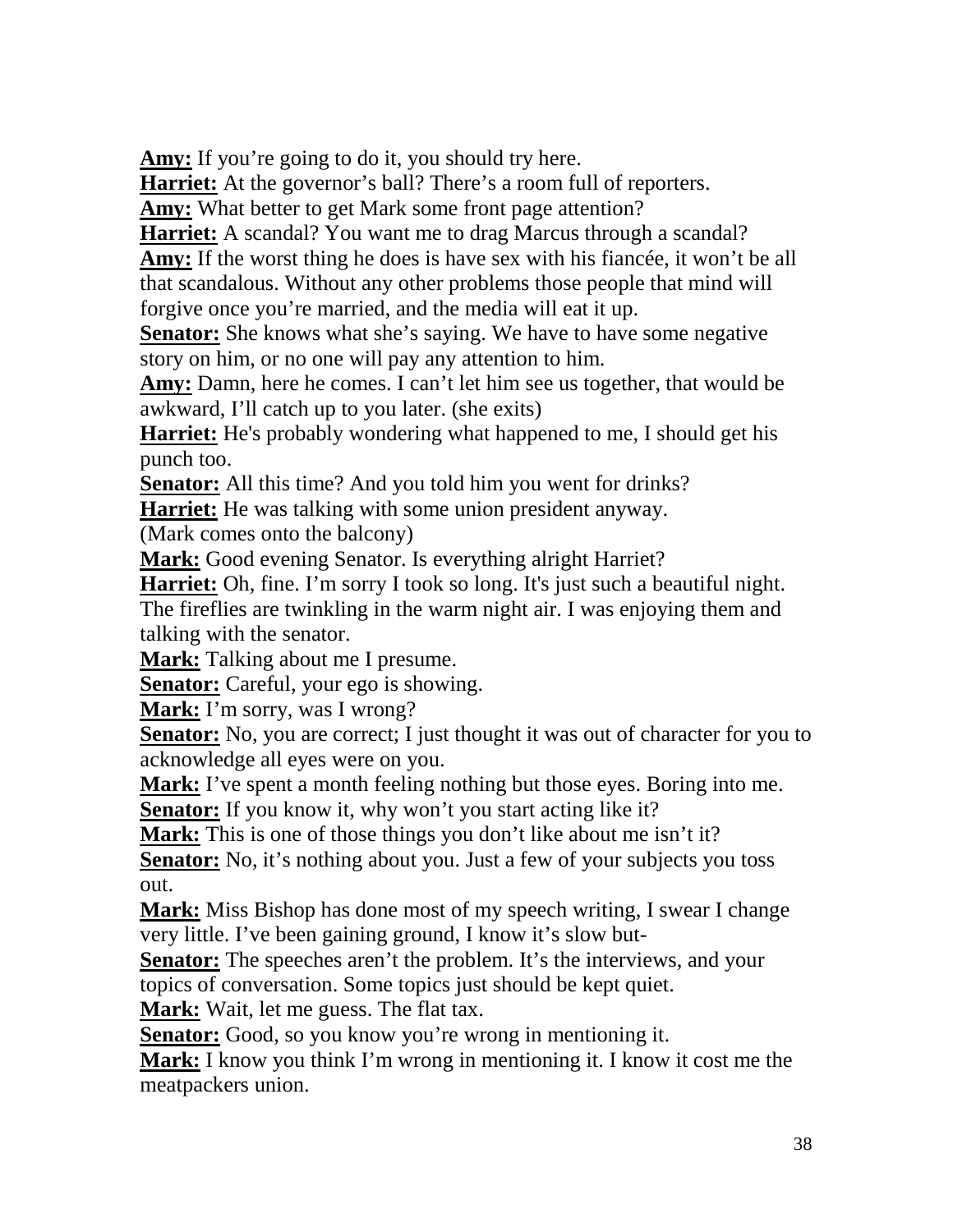**Senator:** Who cares about the meat packers.

**Mark:** I do, don't you care about the people that pack your meat?

**Senator:** I'm not sure we're on the same subject anymore, the point is, cut that loss, get back up on that hoarse and stop saying a word about a flat tax. It's like the Hindenburg, it's been tried before and it goes down in flames.

**Mark:** But it is the fairest way to balance a budget, maybe even a national budget.

**Senator:** I don't have a thing against the flat tax. It's the poor that will hate the idea because they'll be paying the same as the rich, the middle class doesn't like the thought of paying that much…

**Mark:** That much? What do you mean that much? If we all paid the same percent, who could argue?

**Senator:** Look, Mark. Have you done the math on this? Let's take for the sake of argument 10% of your income is taxed.

**Mark:** It wouldn't have to be that high, not if-

**Senator:** I was going for easy math, excuse me let's take 7% then alright? 7% of my salary is roughly eight thousand dollars no maybe nine. Peanuts to me, I give you that. I toss that much away on cheap liquors for dinner party's each year. Now take a middle class family making \$55, 000 a year. They would end up paying, carry the two- almost four thousand in taxes. That's a vacation, or a nice Christmas. It's bad for the economy. Then a low income chump bringing in Twenty thousand a year? He'd have to pay one thousand four hundred dollars.

**Mark:** Which isn't really much at all, most of them pay that much now. It comes out slowly during the year, just like normal, they wouldn't feel it. **Senator:** On April  $15<sup>th</sup>$  or so, they'd see it.

**Mark:** An even percentage is the most fair way to do it.

**Senator:** What are you? Communist? Yes, I know that. When will you figure out American's don't want fair, they want what seems best for them. People are happier being middle class when they think they get to stick it to the rich once a year. And the wealthy don't like feeling equal to anyone else. Besides that once it was applied to the federal system it would leave our government with too much capital, we would have beyond a surplus.

**Mark:** Then the country could be out of debt. Something it looks like we may already be heading for, a debt free nation.

**Senator:** What the hell do you want that for? Do you like war?

**Mark:** I'm sorry, I'm not sure I follow you.

**Senator:** Debt free is great for individuals, but not for a country.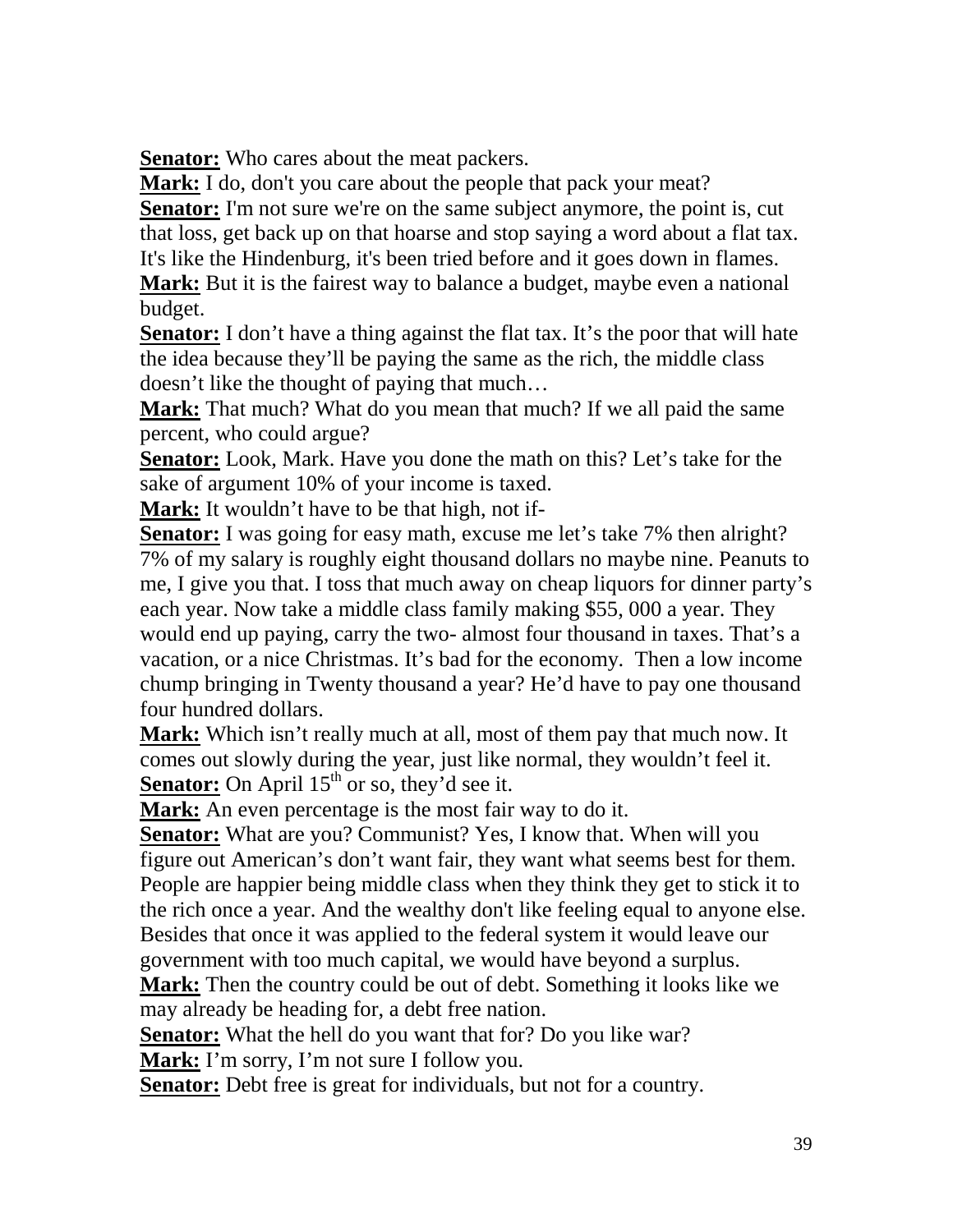**Mark:** Are you serious?

**Senator:** If you owe Visa fifteen thousand, and you're paying them two hundred a month. Then they find out you wear a shirt that says I love MasterCard, what are they going to do?

**Mark:** Why would I wear a-

**Senator:** That's beside the point. This is for demonstration purposes only. Point is they can't do a thing to you if they want your two hundred a month, plus of course the interest. They may hate you behind your back, but because they want their money they won't do a thing about it.

**Mark:** So Visa is like Germany, and France is MasterCard.

**Senator:** France is more like a dinner's club, but yes that's the general idea. **Mark:** What about the deficit that isn't from foreign nations, what if it's to our children?

**Senator:** That isn't real, we just make that up. We don't use the gold standard anymore.

**Mark:** There is so much I don't understand about politics, and apparently economics.

**Senator:** That's why I'm here, to tell you what you don't understand. Just bring me your notes before the debate next week, I'll play devil's advocate and we'll iron out where you need to be clear and where you need to be fuzzy. I'll give you the scoop straight from the horse's mouth.

**Mark:** I think I need to brush up on my equine anatomy, that seems like it's from the other end.

**Senator:** That may be, but as long as it smells good enough, voters buy it. I also wanted to ask you, do you play a musical instrument?

**Mark:** I played the xylophone in the high school band. Why do you ask? **Senator:** No reason. It's no saxophone, but we might make it work.

**Mark:** Could I ask you a question? I wanted your take on something. **Senator:** Please.

**Mark:** If a man gains everything, but loses himself, what does he really gain?

**Senator:** That's easy you just said it, he gets everything. I'll leave you two kids, be good now. (he exits)

**Harriet:** We will.

**Mark:** How about you? Did you want to criticize me?

**Harriet:** You shouldn't plug that feed the hungry organization at every single appearance.

**Mark:** I think it's a very nice organization. I didn't know it upset you.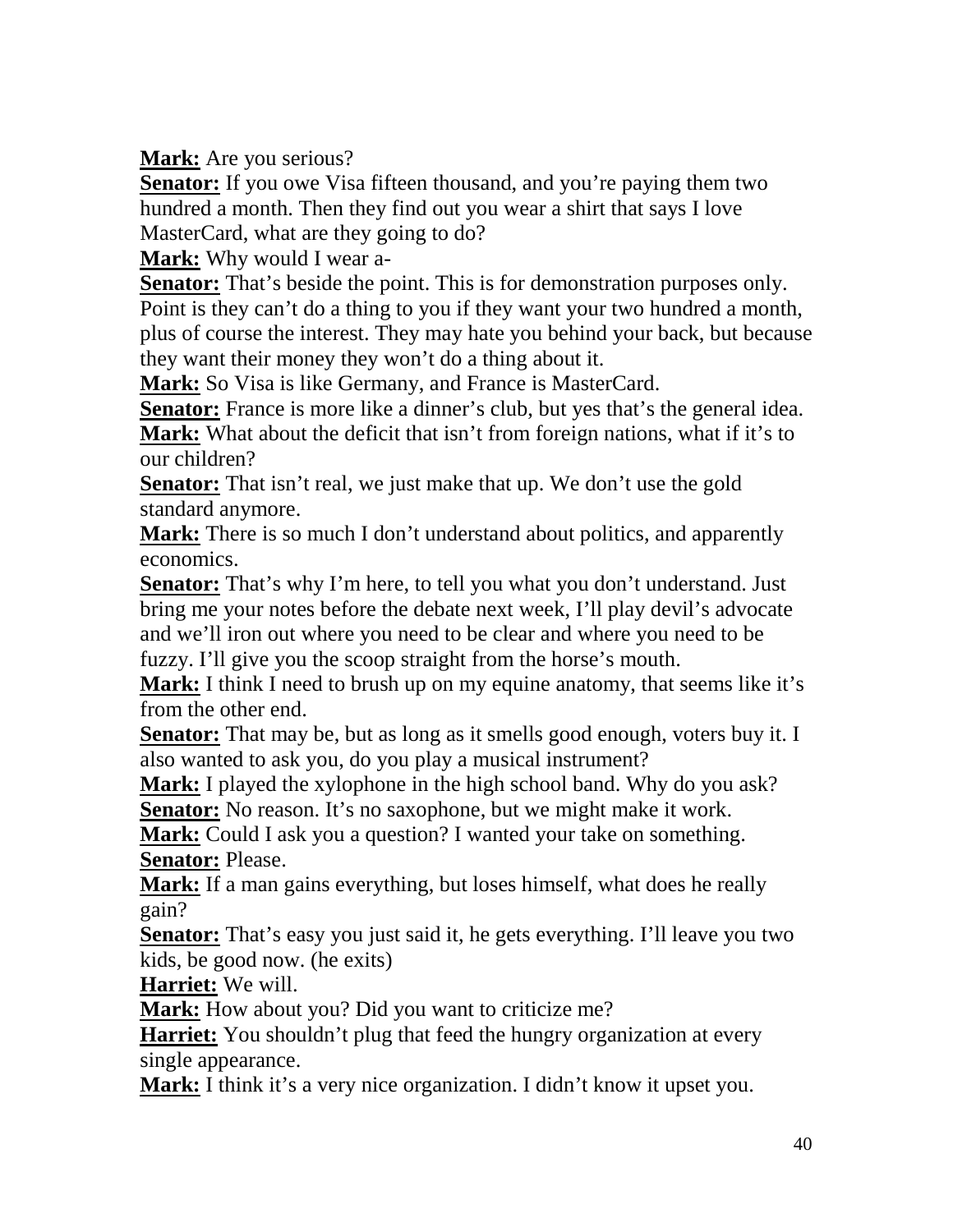**Harriet:** Its fine, but you say it at every single appearance, you're beginning to remind me of Bob Barker on the price is right, ending every show with a don't forget to spay or nurturer your pet.

**Mark:** I could end with spay or neuter a homeless person.

**Harriet:** That would save tax money.

**Mark:** I'll just stop mentioning it.

**Harriet:** It's not that big of a deal, that's the only criticism I could come up with.

**Mark:** If you stop feeding the hungry, then it will only take a few weeks to end world hunger.

**Harriet:** True, all the hungry would be dead.

**Mark:** That was heartless. Why did I say that? Why did I think that?

**Harriet:** You can't control every thought in your head, they can't all be righteous. But you can control what you say. There are quite a few things

that shouldn't be said, like who's been sleeping with whom.

**Mark:** You would've preferred me to lie to you?

**Harriet:** Not a lie Marcus. An omission of truth, some call it tact.

**Mark:** In this situation it felt like a lie. As a matter of fact, a lot of things have been feeling like lies recently. Maybe it's time-

**Harriet:** Mark, I've got to be honest with you. You did that much for me. I'm jealous.

**Mark:** Jealous?

**Harriet:** I know, I'm engaged to you, but

**Mark:** You are? Our engagement is still on? I thought this event would end, everything.

**Harriet:** It hasn't ended my feelings for you, Mark. I'm sick of being a virgin. I never really wanted to wait for our wedding day. Would you mind? **Mark:** I thought you were angry with me? You have every right to be, I'm angry with me.

**Harriet:** I'm angry with myself, I'm the one that deprived you from physical attention. I practically drove you into the arms of another woman. **Mark:** I, I don't know what to say.

**Harriet:** Do you like this dress? Do you think it would work for our inaugural ball?

**Mark:** Well it's a summer dress, wouldn't you need something warmer for January?

**Harriet:** Then I'll save it for an Easter Egg roll, or a Valentine's Day ball, or a I don't know, some kind of Ball.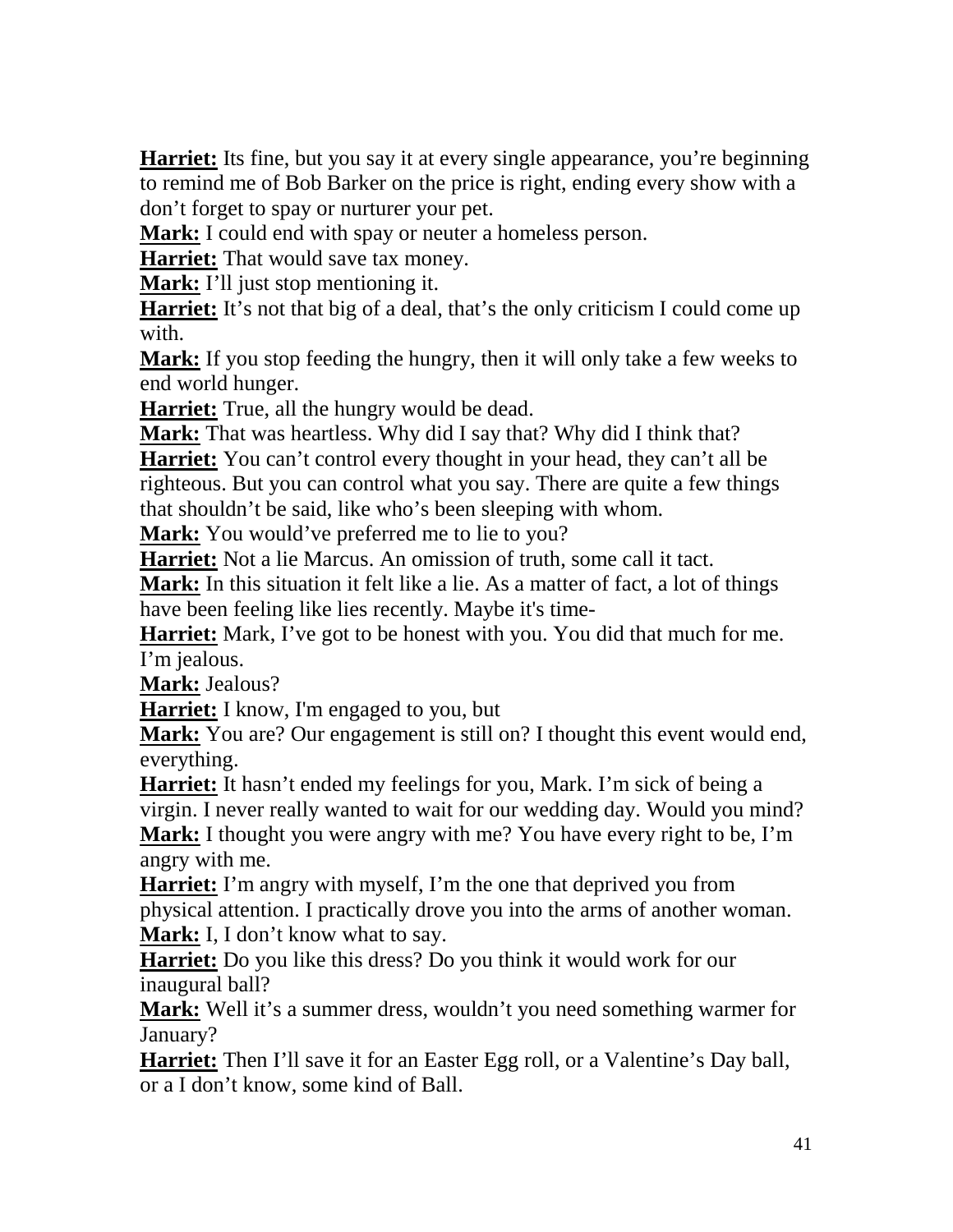**Mark:** After what I did, I didn't think you'd still want my balls, -err to go to the balls with me.

**Harriet:** My mother was a politicians' wife I knew to expect problems, maybe I it expected so much I wanted it to happen. It's not like you didn't make your advances with me first.

**Mark:** I didn't make any advances with Ms. Bishop, she, well she kind of made me-

**Harriet:** Did she rape you?

**Mark:** No, I wouldn't say that.

**Harriet:** I didn't think it was possible for a woman to rape a man.

**Mark:** I don't know that a woman would ever have to.

**Harriet:** I don't want, to hear any more about it. What else could I expect, after the way I've ignored your needs?

**Mark:** You shouldn't have to expect that from me. I don't expect that from me. I didn't expect it from me, really I still can't believe it happened.

**Harriet:** No matter how moral, you are mortal Mark. A mortal man made of flesh and bone, flesh that needs a loving touch, I'm so sorry I made you wait. Can I try to make it up to you? Can I try to win you back?

**Mark:** I ask for nothing but forgiveness (She kisses him) You don't have to do anything beyond (she kisses him again) Really I don't expect – I'd be thrilled if we could go to a movie tomorrow- (she kisses him)I still wanted to see independence day, where the aliens… (She closes the doors to the interior and kisses him then slides down his body to her knees.) I really don't expect- anything from you- like- uhm. Harriet? Won't your parents mind?

**Harriet:** You don't have to tell them do you?

**Mark:** No, I guess not, but they're just inside talking to the Governor.

Really, like ten feet a-way

**Harriet:** Keep an eye out for them would you?

**Mark:** Sure.

(Lights out end of that scene)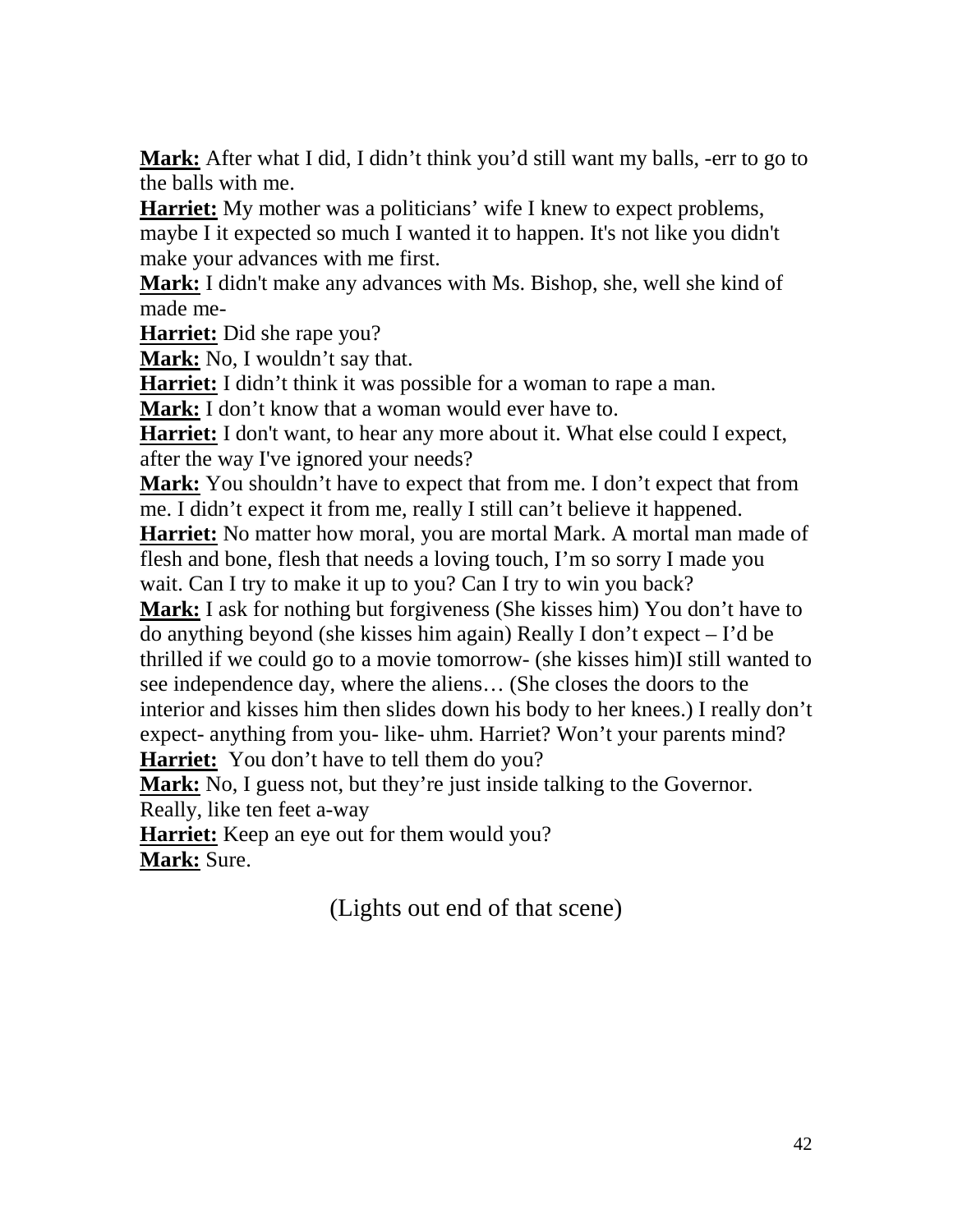## **Act Two Scene Three**

(September  $22<sup>nd</sup>$  1996. Butler is driving, the separation window rolls down and Mark climbs over the seat into the passenger's seat. This time he's holding a full sized bottle of vodka and a can of Hi C.

**Butler:** You know that's illegal.

**Mark:** Oh yeah, I'm sorry. (He buckles his seat belt) So how have you been?

**Butler:** I mean the booze, it's illegal to have an open bottle of booze up here.

**Mark:** Sorry. (he takes a swig of each then tosses them in the back) Oh, I'm really sorry, you don't have to clean that up do you?

**Butler:** No, this one's a rental. The senator didn't want you in his after that last trip. Where did you get the big bottle?

**Mark:** Swiped it from the gala. The clean up crew was taking them, it was an open bar.

**Butler:** Are you becoming an alcoholic? Or a thief?

**Mark:** Maybe both, I've needed a hobby.

**Butler:** Ladies man isn't enough?

**Mark:** You've seen the story?

**Butler:** Who hasn't?

**Mark:** I really didn't think she liked me that much.

**Butler:** The prude little ice queen thawed.

**Mark:** That prude little ice queen is actually a slushy, a dirty wild flavor slushy.

**Butler:** You know there are some things I don't want to know. Now what, do you feel guilty about this time?

**Mark:** Vodka kills guilt pretty quick, I'm learning. I spent my life as a virgin. The second I got into politics, everyone wants to screw me. Even girl reporters are starting to flirt with me now, since that story broke. Guys are patting me on the back, I've got friends everywhere. I should've run for class president.

**Butler:** I thought you went to an all boys school.

**Mark:** We had hot girl teachers.

**Butler:** Damn, Mr. Smith spends a month in DC and we get him laid and turn him into an alcoholic thief. Jimmy Stewart would be proud.

**Mark:** That sounded sarcastic.

**Butler:** It was. You do know what they're doing don't you?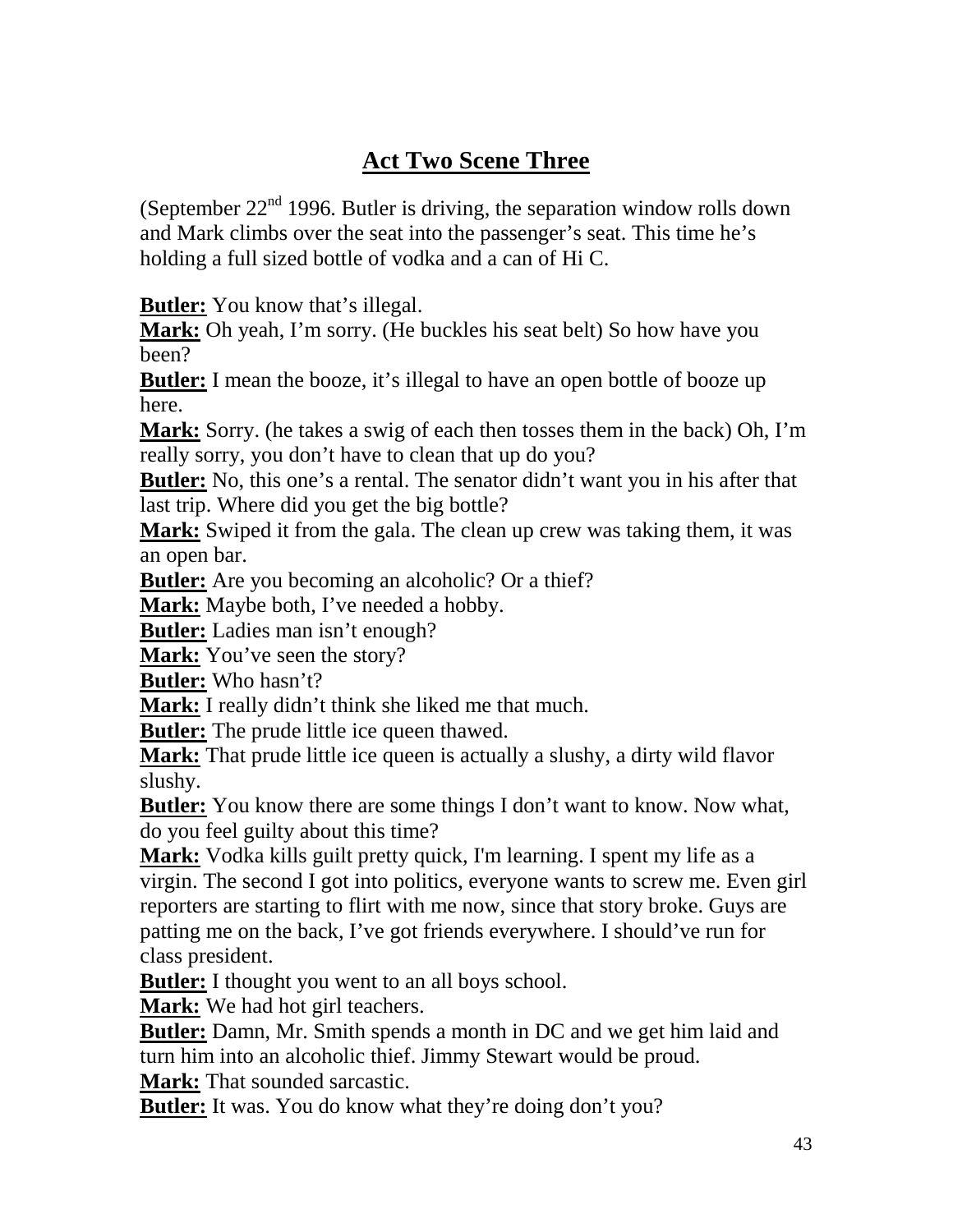**Mark:** What whose doing?

**Butler:** Those women, Miss Bishop and Harriet.

**Mark:** A lot of moaning.

**Butler:** Besides that! I mean what they're trying to do to you. I'd bet a months salary the Senator is behind it.

**Mark:** I didn't see him there. Granted I was only paying attention to-

**Butler:** They're reining you in.

**Mark:** Huh?

**Butler:** You're too liberal to run as a republican.

**Mark:** Too smart to be a Democrat.

**Butler:** You have to choose a team before you're allowed to play the game. Most people would cave with the temptation of money or power, but those things don't work on you, which leaves love.

**Mark:** Love. I love love.

**Butler:** I noticed, and the senator knows it too. That's why they're using you're feelings to get control of you buddy. It's your Achilles heel, your heart.

**Mark:** That isn't the organ they've been messing with.

**Butler:** You know what I mean, their playing on your emotions.

**Mark:** They're turning me to the dark side? Like Vader wants to do to Luke?

**Butler:** If you can relate to that, sure.

**Mark:** By taking control of my light saber and-

**Butler:** Giving you sex, so you'll stop bringing up all that shit they don't want to hear.

**Mark:** I think you're right. They say every man has his price. Wow, I'm cheap. My price is a cheap floozy.

**Butler:** I don't think anyone uses that word anymore.

**Mark:** Cheap? Okay, frugal.

**Butler:** You haven't given much thought to that what does a man gain thing, have you?

**Mark:** As a matter of fact I'm constantly giving thought about that. That's why I keep drinking in limos, and on planes, did you know you can get drinks on planes?

**Butler:** Yeah, I knew.

**Mark:** What I gain, by losing myself is Sex, and free limo rides and friends. I've never had a lot of friends. Now, all of a sudden people seem to like me, and all I had to do was stop being me.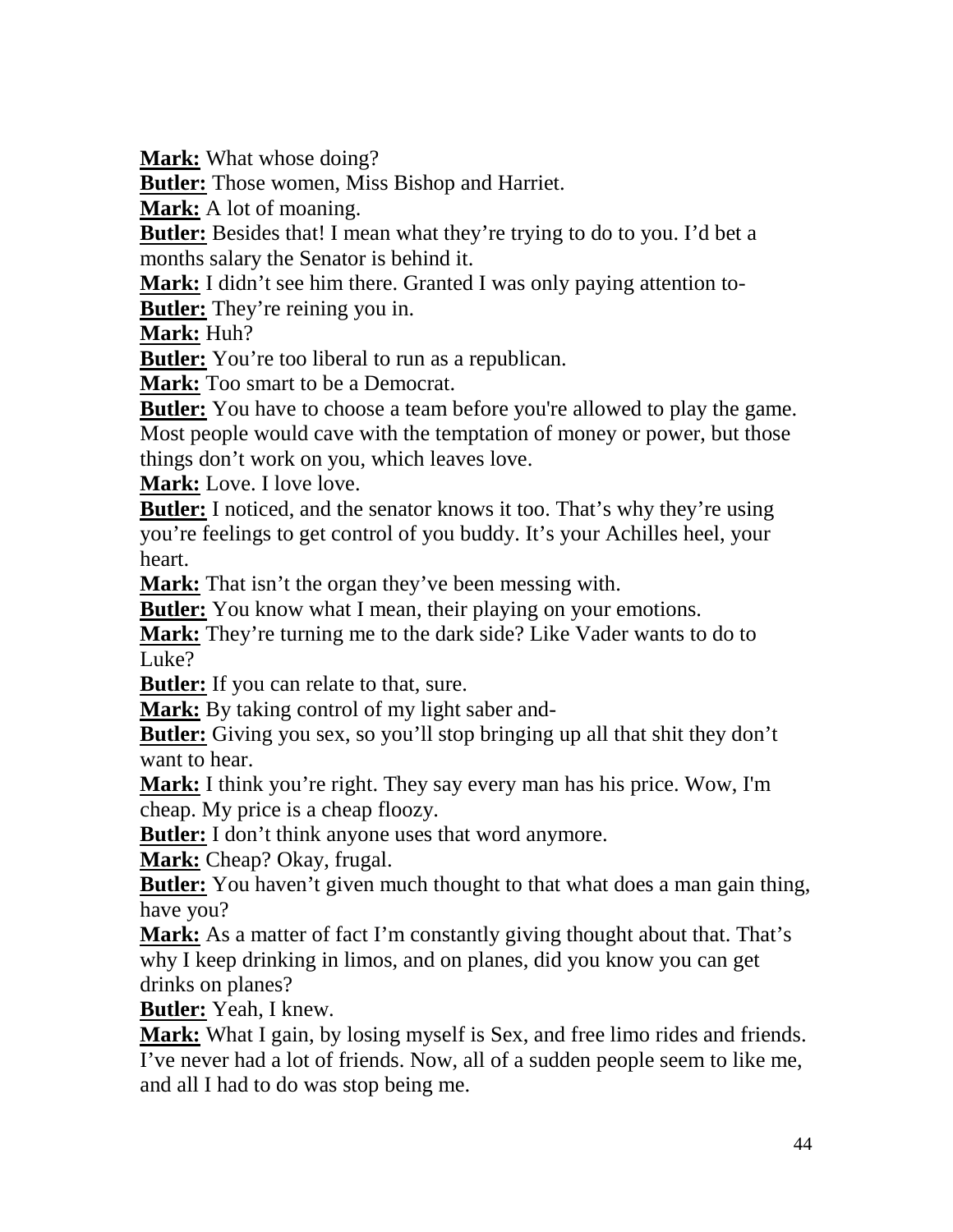**Butler:** I liked you better before these people got to you. **Mark:** Me too.

**Butler:** Do you mean that?

**Mark:** Yes! I liked me better the old way, but everyone else seems to like me better now. So I can be happy with myself and lonely or I can hate myself and have money and sex and power and sex and friends and sex. Did you know I'm now leading Thurmond in the poles by seventeen percent? **Butler:** You got the people voting for you, when you wouldn't vote for yourself.

**Mark:** Now you see why I like drinking?

**Butler:** You'd better get some sleep, you've got that town hall debate in three days, and aren't you supposed to be writing a speech?

**Mark:** I stopped writing those things, Amy takes over anyway. I like the president we have now, and he's a Democrat.

**Butler:** I agree with you.

**Mark:** If they make me a republican, can I still vote for him in November? **Butler:** I'm pretty sure you can.

**Mark:** But if Clinton ends up with two terms and keeps doing the great job he has been doing, won't the country not want a republican?

**Butler:** Don't you worry, they'll find something he does wrong. If they don't find anything wrong with his policies or his cabinet they'll attack his character.

**Mark:** But that has nothing to do with president-ing. For all I know Abraham Lincoln was an asshole. That doesn't mean he wasn't a good president.

**Butler:** Yeah, I've met George Bush, and he's a really nice guy.

**Mark:** But a lousy president. Let's attack Iraq! Oh we've almost got Saddam! Oh forget it it's hot, and I got sand in my sorts. Let's go home. You know he couldn't finish that war because in order to pay for it we'd have to raise taxes, but his lips said no, no new taxes. Have to listen to those lips. Wouldn't be prudent not to.

**Butler:** Someday we're going to have to finish that mother of all wars. **Mark:** Only if you find a president dumber than him. Only a moron would send troops back there now. I don't think I love her.

**Butler:** What the hell are we talking about now?

**Mark:** Harriet. I don't love her, I don't think. We don't really get along, and Ms. Bishop is better than her at- you know- things.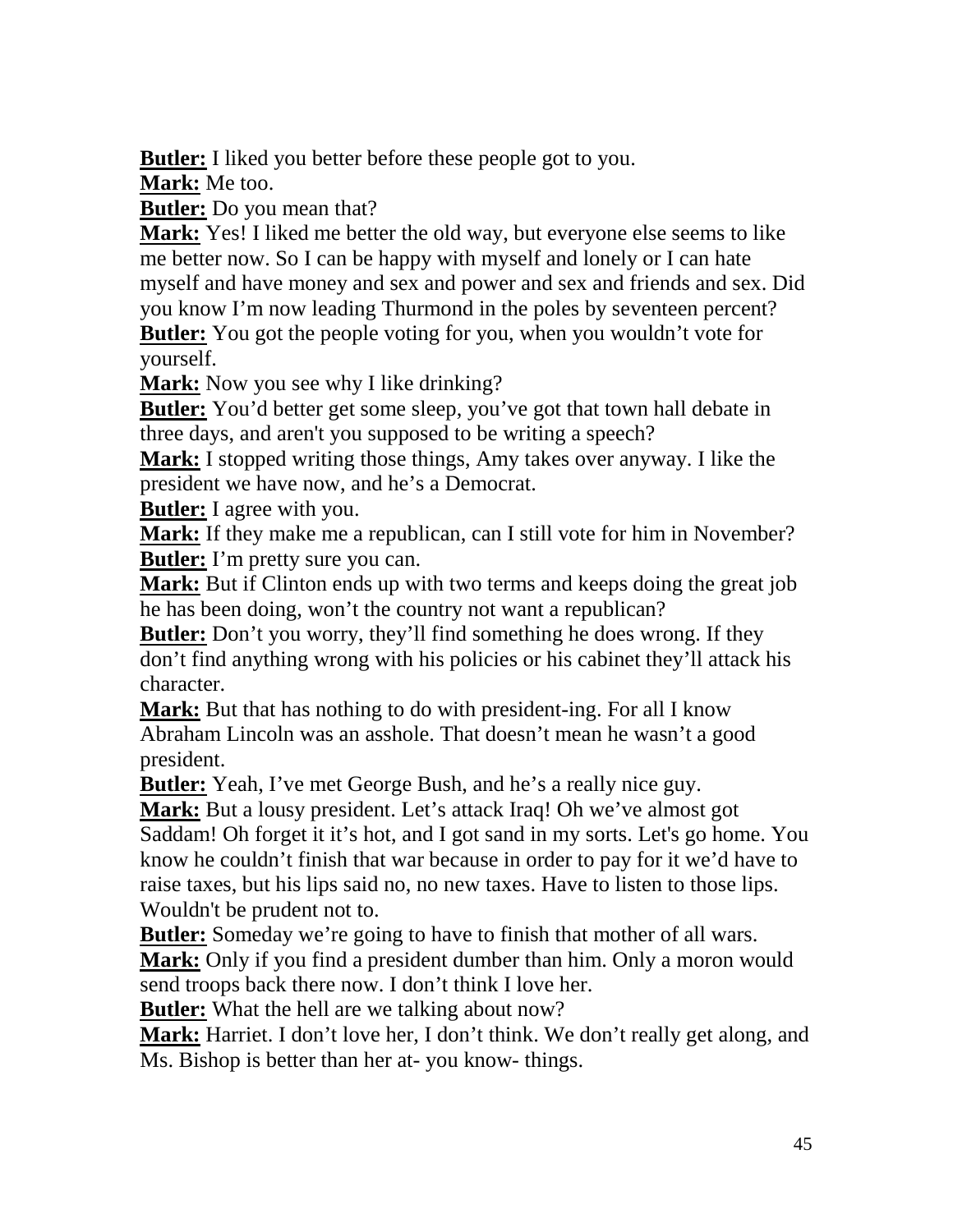**Butler:** That's not a fair judgment. No one has more practice then Ms. Bishop.

**Mark:** And now that I've had sex, I don't feel like I had any control of the situation. I really didn't understand what Ms. Bishop was doing at first, then a few times it felt you know Morally wrong to have sex with Harriet, but I just, I don't know it's like I'm under some sort of vodo.

**Butler:** I'm pretty sure that's the way it is for all of us.

**Mark:** It's like, they touch me and my brain stops functioning.

**Butler:** That's because the blood flow leaves your brain.

**Mark:** Where does it- oh, okay. Maybe that's right. Was that what happened with Helen of Troy? Was that how her faced launched a thousand ships.

**Butler:** I got no doubt two armies went to war over a woman, but somehow I think it was more than a face that launched those ships.

**Mark:** So they want me to launch the ships? Climb into my Trojan hoarse, speaking of which, could you show me how to-

**Butler:** Stop.

**Mark:** I didn't have sex ed in school, and my father disappeared when I was sixteen. I don't know how-

**Butler:** There is no way you're taking this conversation anywhere I want to follow, so just shut-up. I like you Mark, I do, but the Senator is right about one thing, everybody does not need to know every thing. If you gotta speak honestly all the time, then sometimes you just gotta shut the hell up.

**Mark:** Okay, sorry.

**Butler:** It's Okay.

**Mark:** Now I feel awkward.

**Butler:** Not as awkward as you would've felt if I didn't shut you up.

**Mark:** I'm stupid for doing this.

**Butler:** Getting drunk every time you get in the car?

**Mark:** No, for getting married and going into politics. Or going into politics and getting married, I can't figure out which came first.

**Butler:** I thought you wanted to get married?

**Mark:** I do, but I want a woman, that I love.

**Butler:** That's a smart way to do it.

**Mark:** Do I love Harriet? I don't even like the name Harriet, it starts with hairy and I don't like hairy women. You know she's worried about getting a dress for the inaugural ball, but she hasn't even mentioned a wedding dress? Maybe she just wanted to marry me because I might be president.

**Butler:** That would be really nuts.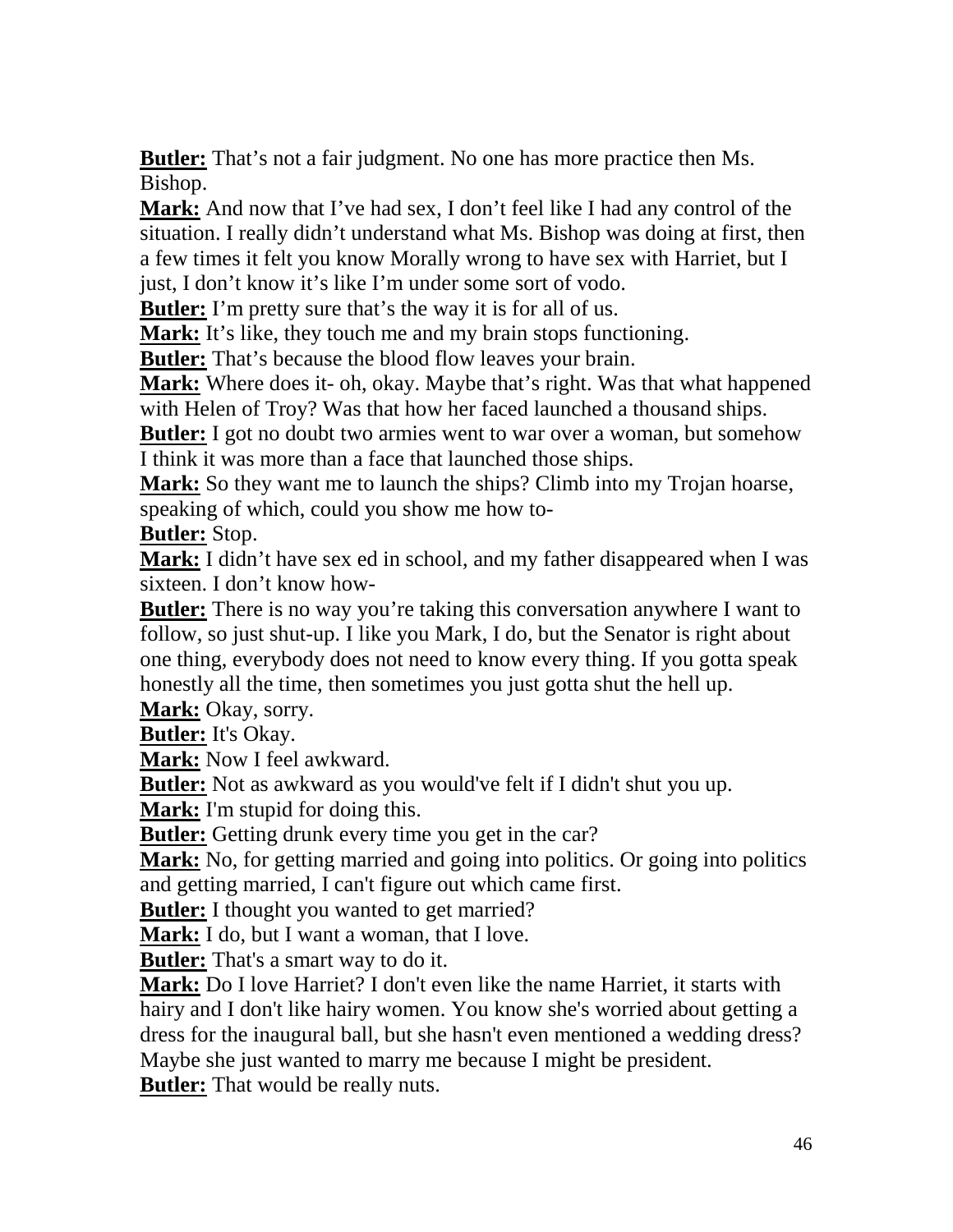**Mark:** Wouldn't it? No woman would do that, would they? I can't think straight about anything anymore.

**Butler:** You just need a good night's sleep and a new perspective on the situation.

Mark: Maybe you're right. What's your wife's name? **Butler:** Honey.

**Mark:** Really? That's her name? or that's what you call her?

**Butler:** Her real name is Honey, cause her momma said one day when you're married your husband is gonna call you honey all the time, so that might as well be your name, and so that's what she named her.

**Mark:** That's sweet. Senator Camerun has a wife and a kid doesn't he? **Butler:** Sure does.

**Mark:** Why come I've never met them?

**Butler:** I don't think the kid is biologically his, but don't quote me on that. And his wife hates him. The only reason they stay married is because he likes the catholic vote.

(Mark passes out and snores)

(End of that Scene)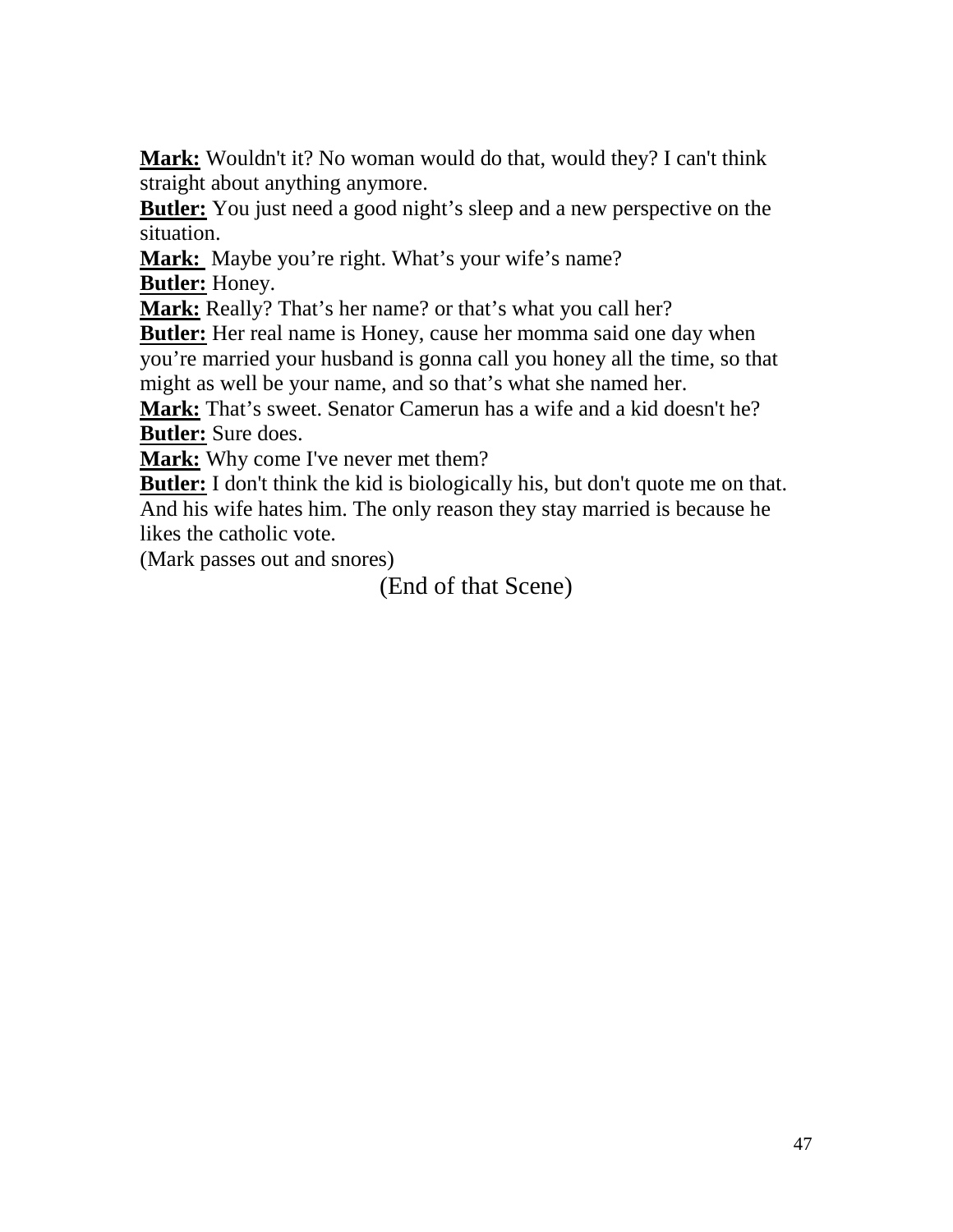## **Act Two Scene Four**

(Evening of Friday October  $5<sup>th</sup>$  1996. Back stage at the Town hall Debate. There is a (color is of no preference) curtain back drop, a small make up table with mirror and a few folding chairs set up. George sits in a chair, Mark paces back and forth across the room. As the scene continues we can hear an audience gather at the other side of the curtain)

**Butler:** You gonna sit down? You're making me sea sick.

**Mark:** Sorry, must be nervous.

**Butler:** You'll be fine.

**Senator:** (He enters with Amy and Harriet.) Alright, just take a look at-Why is he pacing? He looks like a caged Tiger.

**Harriet:** Marcus? What's wrong? You're sweating.

**Butler:** Nerves.

**Harriet:** You've spoken at fifty-eight different meetings and press conferences, you can handle this.

**Mark:** I've never had to debate the issues before, not with someone that actually knows what he's talking about. Are you keeping count?

**Senator:** You've debated me several times.

**Mark:** I know, but I actually agree with some of the things Mayor Thurmond says. He could catch me off guard.

**Amy:** Impossible.

**Mark:** Thank-you all for the votes of confidence, but I'm still a little nervous.

**Senator:** It's not a vote of confidence, it really is impossible. (he hands Mark an envelope) These are the questions the mediator is going to present tonight. There's absolutely no way Thurmond is going to catch you off guard.

**Mark:** I thought the candidates weren't allowed-

**Amy:** Shut up Mark, the candidates aren't allowed, the press however, has certain friends in certain places. If this envelope were say, carelessly left on your dressing table, perhaps you wouldn't know what it was, and you'd take a look. By mistake of course.

**Senator:** Accidents do happen.

**Harriet:** While you're, you know, gathering your thoughts. We were heading back to the limo for a quick drink. Could I bring you something to calm your nerves?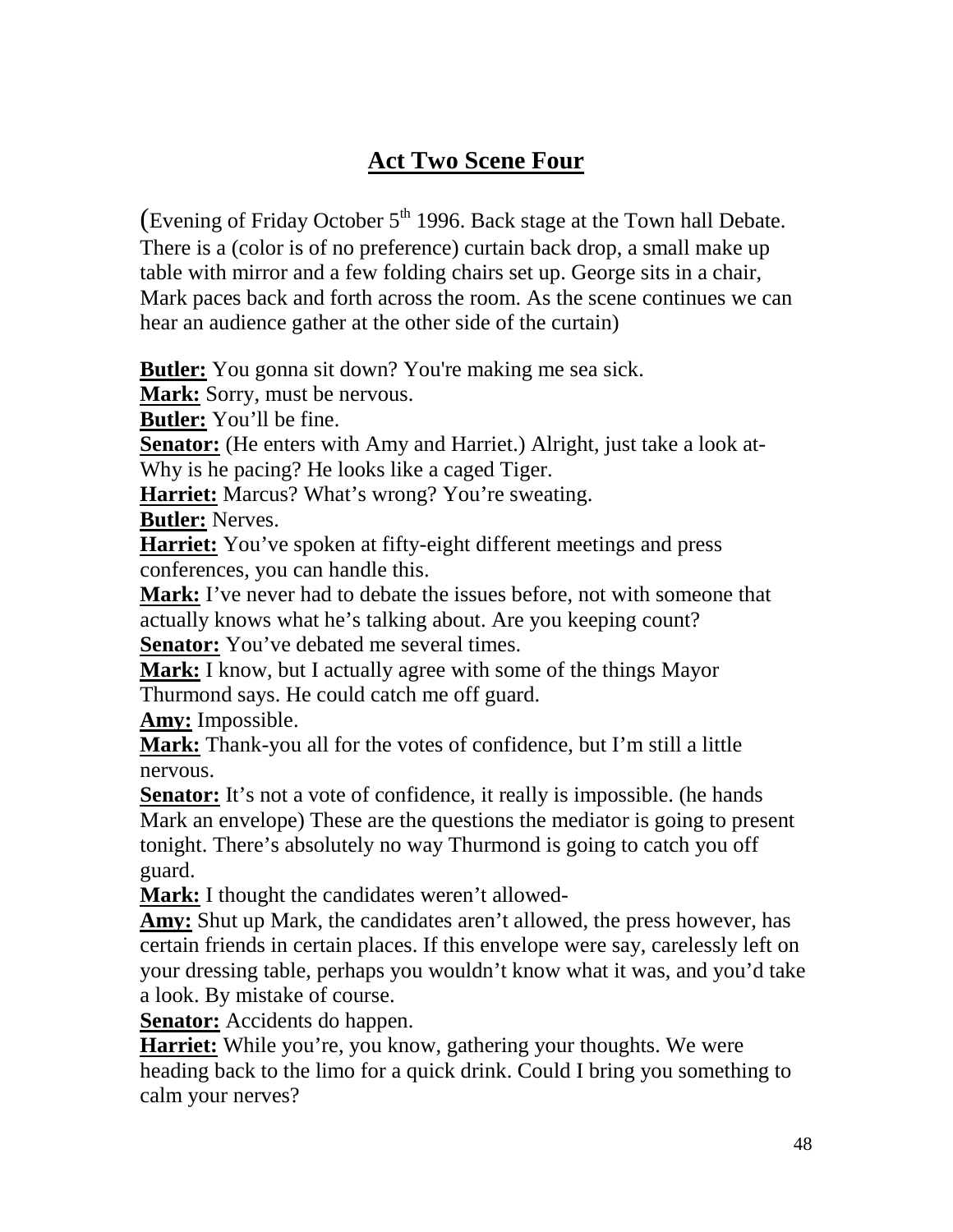**Mark:** Scotch, on the rocks, hold the rocks.

**Amy:** George? Anything for you?

**Butler:** I'm happy with the cola, thanks.

**Harriet:** We'll be right back sweetie. (she kisses him) I know you can do this, you're going to be great. (The trio exit, leaving George and Mark. Mark nervously flips the envelope over on the table, George starts laughing) **Mark:** What?

**Butler:** When I first met you, I had to pour cranberry juice in a wine glass, because you didn't drink. Now, you're asking for scotch without blinking an eye.

**Mark:** I still don't like red wine, but I get the point. I have become a bit of a lush, haven't I?

**Butler:** Among other things. No offense meant of course, sir.

**Mark:** No, there's offense, and I deserve it. Why did you call me sir? You don't call me sir.

**Butler:** You used to be the kind of guy that didn't like being called sir, but I see that's about to change, sir.

**Mark:** No, no it's not. I'm not a cheat, I know this is wrong.

**Butler:** Yet you stand there flipping that envelope hoping it will catch some corner some how and open as if by divine intervention.

**Mark:** That's not why, here (He hands it to George)

**Butler:** I don't want to be caught with this damn thing. (he puts it back on the table)

**Mark:** I certainly don't want it, I'm ashamed they even brought it to me. I don't know why Harriet would think that I'd- (He stops himself in thought, and sits)

**Butler:** You Okay?

**Mark:** Do you have a lighter?

**Butler:** No. I think Miss Bishop has one. Why, are you going to take up smoking now too?

**Mark:** No, I want to burn this (he rips the envelope into several pieces and tosses them in a trash can.) I'll have to burn it later.

**Butler:** The Senator isn't gonna like that.

**Mark:** Neither is Harriet, but I don't care what they like. If a man loses himself everything's worthless, the friends aren't really his, the votes don't matter, the sex, well sex is never worthless no matter who you're pretending to be. But, still he gains nothing. A man has nothing if not himself! (Mark walks across the stage, Butler follows)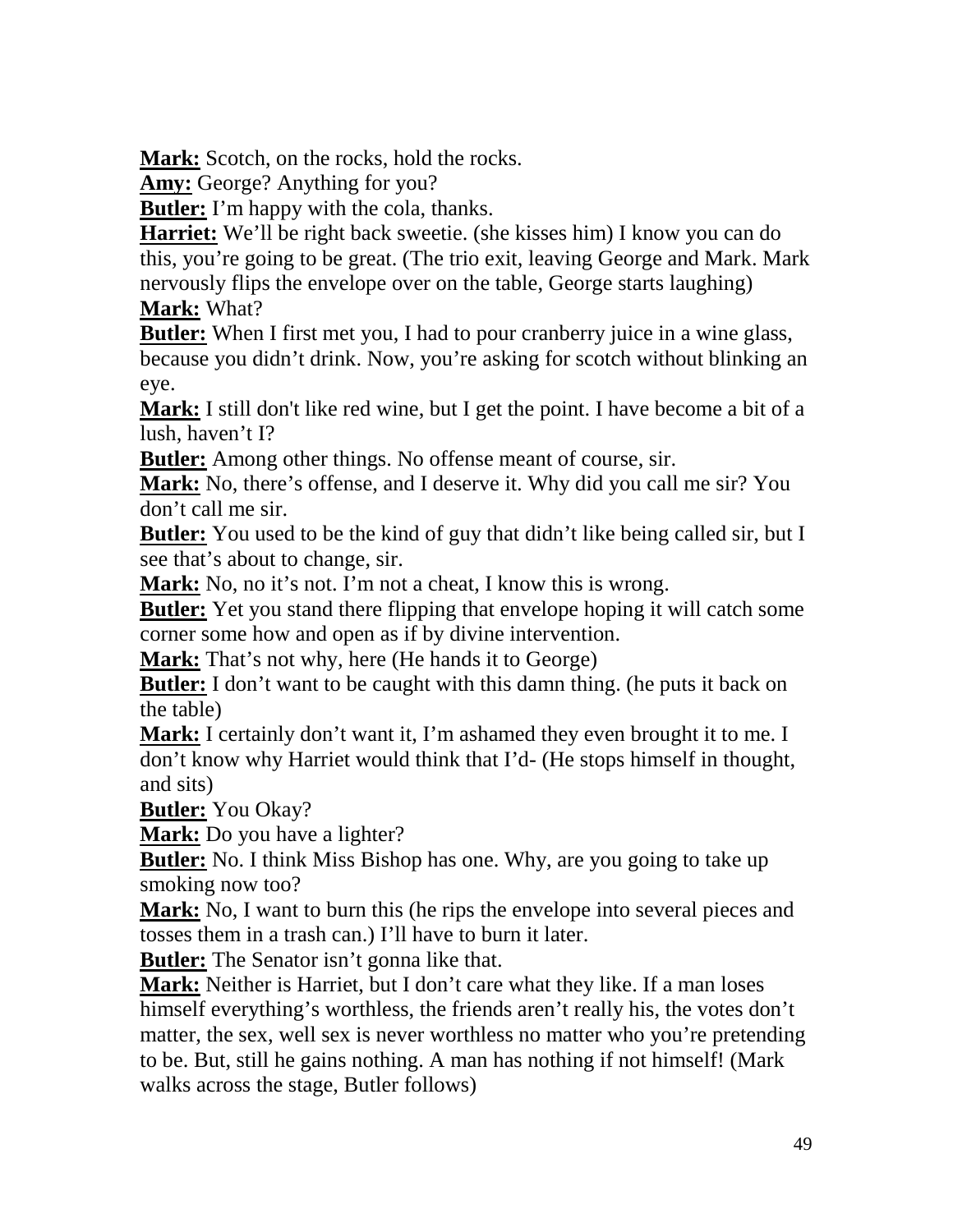**Butler:** You have been thinking about that. Where are you going?

**Mark:** Mr. Mayor, excuse me please. (Mayor Thurmond appears from the wings, eating a doughnut) May I speak to you a moment?

**Teddy:** Me?

**Butler:** What the hell are you up to now?

**Teddy:** Mr. Hampton?

**Mark:** Please call me Mark, Mayor Thurmond, it's an honor to meet you sir. Could you spare some time to speak with me?

**Teddy:** I suppose.

**Mark:** This is my friend George Butler, he works for Senator Camerun.

**Butler:** How's it going mister mayor?

**Teddy:** Aren't you the same Marcus Hampton about to debate me? The man that's running against me for office?

**Mark:** Well, yeah, but I really wanted to speak with you about a few things, you know get your perspective on things.

**Teddy:** What's your angle?

**Mark:** I don't have an angle sir, I know it sounds strange but I was tossed into this so quickly.

**Teddy:** It's not often a republican asks my opinion.

**Mark:** I'm not a republican, I'm an independent. I'm just in bed with a republican, so to speak.

**Teddy:** Been in bed with a few of them, or so I've read.

**Mark:** Yes, I'm reminded of that every time I stand in line at the super market.

**Teddy:** You should know I've done my homework on you, you've been working with the DA's office since college, right? You're the one that said I spent too much money on frivolous projects?

**Mark:** I believe what I said was, I think I could budget the city's money better and cut out a few frivolous projects.

**Teddy:** Isn't that what I said?

**Mark:** You left out the think part. That's a very important word. I don't know, I used to never claim to know anything. I know what the public knows, but I don't know what deals have to be made, and since I'm not you, really maybe I couldn't do your job any better than you could. Maybe I shouldn't even be wasting your time debating you.

**Teddy:** Is he serious?

**Butler:** Yeah. Senator Camerun and his zombie pack are attempting to line this poor sap up as a republican candidate for the presidency.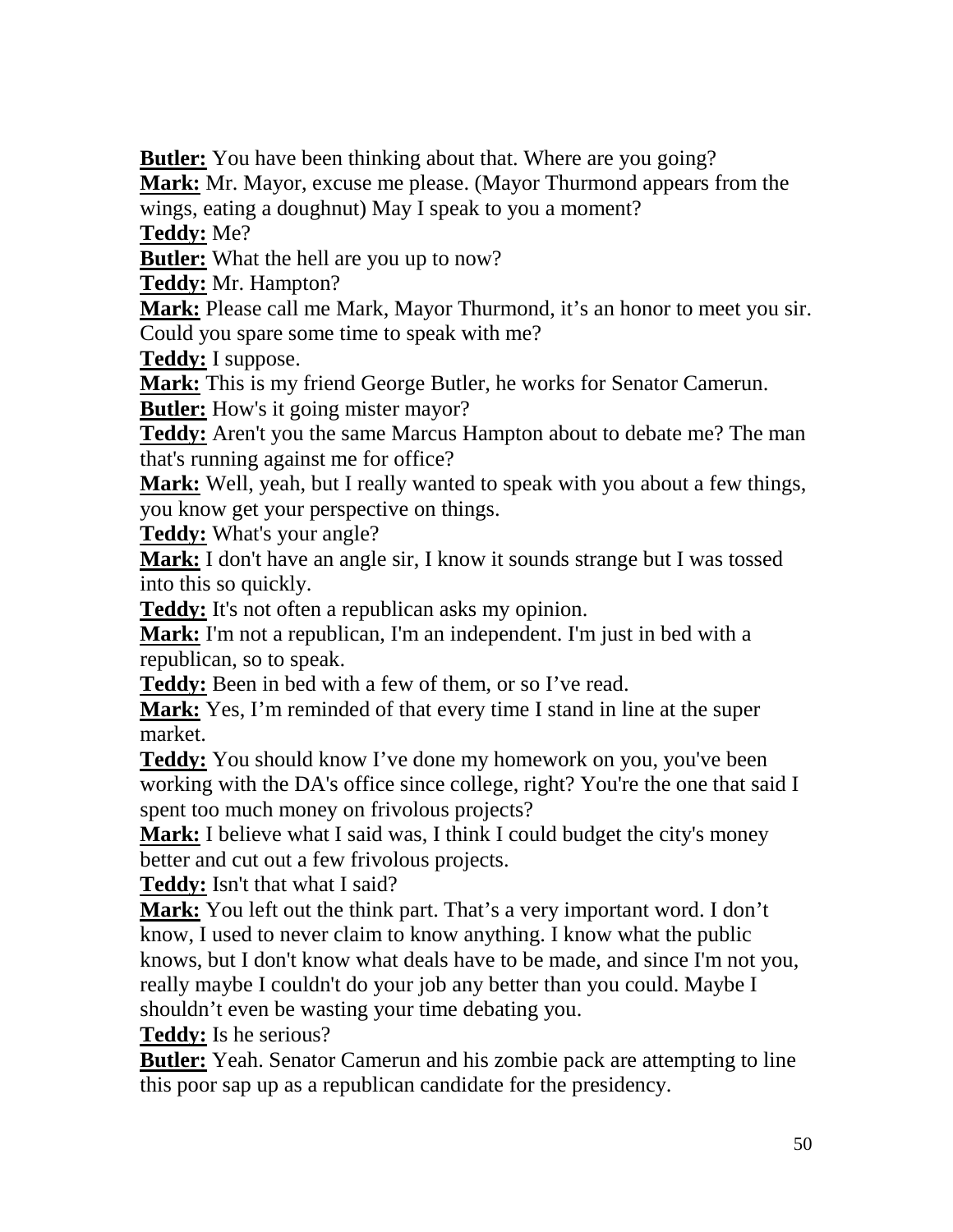**Teddy:** The party already announced Dole Kemp as the ticket.

**Mark:** For 2000. They don't think Dole has a shot.

**Teddy:** Wow, for once I agree with Camerun. Anyone that keeps referring to himself in the third person, that's not someone Theodore Thurmond is gonna vote for, no sir ree.

**Butler:** That was pretty good, he was doing a Dole impression.

**Mark:** I got it. Look, Mr. mayor-

**Teddy:** Please, call me Teddy.

**Mark:** Thank-you, Teddy. I'm in the dark about a lot that's going on here. Can you shed some light my way?

**Teddy:** I'll share a bit, but only if you promise to take down your campaign signs on sixth street.

**Mark:** Consider it done.

**Teddy:** Really? That easy?

**Mark:** I don't even see why we have those signs. They don't change people's minds. All they do is piss off your neighbors.

**Teddy:** Some people vote based on which signs they see more of.

**Mark:** Are those the types of people we really want voting?

**Teddy:** That depends on who's signs they see more of, doesn't it?

**Mark:** If they don't understand the issues fully then how can they choose a leader?

**Teddy:** You don't understand the issues fully and you're running for mayor. **Butler:** He's got you there.

**Teddy:** Hell son, I don't understand the issues fully, and I've been up to my ears in them for three years and eight months now. It's a complex world you're getting into here. Now what do you want me to explain?

**Mark:** Could we start with what I think is frivolous spending?

**Teddy:** Sure. I've got a tape recorder going for this conversation, just so you know.

**Mark:** Um, okay. There were two subdivisions that were re-paved twice last fiscal year for pot holes, yet school teachers were passed up for raises. Could you explain how that was overlooked?

**Teddy:** It wasn't, first off those subdivisions needed re-paving, it's a high end neighborhood and there was a sink hole we didn't know about.

Secondly, if you divided up that two hundred thousand we spent on that paving project and give it to every school teacher in the city, it will average out to a quarter an hour raise. Which they would take as a slap in the face, I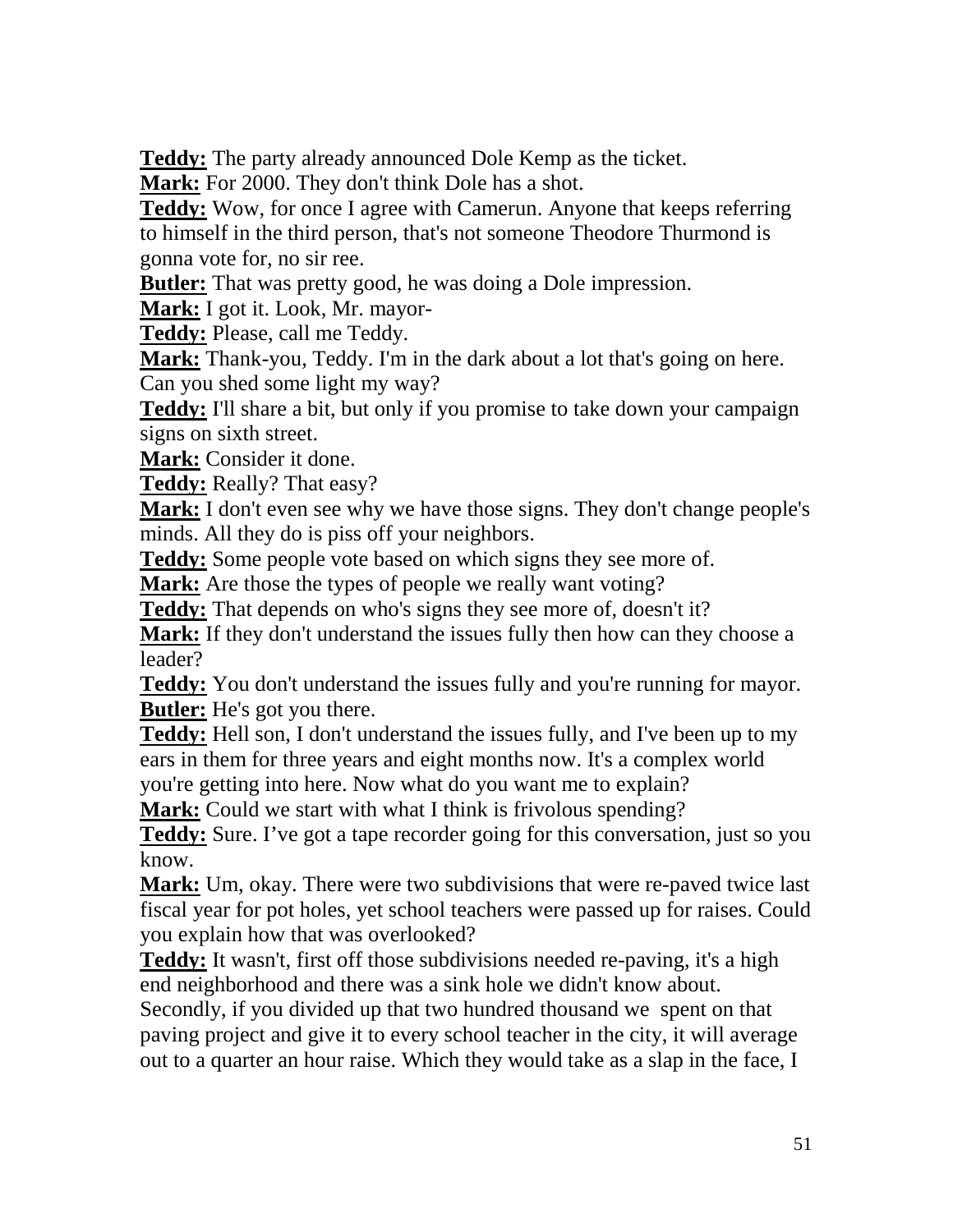don't want the school teachers picketing my office, so I choose not to slap them in the face.

**Mark:** Okay, how about the flowers?

**Teddy:** You want me to give school teachers flowers?

**Mark:** You spent, one moment please. (He looks in a note pad)

**Teddy:** He keeps notes?

**Butler:** Yeah, can I have a pastry? We don't have a pastry table over on the Republican side.

**Teddy:** Sure. You guys didn't get the good table because the democrats are in power now.

**Mark:** Here it is, you spent fifteen thousand planting flowers at elementary schools. That's nice and all, but what does that teach the children? **Butler:** They learn how flowers grow.

**Mark:** Terrific for a nation of florists, but that's hardly the world market. **Teddy:** (pulling the tape recorder out of his chest pocket) I don't think I'll need this any more. That was an earth day thing, I do that to keep the hippies and the gays happy.

**Mark:** How does that keep homosexuals happy?

**Teddy:** They like seeing pansies everywhere.

(Teddy and George giggle, Mark just looks over at George)

**Butler:** Sorry, I found it funny.

**Mark:** Funny for some guys sitting around a bar, maybe. But this man happens to be a civic leader, one which I might add had the support of the gay community he just made fun of.

Teddy: You're not recording this conversation are you?

**Mark:** No, I would never do anything like that.

**Teddy:** Then you shouldn't be in politics. Look, did your mom ever yell at you to grab a jacket on a spring day?

**Mark:** To shut them up? You too! Are you friends with Senator Camerun? **Teddy:** Never meet him in person, why?

Mark: You're two of the same creatures.

**Teddy:** We are both politicians, if that's what you mean.

**Mark:** Both lying, conniving manipulative self serving arrogant jerks.

**Butler:** That's what he just said.

**Teddy:** I don't see myself as arrogant.

**Mark:** Okay, the fire fighters. You spent eighty thousand dumping money into new fire trucks, while the old ones were still running. Yet, you passed up the needs of the county hospital.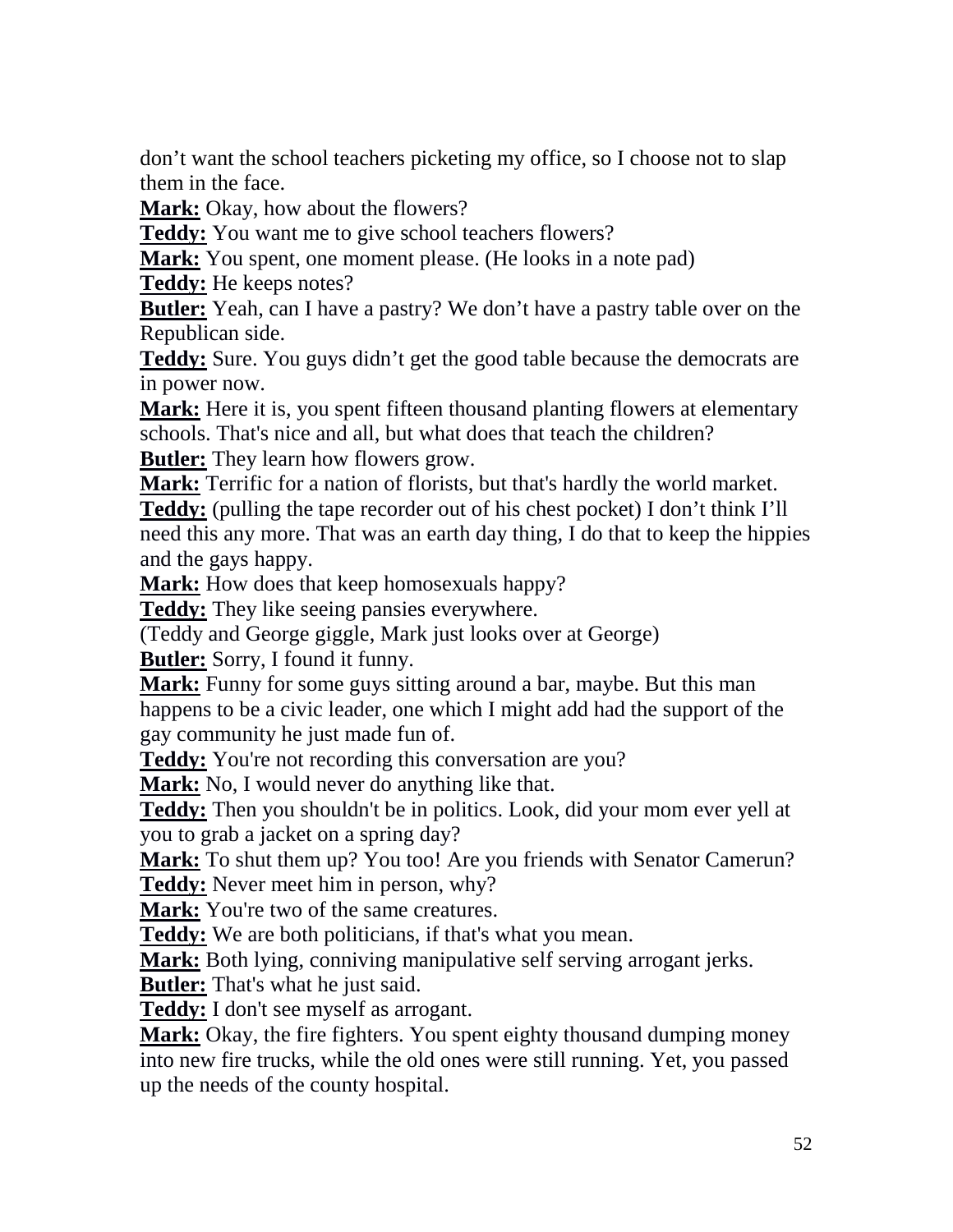**Teddy:** We've got private run hospitals in the area, and I would never dump money into the medical field like that.

**Mark:** Why not?

**Teddy:** Doctors are all wealthy, they're going to vote republican anyway, for the tax breaks.

**Mark:** You sponsored Shakespeare in the park, but didn't do anything to improve the local food bank.

**Teddy:** Actors generally vote democratic, homeless starving people usually don't vote at all.

**Mark:** Do you believe in abortion rights?

**Teddy:** Not personally. I don't like it if that's what you mean, but I'm certainly not going to pass any laws against it, that would cost me votes, you know I'm a democrat right? Personally yes, I think abortion is wrong. There are other methods of contraception.

**Mark:** What about rape?

**Teddy:** Of course that should stay illegal.

(Mark is exasperated in defeat at this point)

**Teddy:** You okay son? Have a cheese Danish, they're incredible.

**Butler:** Shall we hop in the limo and ride up to New York? I'll show you a

Macy's Santa that's really a drunken ex-con. Or are you done being disillusioned for tonight?

(Harriet enters, with Mark's scotch)

**Mark:** So you don't care about the people either do you?

**Teddy:** Of course I care about the people, if they aren't happy, I won't get re-elected. Do you understand how this works?

**Harriet:** Your drink dear (handing him his scotch) What are you doing? Teddy, how've you been?

**Teddy:** That's mayor Thurmond now a days. How've you been Harriet?

**Mark:** You two know each other? Wait how did you know where I was? **Harriet:** That watch I gave you has a tracking device.

**Mark:** How sweet. And how do you know the mayor?

**Teddy:** I was a student teacher for her civics class, first year of college.

**Harriet:** Those were good times. Hey did you end up marrying that Margret girl?

**Teddy:** No, things didn't quiet work out. I ended up going into the world of politics you know making that difference we talked so much about.

**Harriet:** What are you doing talking with your opponent before the debate? **Mark:** Getting a new perspective.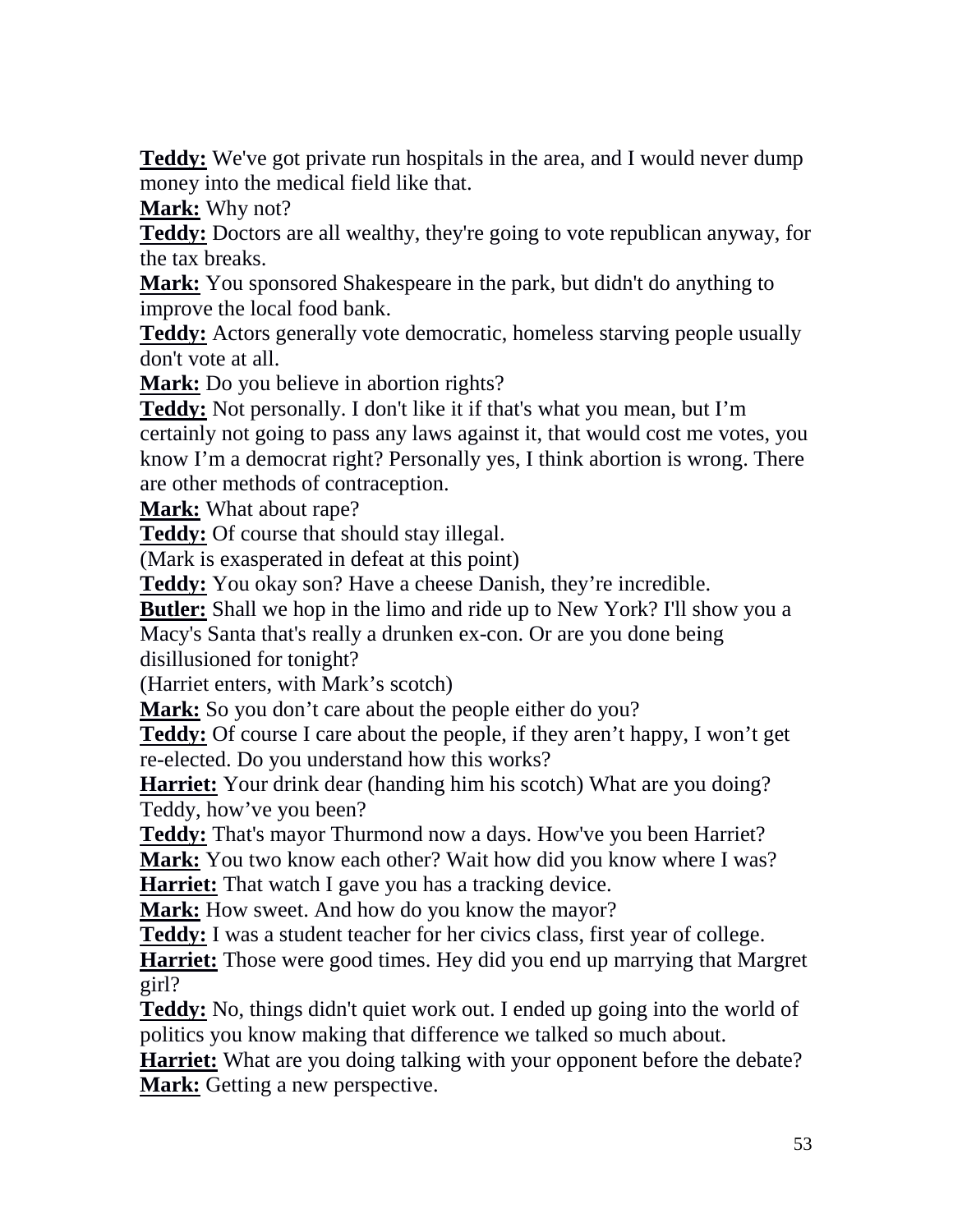**Amy:** (Entering with Camerun) And getting yourself in trouble.

**Senator:** Only if this gets out dear, Mayor Thurmond I'm Senator James Camerun.

**Teddy:** Please, call me Teddy.

**Senator:** Jim, pleasure meeting you.

**Teddy:** Have a pastry.

**Butler:** He's not eating, and this is good stuff.

**Amy:** The Republicans didn't get a sweet table.

**Senator:** Republicans aren't sweet people. It takes a democrat to truly appreciate that light flaky, cream filled stuff.

**Teddy:** What's on your side? Jerky made of baby seals? Tough, seasoned and bad for the environment? Your candidate seems to be having a few moral issues with the political field.

**Senator:** I know. I wouldn't say he was my candidate, more of a potential candidate.

**Mark:** I wouldn't say I was anyone's anything. Maybe there isn't the room for spending cuts, like I thought. Maybe this whole thing was a mistake.

**Teddy:** I'm sure once you do away with welfare there will be plenty of room in the budget.

**Mark:** I don't want to do away with welfare. That was a mis-quote! How long can one mis-quote follow me?

**Senator:** Months.

**Teddy:** Sometimes years.

**Mark:** I should sue that reporter for slander.

**Amy:** Mark, that's just journalism. Face it people are generally lazy, it takes less time to read a half-truth than a whole story. So it sells more papers.

**Teddy:** Look, son. You've worked as a prosecutor for ten years now, right. Do you think the criminal justice system works?

**Mark:** No! I keep prosecuting the same people for the same things, that's why I thought I could make more of a difference as a politician. Prison doesn't rehabilitate any of the real criminals. Maybe you could test some programs-

**Teddy:** Calm down and listen to me son. When you send the bad guys to jail, you get a few of them off our streets.

**Mark:** For six months to a few years depending on good behavior.

**Teddy:** And for those six months or a few years there are a few less crooks on the loose.

**Mark:** There are still others we haven't caught.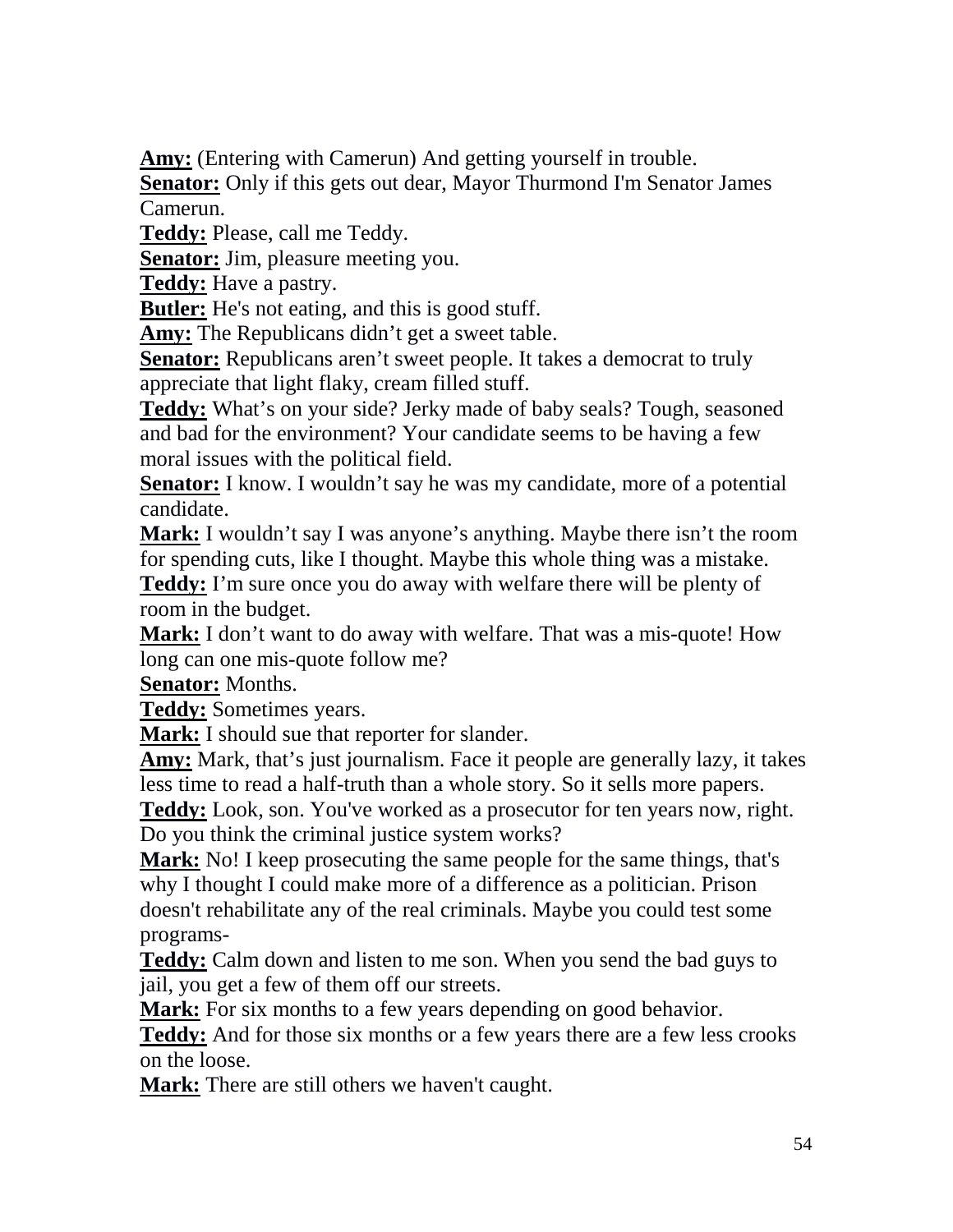**Teddy:** But imagine how many more would be out at once if there were no jails? The police would be even more out numbered than they already are. You're buying time, for the cops to catch other robbers and giving the people of Crestview the chance to sleep easy knowing the chances of them being shot for their money is at least a lower percent than it would be if there was no justice system at all.

**Mark:** Okay, I can see that works. It's far from a perfect system, but it does something.

**Teddy:** Hot damn! Then you understand politics. It ain't a perfect system. It's tedious and confusing and far more damn complicated then it needs to be. But it keeps us from killing each other, it keeps the power out of any one man's hands, and it makes this the greatest nation in the world.

**Mark:** That's not saying much for the world.

**Senator:** Probably not, but it's still the best we've got. I think you've cleared that up for him. I never thought I'd thank a Democrat for clearing anything up.

**Mark:** Senator, why don't you run for president yourself?

**Senator:** Are you kidding? People try to shot presidents.

**Teddy:** And no matter what you do half the country hates you.

**Mark:** Do you see? You don't have an assassination of a mayor.

**Teddy:** Actually, yes that has happened. Carter H. Harrison, the mayor of Chicago, then-

**Mark:** Sorry, I hadn't heard of it.

**Amy:** I still don't care. Can we get back to the debate?

**Mark:** The mayor won't need to debate anything. I thank you senator for that incredible steak dinner and all those lovely limo rides. Harriet, and Amy I thank you both for lovely rides as well. Mr. Mayor, thank you so much for your insight. It is now perfectly clear to me, that I am not cut out to be a politician.

**Harriet:** Mark, you don't mean that. You can't possibly drop out of the mayoral race, not now.

**Mark:** Why do say that?

**Harriet:** Your mother said she would dis-own you.

**Mark:** Good, it's about time people stopped trying to own me. You can have this back, Uncle Sam has been wondering what time it is, ever since you stole his watch.

**Harriet:** Does this mean our engagement is off? **Mark:** Oh yes.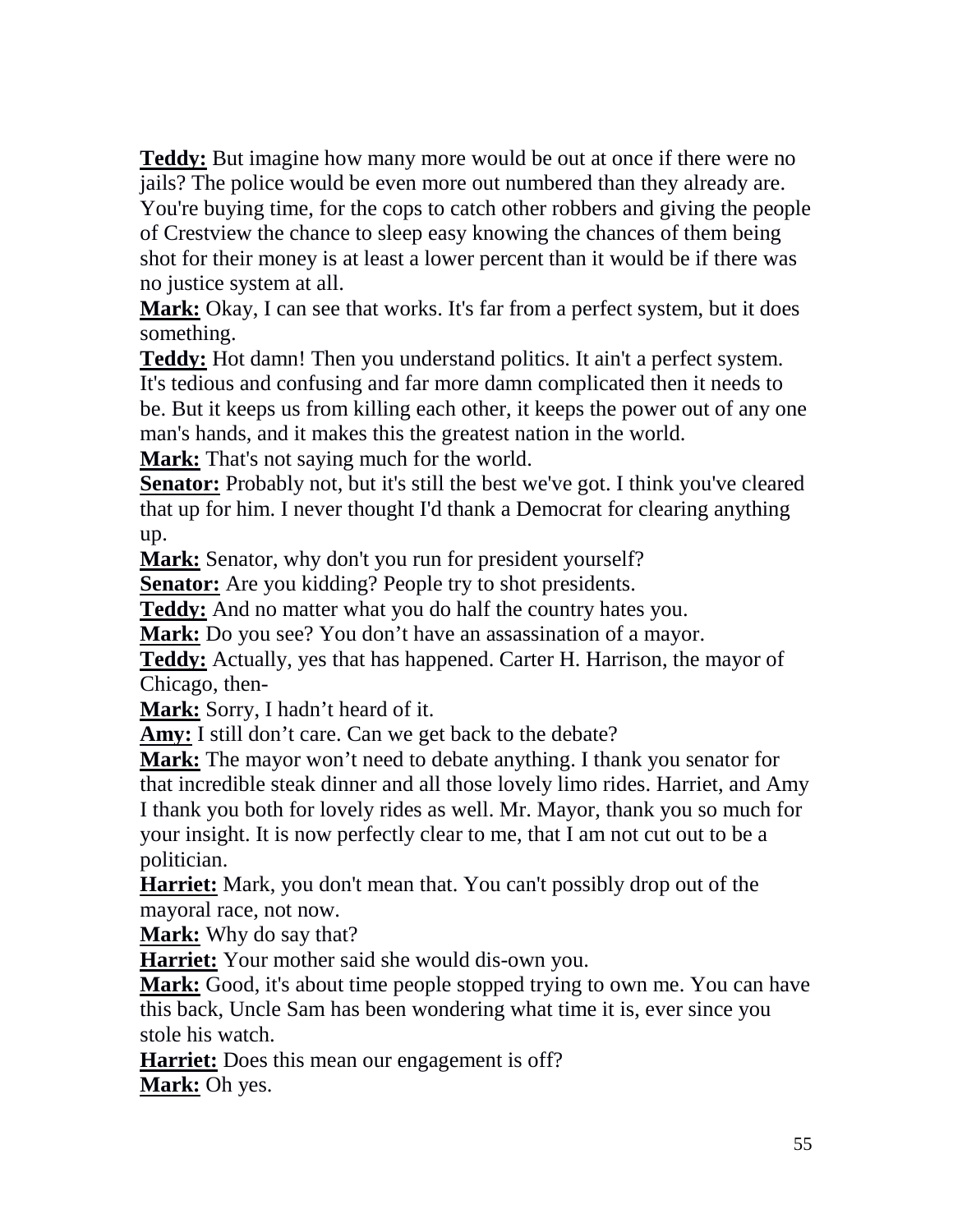**Senator:** Don't sell yourself short, you have what it takes to make it in Washington.

**Mark:** I'm not selling myself short, and I take that as an insult. I don't want what it takes to make it in Washington. You can keep it. Do you want to know what I have learned about politics the past few months? I've learned they're all out to screw you, one way or another. Granted, I had fun with that. But I would have a lot more fun with a woman that cared about me, not my potential. Which is why I would like to take my hat, and my hand out of their prospective rings. I knew very early on in my childhood, that I wanted to make a difference. I wanted to leave this world a slightly better place then it was when I got here. I was confused for a while. I thought that making the laws for the freest country in the world, standing up for the people, and serving my nation was the only way I could make a real difference. I was wrong. We have an army of politicians, so I will not join the never ending swarm of good intentions, and mis-directions, instead I choose to be an honest powerless man. That is an army I feel is dwindling, as a nation, we need every honest person we can get. Maybe one day, when honesty is not a rare commodity, when helping and respecting your neighbor is as valuable as helping yourself and your own beliefs, maybe then this country will finally live up to the dreams our forefathers died for. – Until then I'll leave it to the voters to wade trough the lies and twisted truths of all of the parties, and all of the bureaucracy, and I'll hope like they do, that one day it will all make sense. Good night. (He exits, George and Amy stand up and clap as the other three sit there dumbfounded)

**Amy:** He is a good speaker.

**George:** I'd vote for him.

**Amy:** Did you want the number for that guy in Texas?

**Senator:** No thank-you Miss Bishop. Your friend Mr. Murdoch called me, he wants to hire me on his team for that new station he's starting. The pay sounds good.

Amy: That's a news channel, isn't it? You're not a reporter.

**Senator:** No, he wants me as an advisor. He needs a fair and balanced view of the world of politics.

**Teddy:** Miss Bishop? Are you the Miss Bishop, Amy Bishop that's been writing Hampton's speeches?

**Amy:** That I am.

**Teddy:** Very impressive work, would you consider working for my campaign?